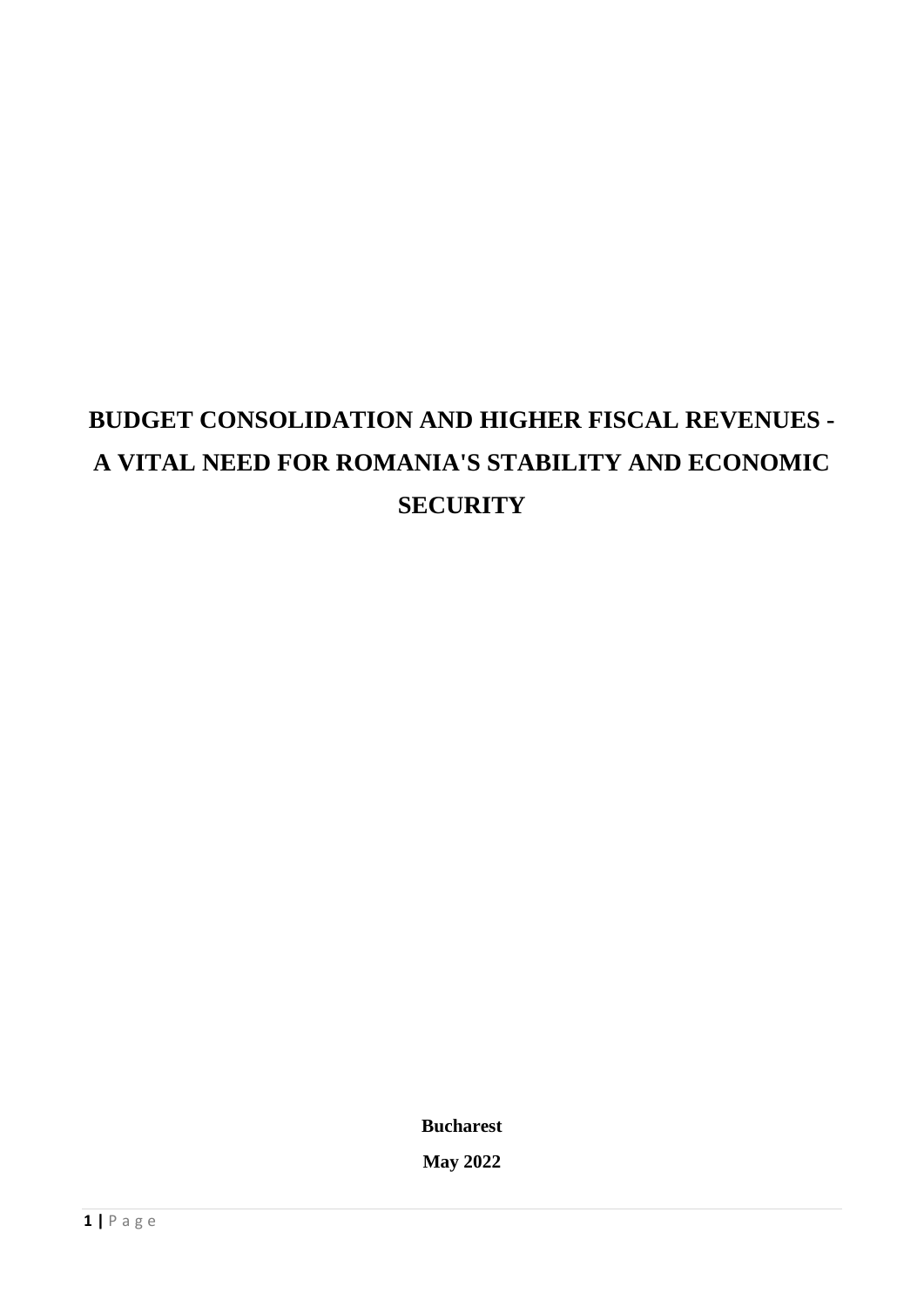#### **WORKING GROUP***\**

Coordinator: Daniel Dăianu – Member of The Romanian Academy, PhD Professor at SNSPA, President of The Romanian Fiscal Council

Members of the Working Group (in alphabetical order):

- Gabriel Biriș Partner at Biriș Goran SPARL
- Delia Florina Cataramă PhD Associate professor at The Bucharest University of Economic Studies, Tax adviser at Tax Partner ViboalFindEx
- Bogdan Căpraru PhD Professor at "Al. I. Cuza" University from Iași, Member of The Romanian Fiscal Council
- Radu Ciobanu PhD Associate professor at The Bucharest University of Economic Studies, Expert accountant
- Adrian Codîrlașu PhD in economics, Vice-president of the Association of Banking and Financial Analysts, Vice-president of CFA Romania, Associate professor at The Bucharest University of Economic Studies
- Bogdan Octavian Cozmâncă PhD Associate professor at The Bucharest University of Economic Studies, Vice-president of The Romanian Fiscal Council
- Cristian Cucu Expert in public sector digitalization, CIO Council Association
- Iuliana Mihaela Dascălu PhD in economics, Senior economist at The Romanian Fiscal Council
- Ionut Dumitru PhD Professor at The Bucharest University of Economic Studies, Chief economist at Raiffeisen Bank
- George Georgescu PhD in economics, National Institute of Economic Research of the Romanian Academy, Member of The Romanian Fiscal Council
- Georgiana Camelia Georgescu (Crețan) PhD Associate professor at The Bucharest University of Economic Studies, Member of The Romanian Fiscal Council
- Valentin Lazea Chief economist at The National Bank of Romania
- Dan Manolescu President of the Chamber of Tax Advisers
- Constantin Marin PhD in economics, "Victor Slăvescu" Center for Financial and Monetary Research of the Romanian Academy
- Călin Rangu PhD Assistant professor at "Danubius" University from Galați, CIO Council Association
- Răzvan-Victor Stanca Senior economist at The National Bank of Romania
- Lucian Țâțu PhD Associate professor at The Bucharest University of Economic Studies
- Leonard Uzum Economist at The Romanian Fiscal Council
- Liviu Vidrașcu Member of CFA Romania

*\* The views expressed in this document are the responsibility of the authors and do not constitute the official position of the institutions to which they are affiliated. The analysis was performed between February 10 and April 30, 2022.*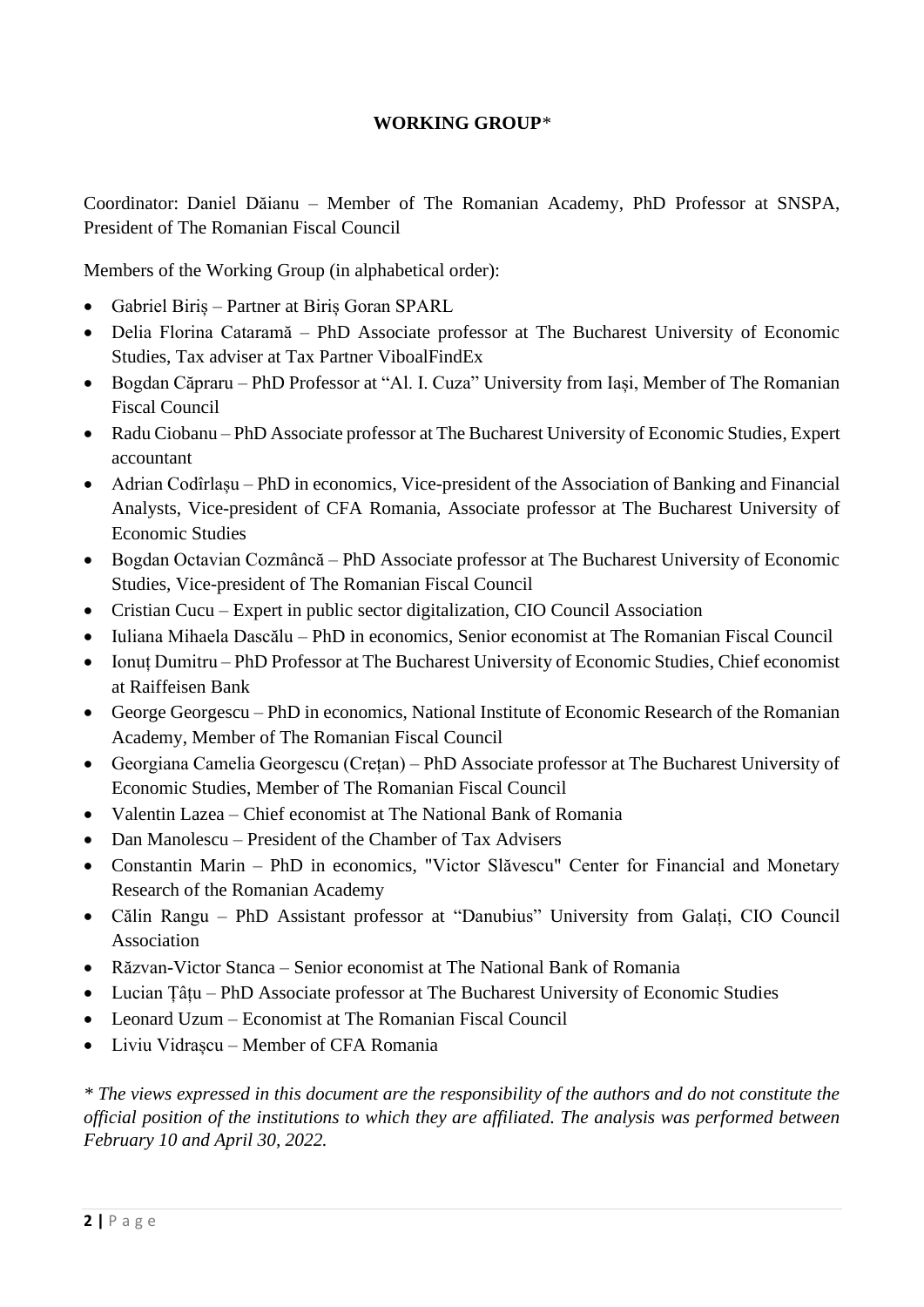**Among our economists, there has long been a concern to carry out more in-depth analyzes of the domestic tax regime, that should try to imagine ways to rethink it, to increase tax revenues, which are at an extremely low level compared to European standards. The stated desire of some economists and colleagues and other experts to get involved in a concrete analysis met with the thoughts of the Romanian Fiscal Council, which are not recent. This resulted in the establishment of a Working Group which undertook this research on the domestic tax regime based on the great urgencies of economic policy in such bitter times, with international overlapping crises and a war in Ukraine.**

**The analysis, which took place between February and April 2022, expresses a common denominator regarding the approach of budgetary consolidation and the rethinking of the tax regime under current and future conditions, even if the Group members have different views on various issues. This analysis, moreover, should be seen as a work in progress.** 

**The members of the Group contributed to this analysis individually, without involving the institutions to which they are affiliated.**

**"**

"

**Daniel Dăianu**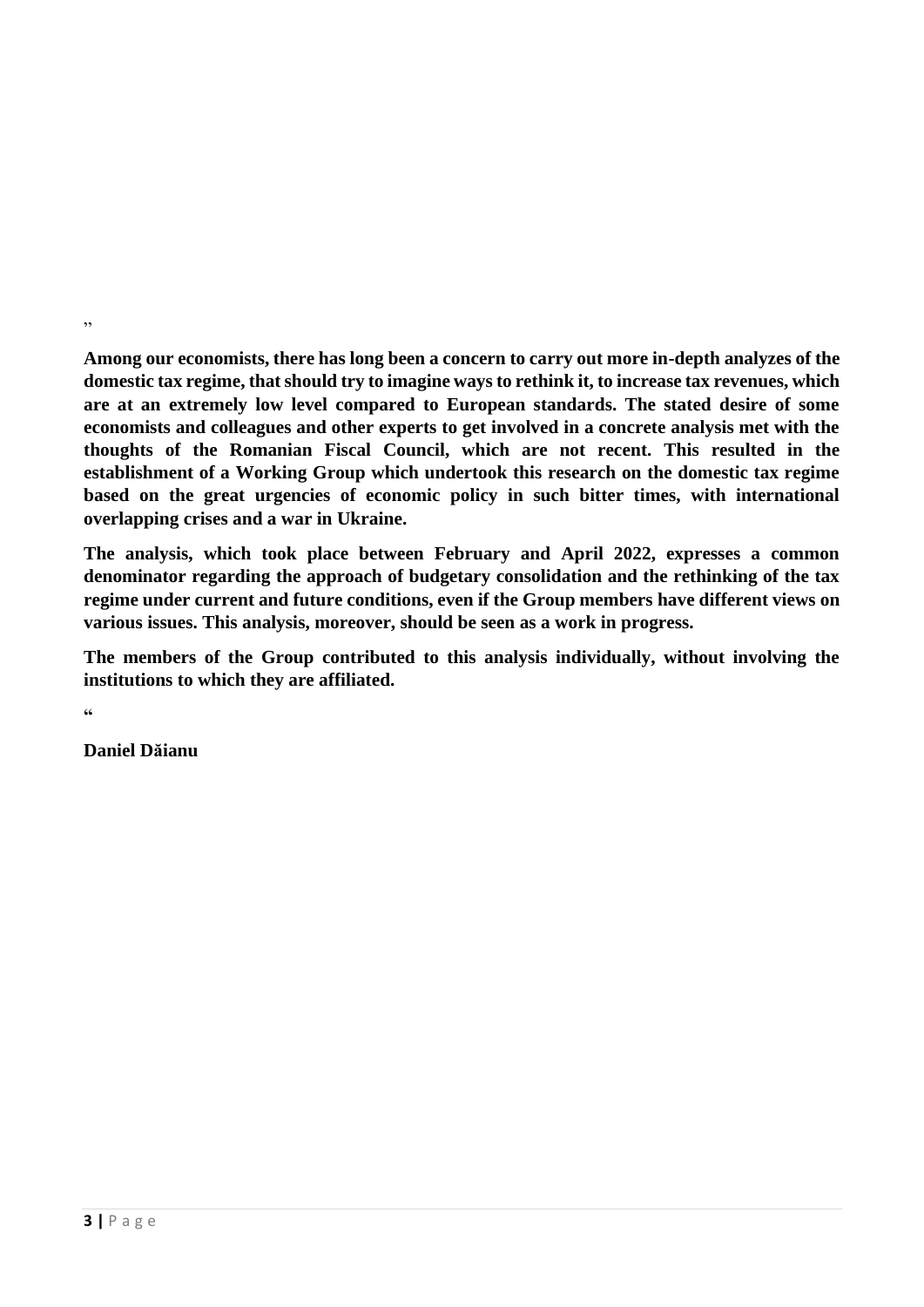## <span id="page-3-0"></span>**TABLE OF CONTENTS**

| Chapter 1 - International comparisons of tax rates and tax revenue collection 13           |  |
|--------------------------------------------------------------------------------------------|--|
| Chapter 2 - Analysis of tax revenue collection - size, setting, problems and solutions17   |  |
|                                                                                            |  |
| 2.2. Personal income tax/Social security contributions/Microenterprise income tax 22       |  |
|                                                                                            |  |
|                                                                                            |  |
|                                                                                            |  |
|                                                                                            |  |
|                                                                                            |  |
|                                                                                            |  |
| Chapter 4 - The implications of the digital transformation on the Romanian tax system42    |  |
|                                                                                            |  |
| 4.2. The role of NRRP in the digitalization process of the Romanian tax administration  45 |  |
|                                                                                            |  |
|                                                                                            |  |
|                                                                                            |  |
|                                                                                            |  |
|                                                                                            |  |
|                                                                                            |  |
|                                                                                            |  |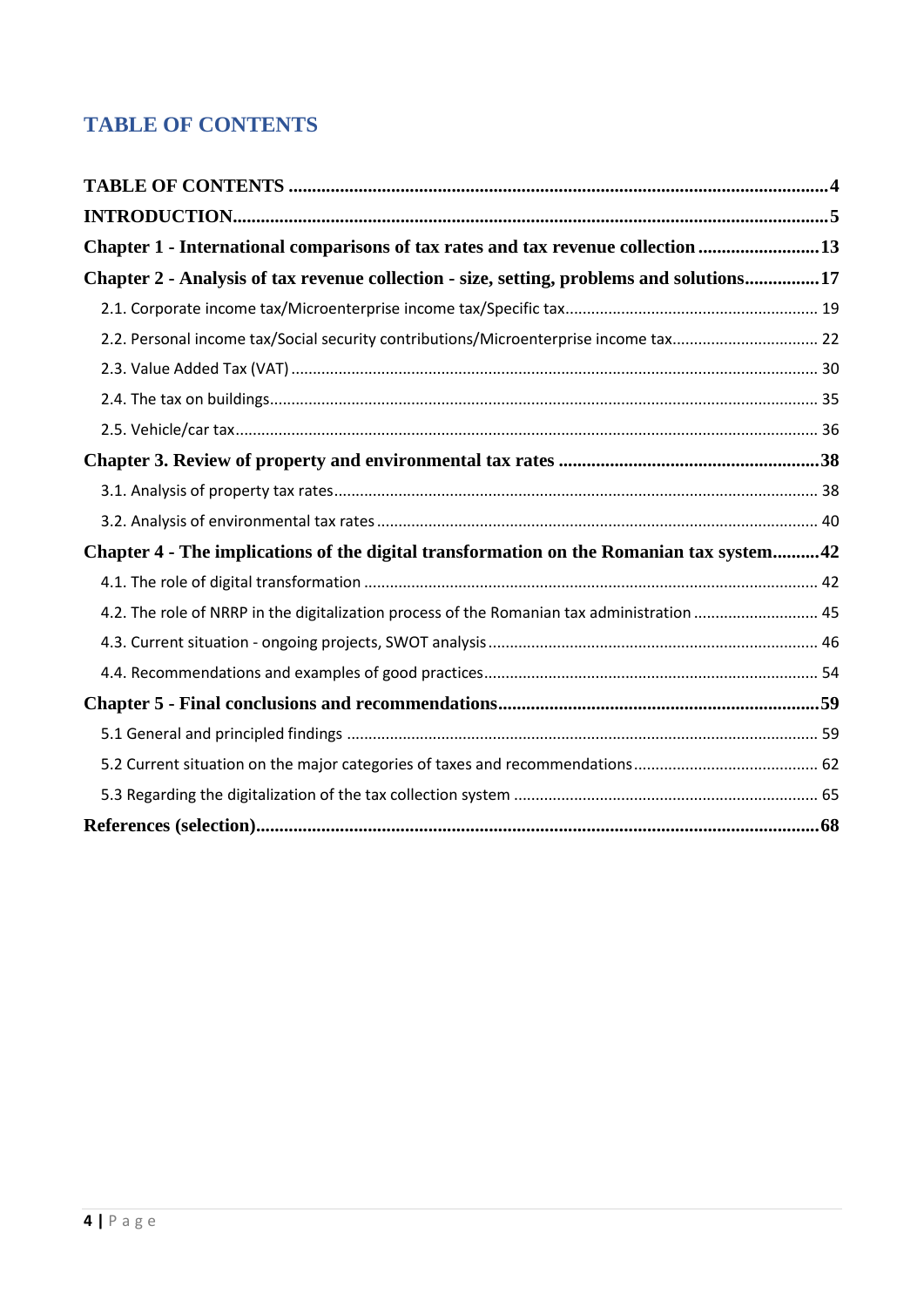#### **INTRODUCTION**

<span id="page-4-0"></span>The structural problems of the Romanian public budget have been debated for a long time, not only among economists, and are not recent. They are present on both sides of the budget (revenue and expenditure). It is widely known the very low level of tax revenues (including social security contributions) in Romania, of approx. 26% of GDP in recent years, compared to an average of 35-36% in neighboring countries (which entered the EU starting with 2004) and of over 40% across the EU. This situation is not only a major vulnerability of the public budget, but also drastically reduces the possibility of providing society with basic public goods (health, education, infrastructure, etc.), at European standards, in adequate quantity and quality<sup>1</sup>.

It is true that, for many years, Romania, as an EU member state, has benefited from considerable European resources (through the Multiannual Financial Framework), which will be massively supplemented by the National Recovery and Resilience Plan (NRRP), but this does not change the severe situation regarding the level of fiscal/budgetary revenues. Although European money supports economic activity, with favorable effects especially during periods of contraction and structural reforms, it usually funds one-off investments and not recurring expenditures.

One figure, in itself, says a lot about the fragility of the public budget: in the last decade, salaries, pensions and other social spending accounted for an average of over 75% of tax revenues (in 2020, the year of the Pandemic, almost 90%). If we add to this percentage the need to make public investments, absolutely necessary public acquisitions, we realize the implications and how serious the situation is - that we have a public budget far from being robust. And this finding predates the war in Ukraine, which brings with it new budgetary challenges in the following areas: military, energy, agrifood, refugee crisis management, etc. Prior to the invasion of Ukraine, the public budget had been under tremendous stress due to the Pandemic and the energy crisis (exacerbated by the war in Ukraine).

The very low level of fiscal revenues is to be analyzed in conjunction with the dynamics of the budget deficit. The first year of the Pandemic is misleading because budget deficits exploded across the EU out of a need to avoid a collapse in economies – as it did during the global financial crisis. Therefore, the relevant size is given by the structural deficit, which at the end of 2019 was over 5% of GDP, probably the highest in the EU. In that year, the primary deficit (excluding interest payments on public debt) was over 3% of GDP, also probably the largest in the EU. The fact is that public debt is not Romania's biggest challenge at the moment (according to the EU methodology, slightly below 50% of GDP in December 2021, respectively 48.9%, and reaching 50.6% of GDP in February 2022, but

<sup>&</sup>lt;sup>1</sup> However, major issues concerning public spending efficiency are also notorious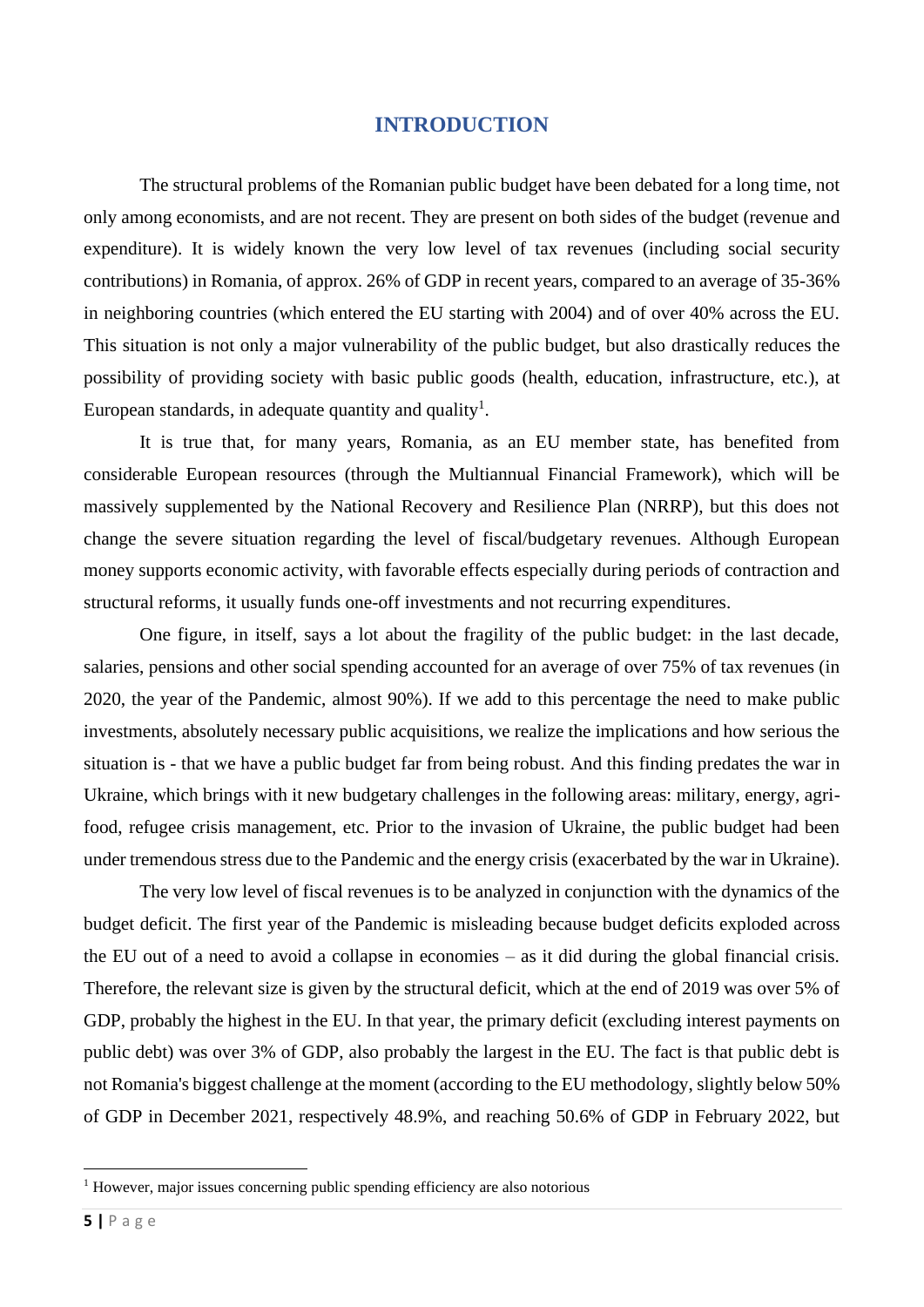increasingly difficult and costly to refinance), but the structural budget deficit<sup>2</sup> which, if not significantly reduced in the coming years, will profoundly destabilize the economy.

Years of pro-cyclical policies, fiscal/budgetary policy errors that have reduced permanent public budget revenues, underestimation of the need to increase tax revenues and to firmly combat tax evasion and all sorts of tax optimizations, giving in to interest groups that have benefited from the weaknesses of the Romanian state, ignoring the golden rule that years of sustained economic growth require the creation, or increase of "fiscal space", have led to a high level of structural deficit and to the inevitable entry into the excessive deficit procedure in March 2020. This was despite the fact that the authorities had been repeatedly warned by the European Commission that a change of approach was needed in budgetary policy.

The macroeconomic/budgetary correction that Romania needs can also be seen from the perspective of the twin deficits (*Annex A*) – the existence of growing external (current account) deficits in recent years. Thus, the current account deficit was around 5% in 2019 and 2020 and increased to approx. 7% in 2021; the trade deficit has been growing steadily, illustrating a problem of competitiveness beyond excess demand. Neighboring countries, to which we usually compare ourselves (Poland, Hungary, Czechia) and which are not part of the euro area, have much more balanced external balances, which is seen in sovereign ratings considerably higher than that of Romania. Also, it is not possible to rely solely on European funds to fully fund external deficits.

The budgetary correction is also needed because monetary policy alone cannot maintain the stability of the national currency, as external deficits have predominantly fiscal causes and the nature (lack) of structural reforms. The more unclear and unconvincing the correction of the budget imbalance, the more difficult the NBR's task will be to ensure macroeconomic stability and the protection of the national currency.

Successive and overlapping crises – Pandemic, energy crisis, implications of the war in Ukraine (which opens the door to a new *Cold War* in Europe and across the world), aging population, the exodus of human capital (which puts great pressure on the social security budget), the impact of climate change, highlights the fragility of our public budget.

It should be noted that, prior to the outbreak of the Pandemic, Romania was the only EU member state subject to the excessive deficit procedure. The suspension of fiscal rules in the EU in the period 2020-2022 does not mean that the need for macroeconomic correction is less urgent, because

<sup>&</sup>lt;sup>2</sup> The fact that there are discussions on how to measure the structural budget deficit does not invalidate the relevance of this indicator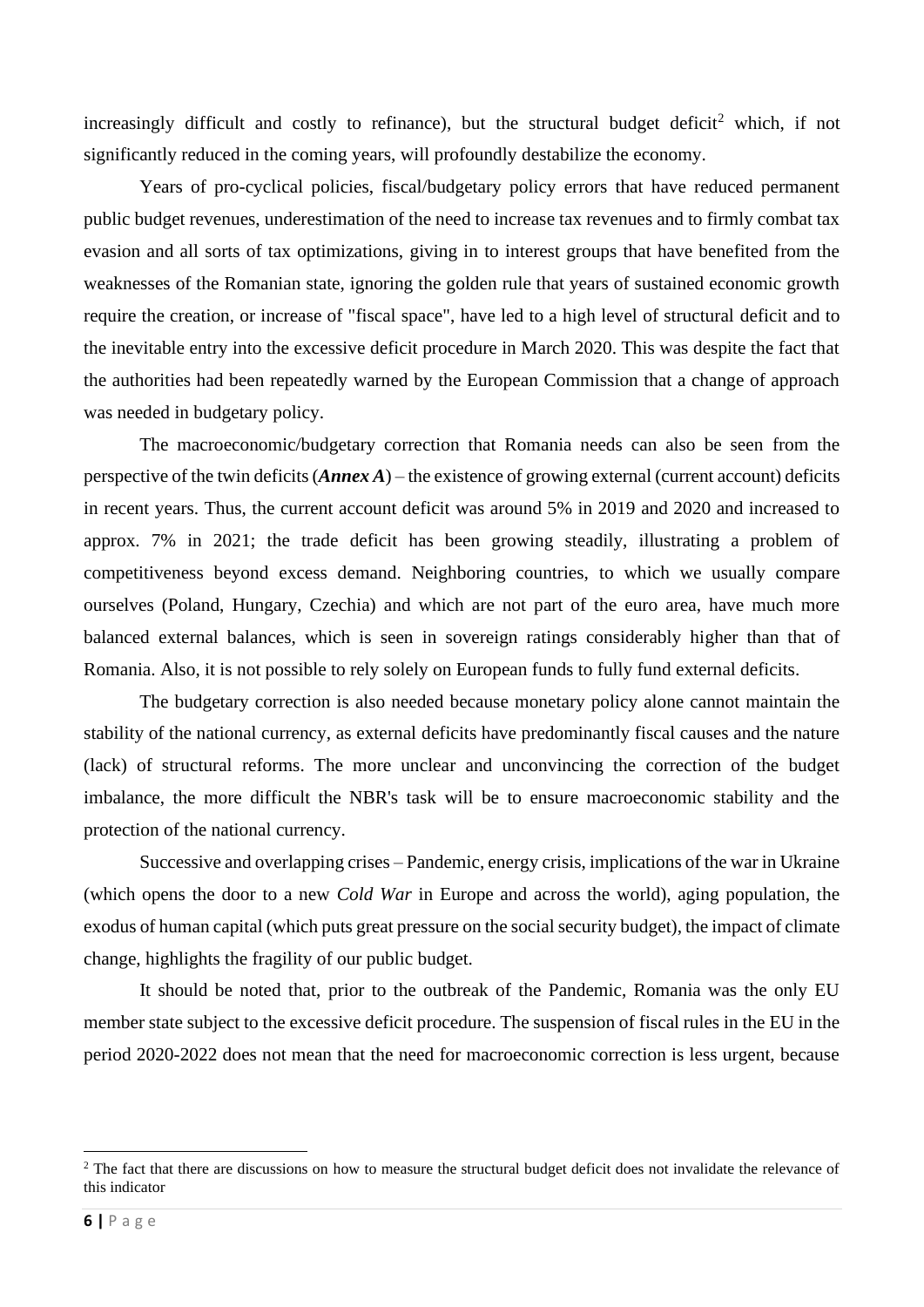the markets will penalize the failure of macroeconomic/budgetary correction to enter a credible trajectory, especially in a context of strengthening global monetary policies.

**It should also be noted that the excessive deficit procedure is not the first reason for correcting the budget imbalance, but the situation of the economy itself, which makes the trajectory of public debt unsustainable if no correction is made, even a gradual one, given the magnitude of adverse shocks.**

Romania's membership in the EU is an important plus from the perspective of avoiding major complications, a balance of payments crisis; the financial assistance package provided by the EU, IMF and WB following the crisis that erupted in 2008-2009 is eloquent in this regard. But EU membership must not weaken the concern for reducing the budget deficit.

**The times are very difficult and uncertain, and the war in Ukraine with the implications of a new** *Cold War* **that is looming, also affect our economy. Therefore, a combination of macroeconomic measures, a policy mix, is needed to try to avoid entering a recession at the same time as the necessary process of correcting the budget imbalance.**

**In this context, given the overlapping crises faced by both the EU and Romania, the budgetary adjustment can only be gradual, but it must be materialized through credible measures, supported by a strong political endorsement and by large economic and social circles - including the business environment.**

**At the same time, it is absolutely necessary that decision-makers in the political and administrative environment no longer promote reductions in taxes, as well as increases of permanent expenditures on the account of temporary revenues.** Only in this way it will be demonstrated that decision-makers understand the seriousness of the budgetary situation and are determined to address it.

It is worth mentioning that the question "what can be done?" on adjusting the budget imbalance is common among economists and the general public debate. Some theses are summarized as follows: not much can be done to increase tax revenues because the current state of affairs has a "structural" determination based on the functioning of society, of the economy. This is a contradictory, erroneous approach, for several reasons: a) there are countries (e.g. Poland, Bulgaria) where tax reforms have generated revenue increases of 3-4% of GDP; b) the idea that the structural balancing of the public budget can be done strictly by spending cuts is a fantasy given the magnitude of the need for correction; it is in divorce of reality - documents of the Romanian Fiscal Council and other analyzes (including from the European Commission) show why it is not possible; c) the inefficiency of tax revenue collection is documented, obvious – just in the case of VAT we notice a deficit in revenue (VAT gap) of 35% compared to an average deficit in the EU of 10%; tax evasion and optimization, the frequent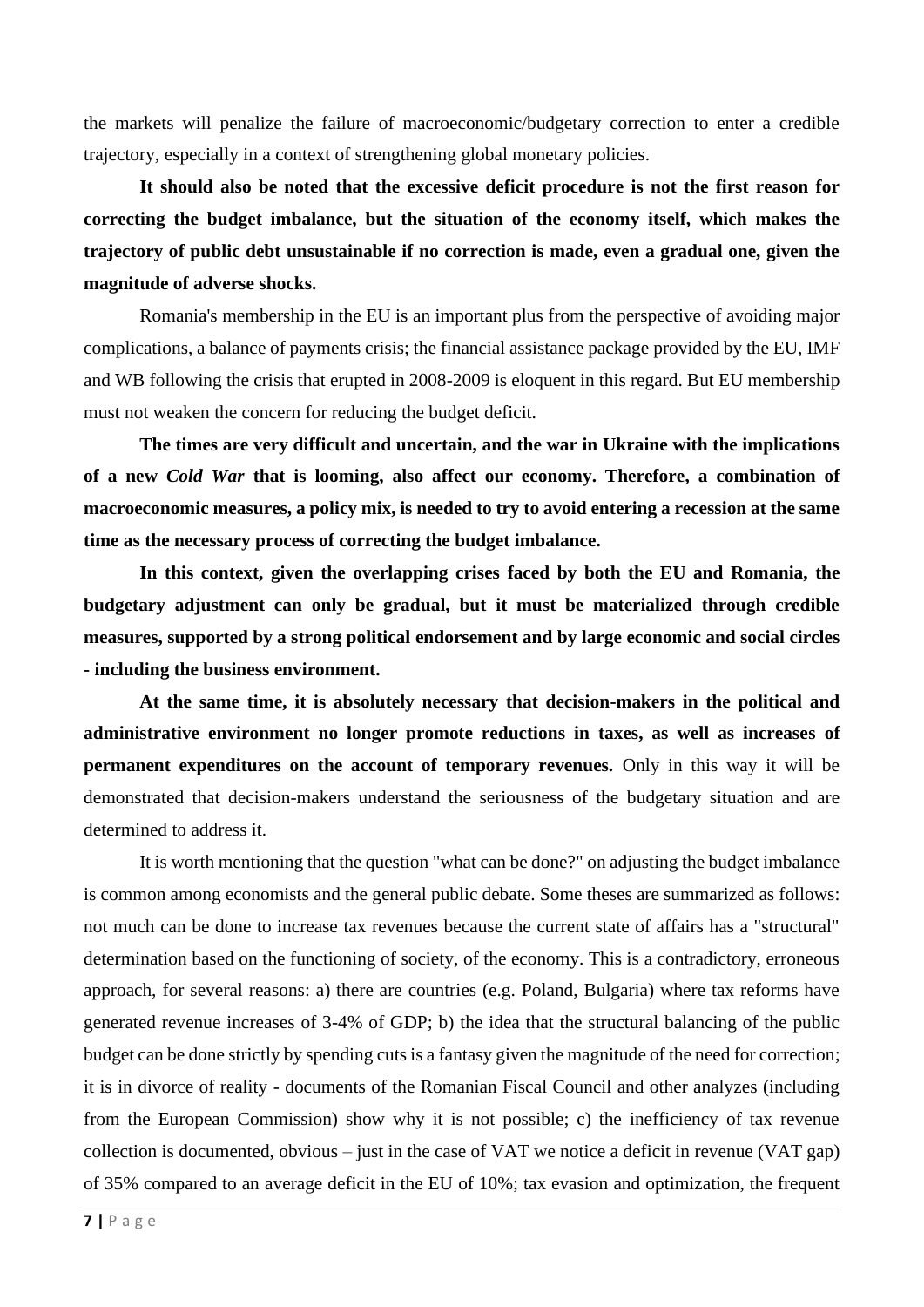evasion of income taxation, can be combated if there is political will; in recent years, taxes and duties have been recklessly reduced, causing tax revenues (excluding social security contributions) to fall from approx. 19% to approx. 15% of GDP. And the thesis that most of the adjustment can be achieved through inflation tax is not socially and even economically viable.

**The conclusion is obvious and hard to deny: in Romania, a considerable increase in fiscal/budgetary revenues can be obtained through better collection and by reducing the number of exceptions and loopholes in the tax regime, which make it deeply unfair. It is to be welcomed that important voices in the business world, in academia, support the need for a substantial increase in tax revenues.**

It should be noted that one of the proclaimed benefits of the single tax rate (lost over time through numerous exemptions and derogations) is the similar tax treatment applied to taxpayers. That is why tax reform should start by correcting the many privileges and inequities in taxation so that taxation is uniform and proportionate, regardless of the nature of the business and the way it is organized. This principle is supported by broad circles in the business community. The undesirable alternative would be *ad-hoc* increases in taxes and fees, imposed by the constraints of funding the twin deficits, which would leave the unfair treatment of taxpayers unaddressed. The authors of the present analysis do not dispute the need for sector policies and specific state interventions in the economy, on the contrary. Moreover, the international context makes such policies inevitable in areas such as energy, the agro-industrial sector, defense, in addition to the challenges posed by climate change, the Pandemic, Ukrainian refugees etc. Therefore, it is estimated that a further increase in budget expenditures will be needed in the future (in relation to the implications of the correction of the budget imbalance), which will have two consequences: on the one hand, it will not be possible to rely on deficit reduction by cutting budget expenditures, and on the other hand, in the medium/long term, budget revenues will have to be further increased, in addition to the increases proposed in this analysis.

At the same time, state interventions in the economy should follow a number of principles, which have been ignored in recent years:

- public spending must be set on a very strict basis, so as to avoid wasting public money. A transparent and efficient system of spending public money should be implemented together with measures to increase tax revenues;
- the single tax rate is based on the principle of proportional income taxation. In fact, through many exemptions from this type of taxation, some taxpayers end up being taxed regressively, while other taxpayers are taxed proportionally, which erodes the spirit of fairness and solidarity in society. If it is desired to keep these specialists in the country, a fair solution would be to increase their salaries in parallel with their taxation according to the general rules;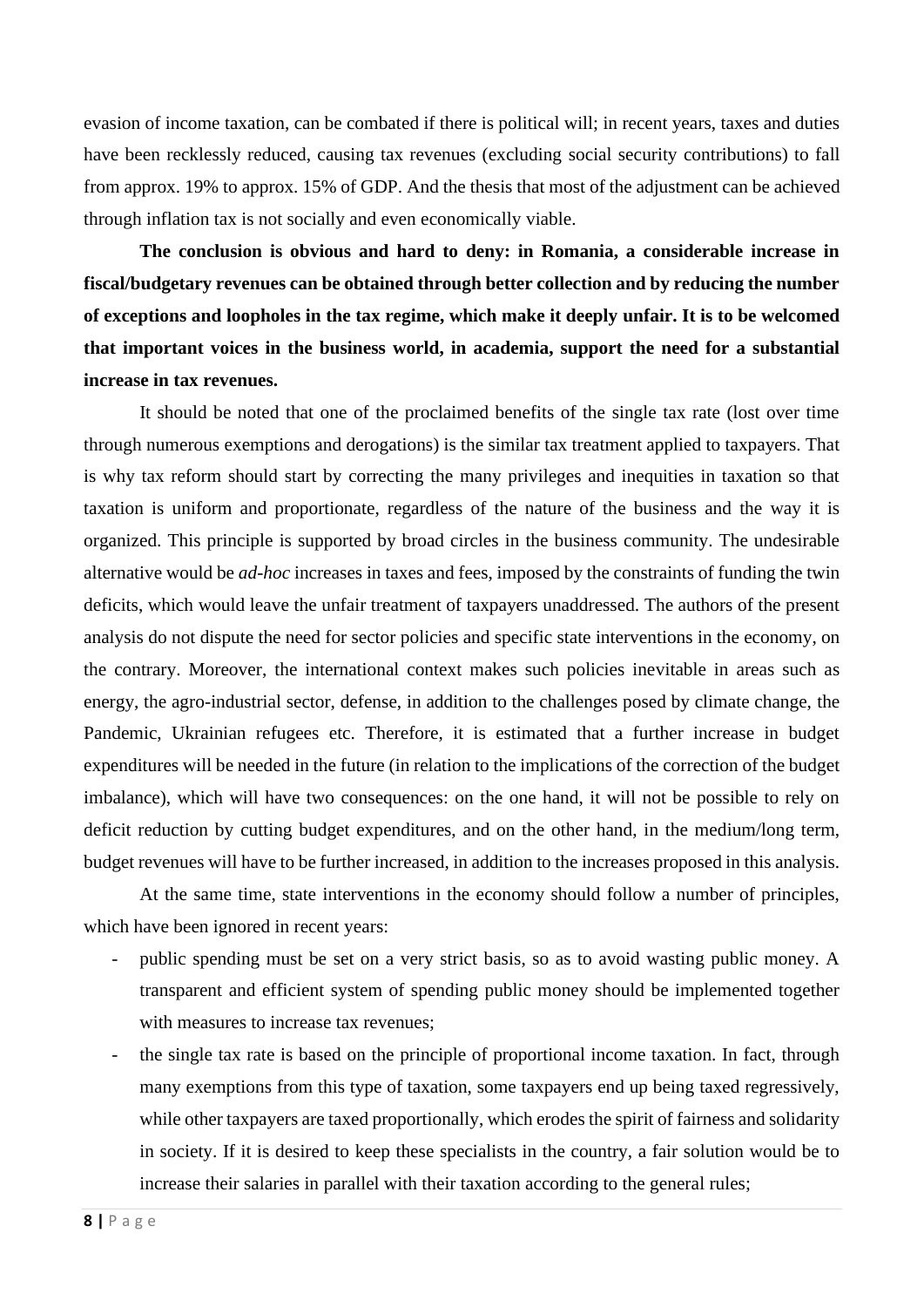- companies should not benefit from multiple tax privileges. For example, it is sufficient for micro-enterprises (and those, redefined correctly) to have a different tax regime than for small, medium or large enterprises. But it is not normal for large companies to benefit from other sector-specific facilities;
- policies to support certain sectors should aim to increase their investment and productive capacity and not just to maintain a certain level of purchasing power or consumption. For example, in agriculture, other measures could be devised instead of fiscal incentives granted to farmers, when in fact the big problems affecting this sector are the lack of an efficient irrigation system, the lack of appetite for association of producers (which puts them in inferior positions when negotiating with large chain stores, transport and storage companies, suppliers of seeds and fertilizers etc.) and the abolition of vocational schools;
- permanent expenditures cannot be financed with temporary revenues, be it grants from the European Commission. In addition, this is a reason to take the issue of increasing budget revenues seriously.

**Budgetary consolidation through increased tax revenues is a matter of national economic security and national solidarity,** especially if we consider the enormous challenges for economy and society – energy transition, effects of climate change, demography (especially migration – the exodus of human capital), the need to increase defense spending (which equates to the erosion of the "peace dividend" obtained after the fall of the Berlin Wall – a matter that concerns the entire European Union<sup>3</sup>), to increase investment in health and education. It should be noted that documents issued by EC, OECD etc. stress that climate change and demographics are not adequately considered in the analysis of the sustainability of public finances – and analyzes of the European Fiscal Board point to this situation.

The subsequent analysis highlights, among other things:

- the situation of the domestic tax regime in comparison to other EU countries tax and collection rates, with estimates of possible additional tax revenues (*Annex B* illustrates approaches in Europe on rethinking tax systems);
- the state of tax revenue collection tax bases, exceptions and exemptions that erode possible revenues and what can be done in this regard;
- the situation of property and environmental taxes and the causes of the loss of tax revenues in these areas;

<sup>&</sup>lt;sup>3</sup> In many EU countries it has been decided to increase defense spending; in Romania, these expenditures will increase from 2% to 2.5% of GDP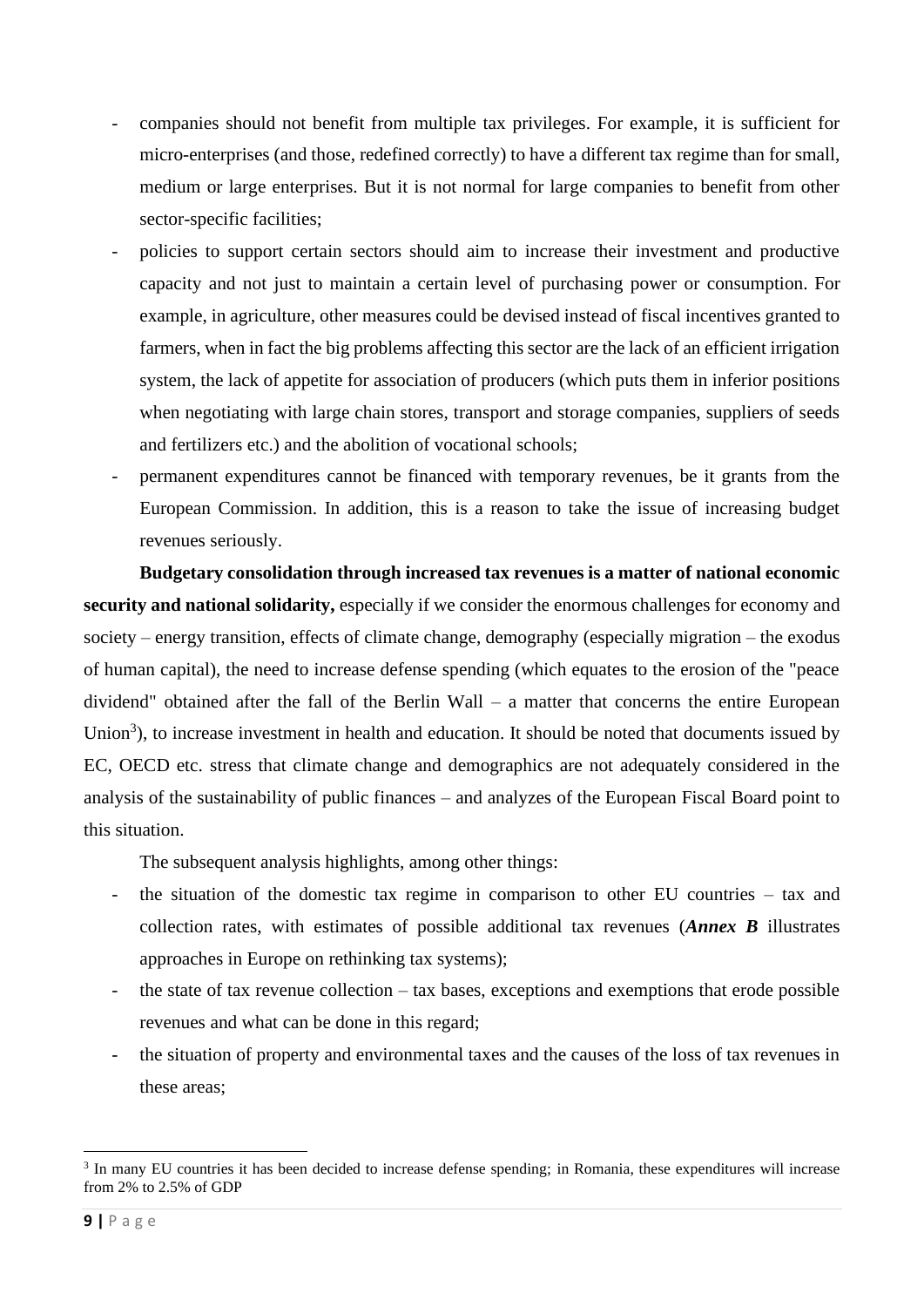digitalization as a means to help the reform of NAFA, to improve the collection of tax revenues, which, however, presumes the political will to confront interest groups that want to maintain the current system.

The last section is devoted to conclusions and recommendations for rethinking the tax regime. A key message of the analysis is that **tax revenues in Romania must increase towards the average in Central and Eastern Europe for the public budget to meet current and future very high needs**. This message is also supported by the conclusions and recommendations of some international institutions and of the European Commission (see also *Annex B*).

It must be reiterated that it is necessary to remove from the public discourse the offers to reduce tax rates in a period when the consolidated budget is under extraordinary pressures, just as it is also necessary to give up promises that are impossible to finance, such as those that lead to a significant increase in various permanent expenditures. Punctual and temporary interventions are not excluded, they may be necessary under very difficult conditions, but their permanence and generalization must be avoided.

**The budget adjustment calls for a reduction in the budget deficit, according to ESA 2010 methodology, from approx. 7.2% of GDP in 2021 to below 3% of GDP in a few years – the ambitious target set by the Government being 2024. If we had a much better tax collection (with a substantial increase in VAT revenues) and with a massive reduction of exceptions and exemptions, much of this correction would be possible.**

**The first front of urgent action concerns the significant reduction of tax evasion and the elimination of exceptions and exemptions, implicitly a major improvement in the collection of taxes and duties in the coming years. Such an action takes into account the current context, marked by a slowdown in economic growth, the energy crisis, the war in Ukraine etc., a context that does not allow the increase of tax rates for taxpayers that do not benefit from exemptions.**  Depending on the circumstances, additional measures to balance the public budget may be considered, such as an increase in environmental or property taxes.

**The alternative to not significantly increasing tax revenues in order to reduce the budget deficit is to drastically reduce spending (by a few percentage points of GDP), which is an equation that the members of the Group consider impossible to solve. This does not mean that the efficiency of public spending is not necessary/possible, but we believe that it could mean a better allocation of these expenditures (which would increase the quality of public services, that many taxpayers claim to be insufficient) and not necessarily their reduction.**

The avalanche of new challenges requires consideration of the following: (i) most of the budget consolidation will have to be done on the revenue side; (ii) any new legislative proposal for fiscal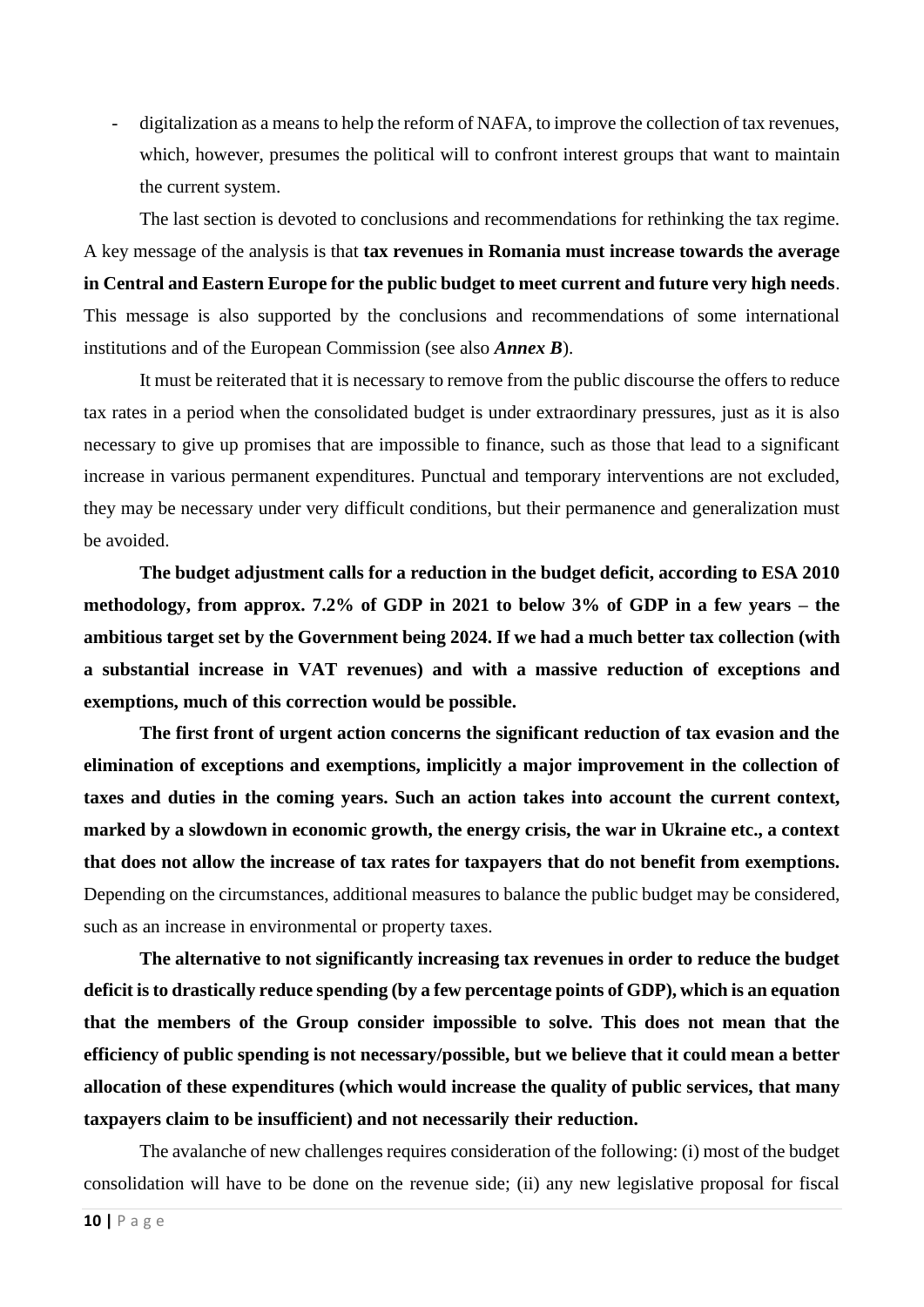relaxation will make the adjustment process much more difficult; (iii) the phases of budget revenue growth will need to be updated, in the sense of issuing new legislation during 2022 and implementing it starting in January 2023.

**If the recommendations of this study were implemented, fiscal revenues (including social security contributions) could increase by about 3.7 to 4.7 percent of GDP over the time taken to correct the budget imbalance. Of this increase, about half would come from the elimination of discriminatory exemptions and treatments (especially at the level of corporate income tax, personal income tax and social security contributions), about a third – from improved collection (especially at the level of VAT), including through the digitalization of NAFA, and about a sixth – from increasing tax rates (especially for environmental and property taxes). Such an increase would allow the budgetary correction that is necessary in order to exit the Excessive Deficit Procedure (EDP) and, especially, the improvement of Romania's financial robustness, the sustainability of public debt.**

But we must also take into account other adverse shocks related to climate change, demographics, energy transition, which require additional own resources for the budget.

**A considerable increase in tax revenues cannot be achieved in the short term, it takes several years. And it is to be admitted that the year 2022 is very complicated by the overlapping of crises and the prospect of a strong slowdown in economic growth, which requires attention in the process of rethinking the tax regime. But budget consolidation is absolutely necessary.**

The rethinking of the tax regime must take into account key issues regarding transparency, fairness, the correct distribution of the burden of adjustments to various adverse shocks, solidarity, encouraging labor market participation, encouraging compliance with payment and fulfillment of obligations, discouraging tax evasion and tax arbitrage etc. It is not fair for entire fields of activity or social classes to be treated preferentially and for aggressive tax optimization to be allowed through various loopholes left in the tax legislation.

Consolidating the public budget is a process that will take several years and will take into account the evidence, the answers of the economy. It is desirable for the economy not to be exposed to abrupt measures, especially in very difficult times. On the other hand, there are features of the current tax regime that can and should be corrected as soon as possible.

Among economists, there has long been a concern to carry out more in-depth analyzes of the domestic tax regime, that should try to imagine ways to rethink it, to increase tax revenues. The stated desire of some economists and other experts to get involved in a concrete analysis met with the thoughts of the Romanian Fiscal Council. This resulted in the establishment of a Working Group consisting of Gabriel Biriș, Bogdan Căpraru, Delia Cataramă, Radu Ciobanu, Adrian Codîrlașu,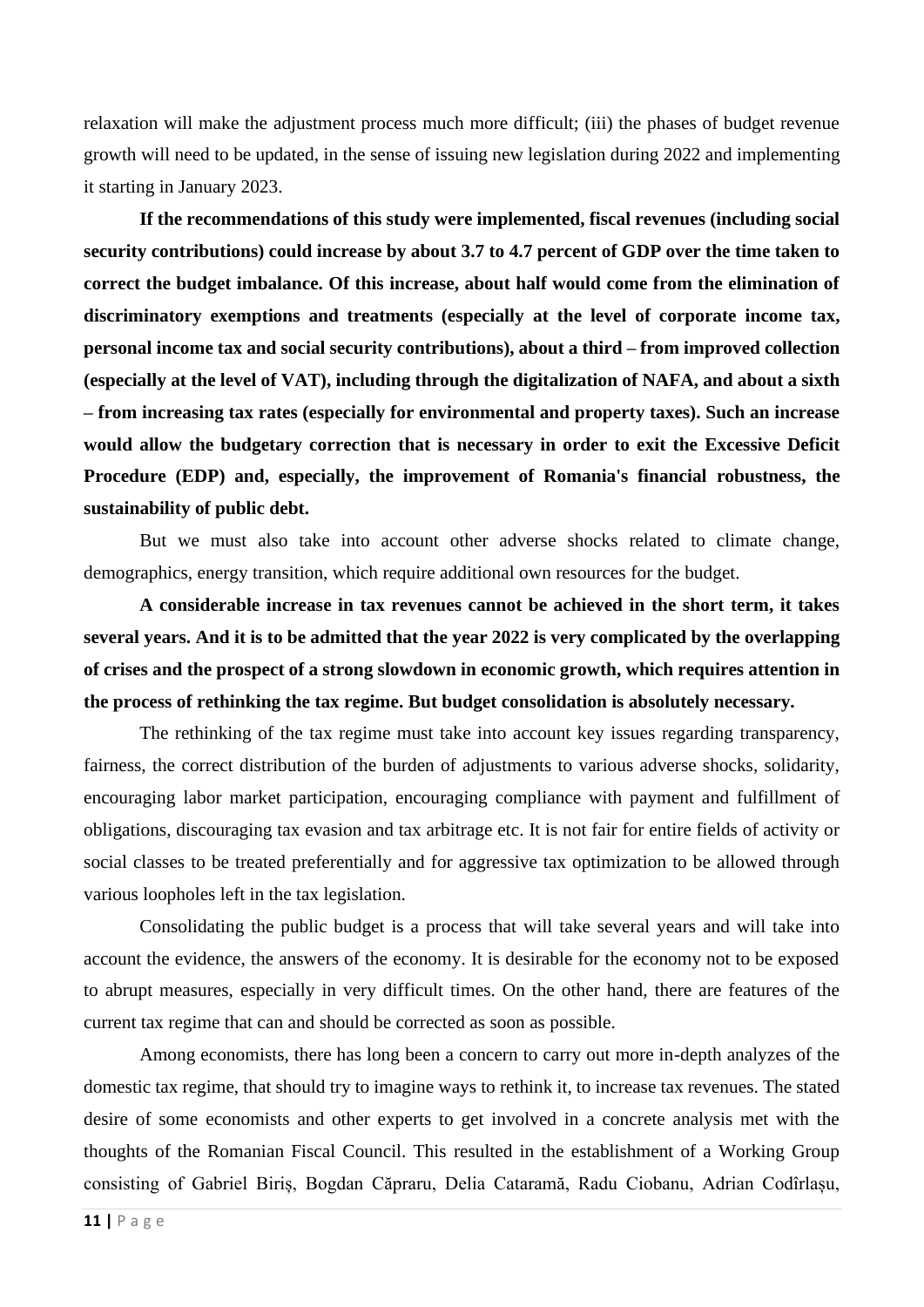Bogdan Cozmâncă, Georgiana Georgescu (Crețan), Cristian Cucu, Daniel Dăianu, Iuliana Dascălu, Ionuț Dumitru, George Georgescu, Valentin Lazea, Dan Manolescu, Constantin Marin, Călin Rangu, Răzvan Stanca, Leonard Uzum, Lucian Țâțu, Liviu Vidrașcu.

The analysis expresses a common denominator regarding the approach of budgetary consolidation and the rethinking of the tax regime under current and future conditions, even if the Group members have different views on various issues. This analysis, moreover, should be seen as a work in progress. The members of the Group contributed to this analysis individually, without involving the institutions to which they are affiliated.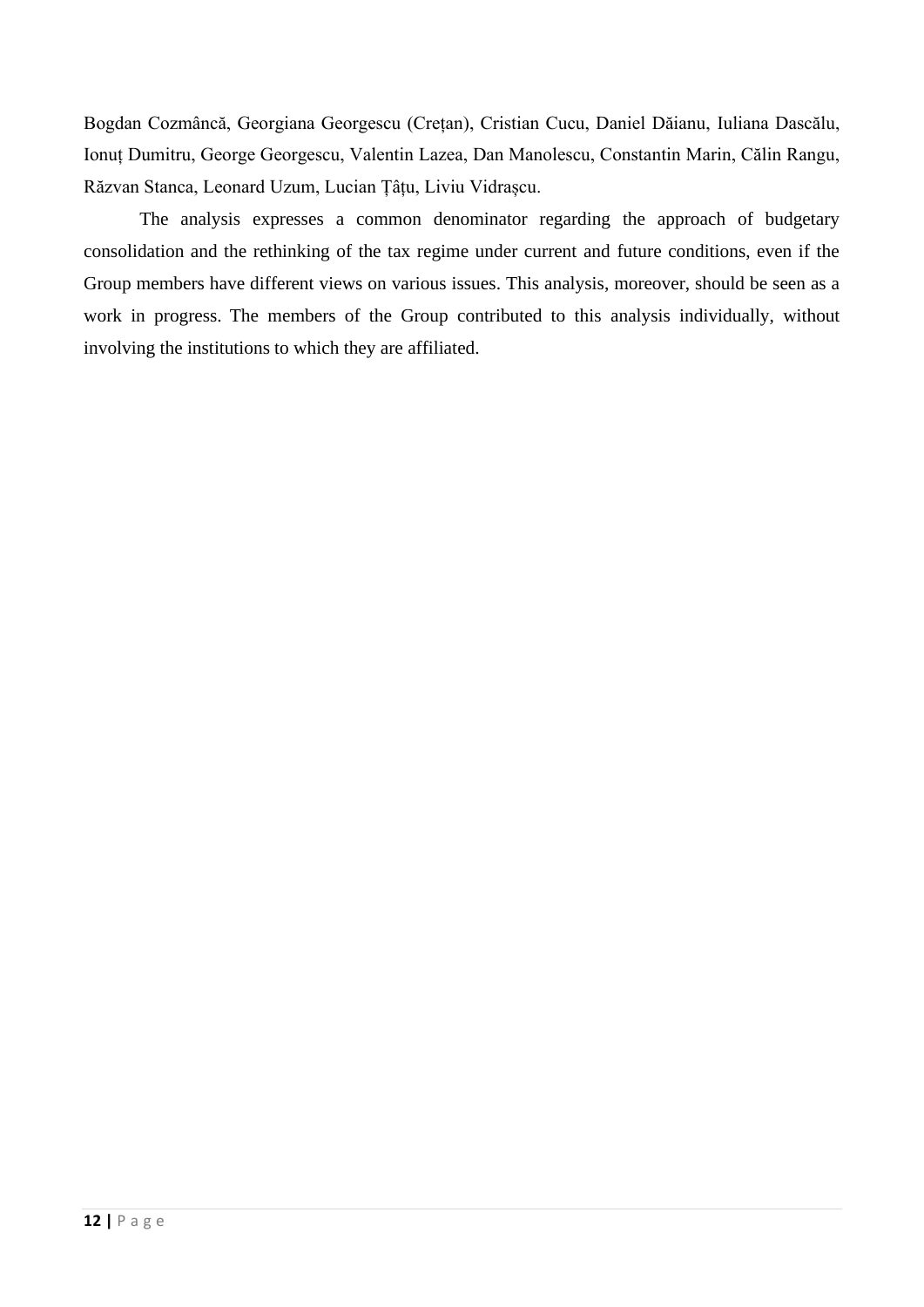#### <span id="page-12-0"></span>**Chapter 1 - International comparisons of tax rates and tax revenue collection**

Romania entered in 2019 in the group of high-income countries<sup>4</sup>, respectively of those countries that have a GNP/inhabitant of over 12,695 dollars<sup>5</sup>. Moreover, our country has recently renewed its efforts to be received in the OECD, the organization of highly developed states. In terms of GDP/inhabitant expressed at the Purchasing Power Standard (PPS), Romania recorded in 2020 a level of 72% of the European Union average, at a short distance from Hungary (74%) or Poland (76%), but well above Bulgaria (55% of the EU average)<sup>6</sup>.

Under these circumstances, the extremely small share, especially by European standards (ESA 2010), of fiscal revenues (26.3% of GDP in 2020), compared to 35.7% in Poland or 36.3% in Hungary and even Bulgaria (30.6% of GDP) <sup>7</sup> is unnatural. In this sense, see Table 1 (*Annex C*). An analysis of the data for previous years (2016-2019) - Tables 1b-e (Annex C)- reveals that Romania ranks last among the countries chosen for the comparative analysis, at a distance of at least 3.3 percentage points and a maximum of 4.9 percentage points from Bulgaria (the state with the lowest share of tax revenues in GDP in the group: Bulgaria, Czechia, Poland and Hungary), respectively at a distance of at least 10 percentage points and a maximum of 13.2 percentage points from Hungary (the state with the highest share of tax revenues in GDP of the group: Bulgaria, Czech Republic, Poland and Hungary).

The very low level of fiscal revenues is caused by three distinct factors (or their combination): a low collection of taxes and fees due, including due to a large informal economy; a multitude of exemptions and exceptions that deplete the tax base, as well as preferential tax regimes in some sectors of activity and for certain categories of taxpayers; in some cases, very low tax rates compared to those in the central and eastern European states. A detailed analysis of these three groups of factors can be found in the following chapters of the paper.

In this chapter we will present an analysis at aggregate level, trying to identify the types of taxes and fees for which Romania collects significantly fewer fiscal revenues than the states of Central and Eastern Europe (CEE).

In order to carry out the analysis at aggregated level, we will use Eurostat data, summarized in three tables (*Annex C)*.

<sup>4</sup> As defined by the World Bank [https://datatopics.worldbank.org/world-development-indicators/the-world-by-income](https://datatopics.worldbank.org/world-development-indicators/the-world-by-income-and-region.html)[and-region.html.](https://datatopics.worldbank.org/world-development-indicators/the-world-by-income-and-region.html) It should be noted that the threshold changes every year on July 1, the last announced being on July 1, 2021

<sup>&</sup>lt;sup>5</sup> It is true that in 2020, as a result of the Covid 19 pandemic, Romania temporarily relegated to the group of "upper middle" income" countries, but in 2021 it returns to the group of "high income" countries.

<sup>6</sup> Data published by Eurostat. See Annex C.

<sup>&</sup>lt;sup>7</sup> It can be argued that, as 2020 is affected by the pandemic, budget revenues are distorted. But the data provided by Eurostat for 2019 does not differ much: 26.0% of GDP for Romania, 36.4% for Hungary, 35.1% for Poland and 30.3% for Bulgaria.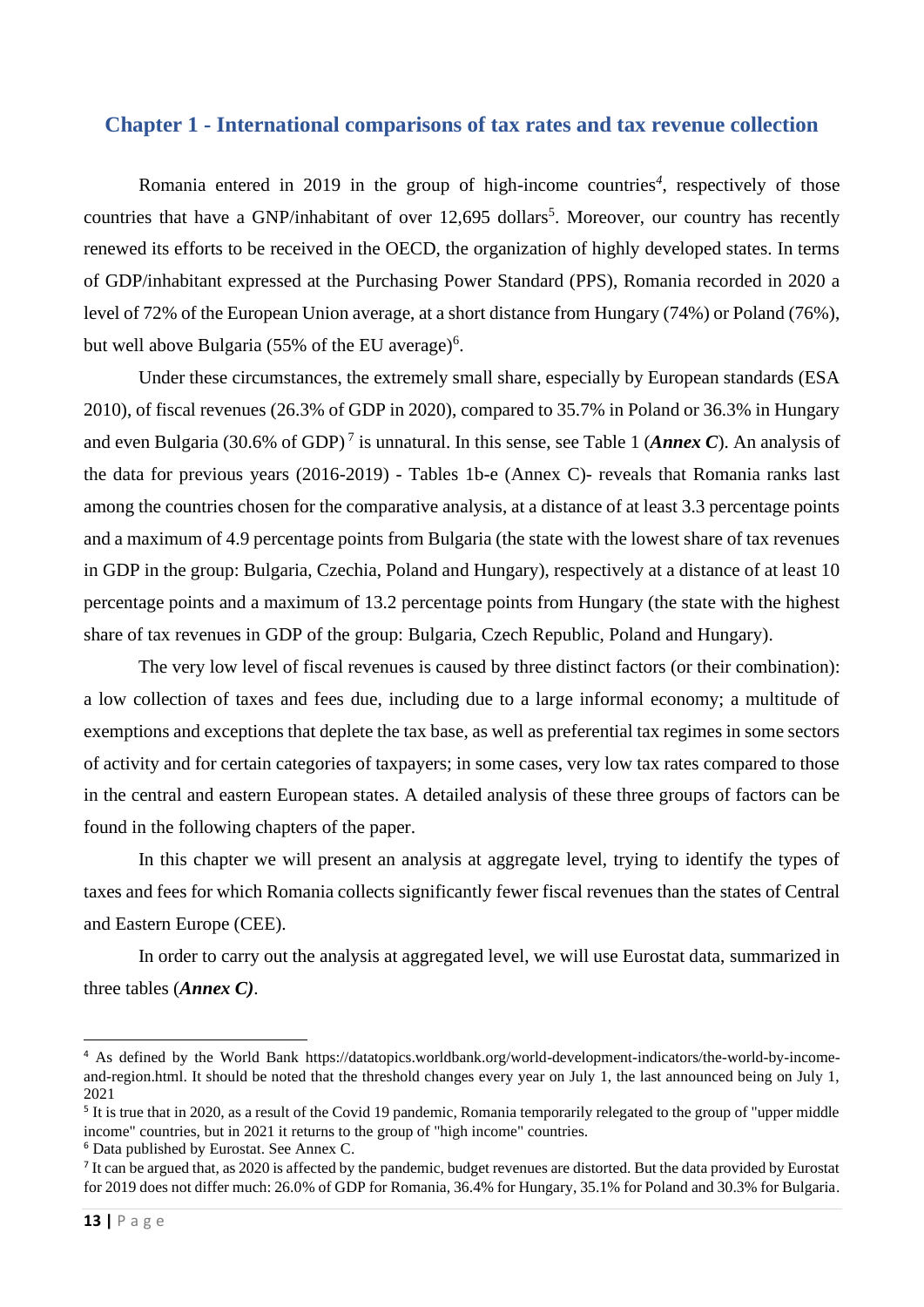Some conclusions can be drawn from Table 1a (*Annex C*):

- a) Romania registered, in 2020, a fiscal revenues gap of about 4 percent of GDP compared to Bulgaria and about 9 percent of GDP compared to Poland and Hungary. If – as would be normal – the reporting is made to the latter countries, Romania should aim to increase its fiscal revenues to approximately 35-36% of GDP in the medium and long term. It is obvious that only through a better collection of the amounts due to the budget the respective fiscal the gap will not close, as it is necessary to eliminate some exemptions, exceptions and preferential regimes while, where appropriate, to increase some tax rates that are considerably lower than the European standards or compared to the countries of Central and Eastern Europe;
- b) Regarding direct taxes, the fiscal gap of about 3 percentage points of GDP compared to Poland and Hungary, respectively of about 1 percentage point of GDP towards Bulgaria, can be attributed mainly to personal income tax. Romania has the lowest statutory rate, of 10%, similar to Bulgaria (although it collects significantly more), but below the statutory rate in Hungary, of 15%, not to mention Poland (marginal rate 32%). See, in that regard, Table 3a (*Annex C*). The high share of income from insurance contributions owed by employees (related to gross wages) correlates with lower personal income tax receipts, as these are deductible from the gross wage;
- c) The revenues from corporate income tax and other direct taxes seem to be in line with the peers (even if Bulgaria also collects marginally better here). To a large extent, the collection rate in Romania is negatively influenced by the way in which micro-enterprises are defined and taxed (1% of the annual turnover below 1 million euros) and by the replacement of the corporate income tax with the specific tax for the HoReCa sector;
- d) As regarding indirect taxes, the biggest problem is found at the VAT level, where Romania collects about 3 percentage points of GDP less than the peers. The problem is due less to statutory VAT rates of 19% and, respectively, 9% or 5% (reduced rates). They appear to be similar to those in Bulgaria (20/9%), although it collects 3 percent of GDP more than Romania. It is true, however, that in Poland and Hungary the statutory VAT rates are significantly higher (23/8/5 and 27/18/5 respectively, according to Table 3a (*Annex C*)). In Romania's case, the problem is amplified by the low grade of collection, but also partly by the wide scope of application of the reduced rates;
- e) Other indirect taxes where Romania collects significantly less than the peers are taxes on products (excluding VAT and taxes on imports), respectively, other taxes on production;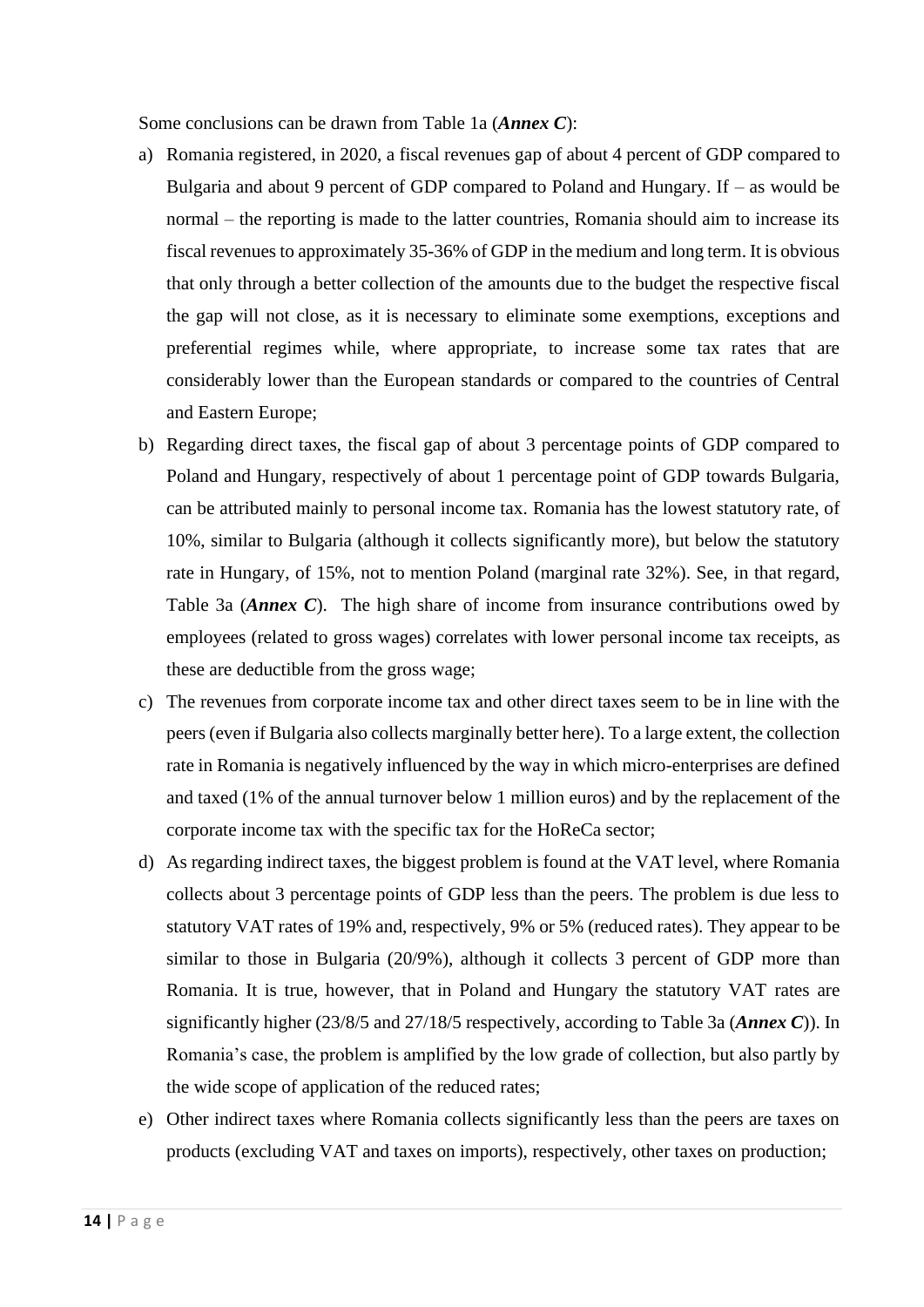f) A special discussion is required by the revenues from social security contributions (SSC). Although the insurance contributions paid by employees seem disproportionately higher than in other states, this is due to the legislative changes from 2017 (which became operational on January 1, 2018), which moved the tax burden almost entirely on the shoulders of the employee, a unique practice amid all other countries. Overall, however, revenues from SSC, at 11.1 percent of GDP, appear to be in line with those in Poland and Hungary and slightly above those in Bulgaria. Certainly, Romania collects weaker than the other states given the statutory rates for insurance contributions (37.25%, versus 33% in Bulgaria, 36% in Hungary, 40.6% in Poland, almost 45% in the Czech Republic).

With regard to the economic structure of taxes and fees, presented in Tables 2a-e (*Annex C*), as well as to the implicit tax rates<sup>8</sup> presented in Tables 3a-e (*Annex C*), the following general comments can be made:

- a) consumption is under-taxed in Romania, compared to all other countries. GDP growth on account of the consumption stimulus, favored by all Romanian governments since 2015, has led to the exacerbation of imports and to a large current account deficit (7% of GDP in 2021), far outside the European benchmarks. As seen in Table 3a (*Annex C*), the implicit rate of consumption taxation in 2020 is 15% in Romania, compared to 19% in Poland, 26% in Hungary or 21% in Bulgaria. It should be noted that this low level does not necessarily reflect the taxation rate, but the low degree of compliance;
- b) labor taxes are a result of the addition of insurance contributions revenues (roughly similar in percentage of GDP to the peers) to those from personal income tax (much lower in the case of Romania). The resulting 13 percent of GDP is lower than in Poland (14.4 percent of GDP) or Hungary (16.3 percent of GDP), even though it is higher than in Bulgaria (11.5 percent of GDP). In fact, as shown in Table 3a (*Annex C*), the implicit labor tax rate for 2020, in Romania  $(31.1\%)^9$  is lower than in Poland  $(33.9\%)$  or in Hungary  $(38.2\%)$ , but above that in Bulgaria (25.4%). We analyze in Chapter 2 the various exemptions/exceptions to taxation that may have this effect of a lower implicit tax rate on labor;
- c) and capital is under-taxed in Romania compared to the peers, especially in terms of taxes on self-employed income (this includes the insurance contributions of self-employed,

<sup>&</sup>lt;sup>8</sup> The implicit rates of consumption, labor and capital taxes are calculated by the European Commission. The methodology is available here: [https://ec.europa.eu/taxation\\_customs/system/files/2021-06/ttr\\_methodolgy\\_2021.pdf](https://ec.europa.eu/taxation_customs/system/files/2021-06/ttr_methodolgy_2021.pdf) <sup>9</sup> The average is lowered by exemptions from paid work (Construction, IT).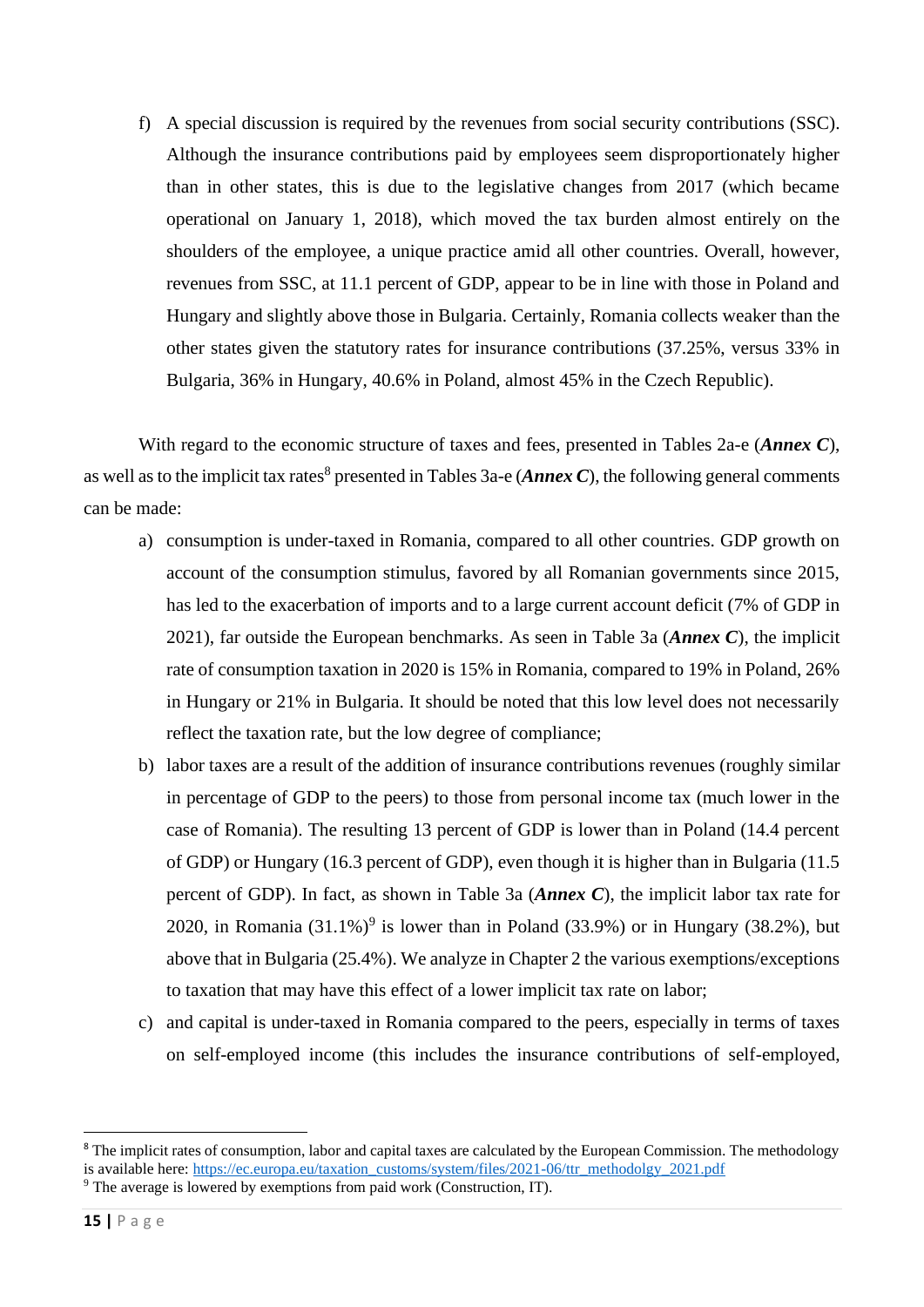which have the tax base capped at the minimum wage) and taxes on capital stock. In  $2019^{10}$ , the implicit capital tax rates show that in Romania the taxation of capital (10.1%) is much lower than in Poland (23.4%) or Hungary  $(13.7\%)^{11}$ ;

- d) regarding the environmental taxes, if energy taxes were, in 2020, at similar levels to those in the peers<sup>12</sup>, instead, for taxes in transport (excluding taxes on fuel) and pollution taxes, Romania has a gap, as shown in Table 2a of *Annex C*;
- e) finally, property tax receipts are significantly lower in Romania, not so much in terms of recurring taxes on real estate, but for other property taxes, as shown in Table 2a, *Annex C*.

To put it briefly, for all five types of taxes and fees in economic structure (on consumption, on labor, on capital, on environment, respectively on property), Romania collects less – sometimes significantly less – than Poland or Hungary, states at a similar level of economic development.

<sup>&</sup>lt;sup>10</sup> The last year for which there are data for implicit capital tax rates is 2019

<sup>&</sup>lt;sup>11</sup> Source: Taxation Trends in the European Union 2021, [https://op.europa.eu/en/publication-detail/-](https://op.europa.eu/en/publication-detail/-/publication/d5b94e4e-d4f1-11eb-895a-01aa75ed71a1/language-en) [/publication/d5b94e4e-d4f1-11eb-895a-01aa75ed71a1/language-en](https://op.europa.eu/en/publication-detail/-/publication/d5b94e4e-d4f1-11eb-895a-01aa75ed71a1/language-en)

 $12$  But likely to decline in 2022 as a result of recent legislative changes.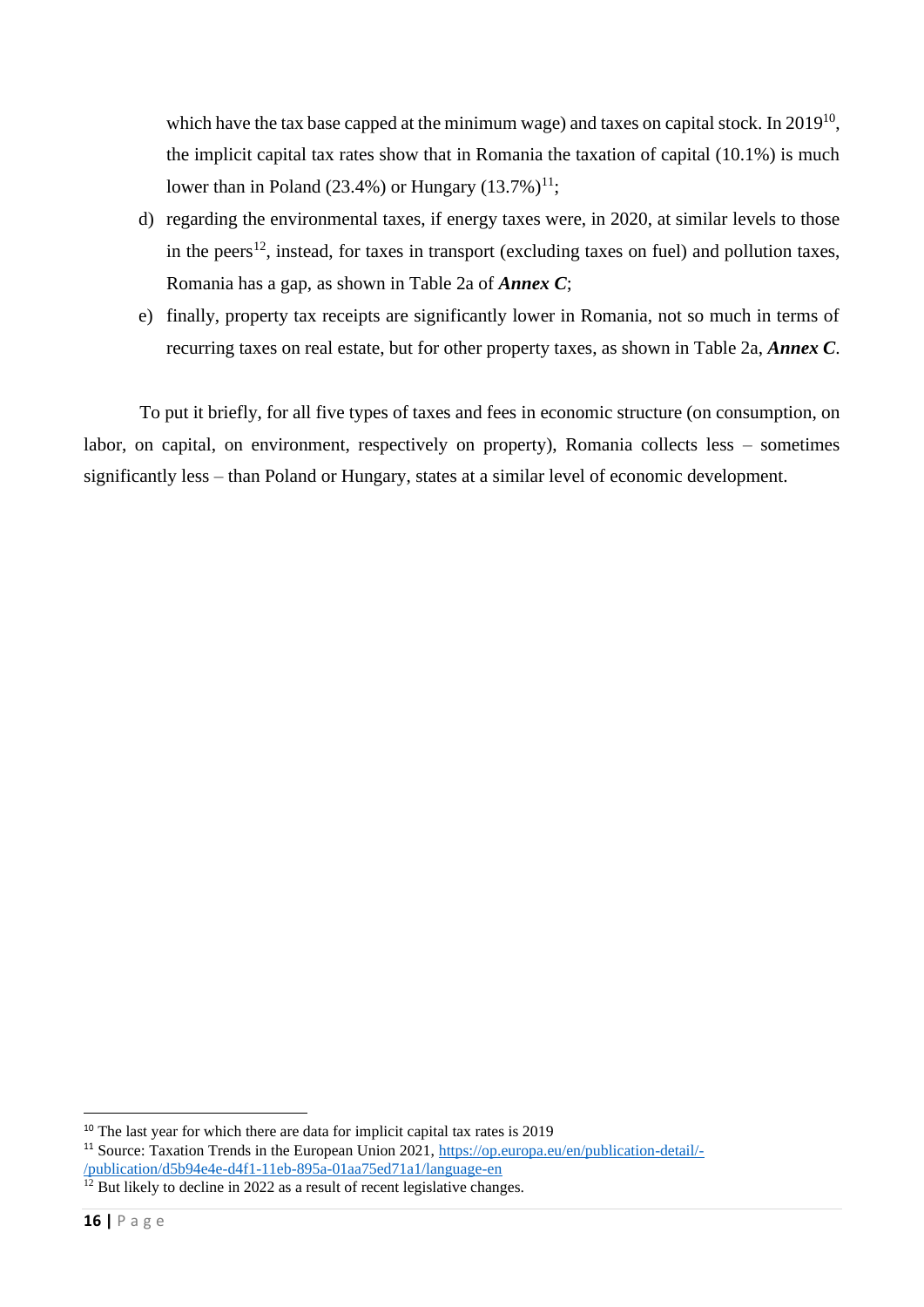## <span id="page-16-0"></span>**Chapter 2 - Analysis of tax revenue collection - size, setting, problems and solutions**

As shown in Chapter 1, the fiscal revenues of the state budget, including the social security budget, are at a very low level, both compared to the EU average and to neighboring states, in some of them (i.e., Bulgaria) the standard tax rates being even lower than in Romania. Romania is subject to the excessive deficit procedure and must follow a fiscal consolidation program<sup>13</sup>: from 9.35% in 2020 (headline deficit in ESA 2010) to 8.03% in 2021, 6.24% in 2022, 4.40% in 2023, 2.90% in 2024 and 2.02% in 2025, while both the funds provided to the NRRP and by the EU cohesion funds depend on compliance with this timetable (Art. 10 of EU Regulation 2021/241, Article 19.7 of EU Regulation  $2021/1060$ <sup>14</sup>. To what extent the war in Ukraine and the energy crisis can "shape" the trajectory of the adjustment is to be seen. But it is certain that this correction must take place.

Before analyzing the tax revenues on each main component (profit tax / microenterprise income tax / specific tax, income tax and insurance contributions, VAT, excise duties, local taxes), we make some preliminary comments:

- i) the tax revenue generated by a tax is the result of the product between the tax base and the tax rate(s);
- ii) the tax base can be reduced mainly by two methods:
	- (a) exemptions, reductions or alternatives granted by the legislator, and
	- (b) evasion;
- iii) the different types of taxes are inter-conditioned, and the impact of the fiscal measures must also be seen in the light of the principle of communicating vessels: the high pressure (high tax) on one of the vessels will cause the liquid (the taxable mass) to be pushed onto the other vessels (low taxes or exemptions);
- iv) in order to be effective, any public policy needs as much acceptance as possible at the level of the population (voluntary compliance), so that the enforcement costs are as low as possible. The lack of effective enforcement will obviously lead to a decrease in compliance over time;
- v) both to ensure voluntary compliance and effective enforcement with reasonable costs, the (tax) law must be as simple as possible to understand, but also hard to avoid.

Also, for a better understanding, we present in the following table (Table no. 1) the total tax burden borne by a taxpayer (final beneficiary, individual) depending on the type of income obtained:

<sup>&</sup>lt;sup>13</sup> MoF report on the macroeconomic situation for 2022 and its projection for 2023 - 2025, page 8.

<sup>&</sup>lt;sup>14</sup> However, it is possible that the war in Ukraine will influence the judging framework of the NRRP, as it will be in other states that benefit from NGEU resources.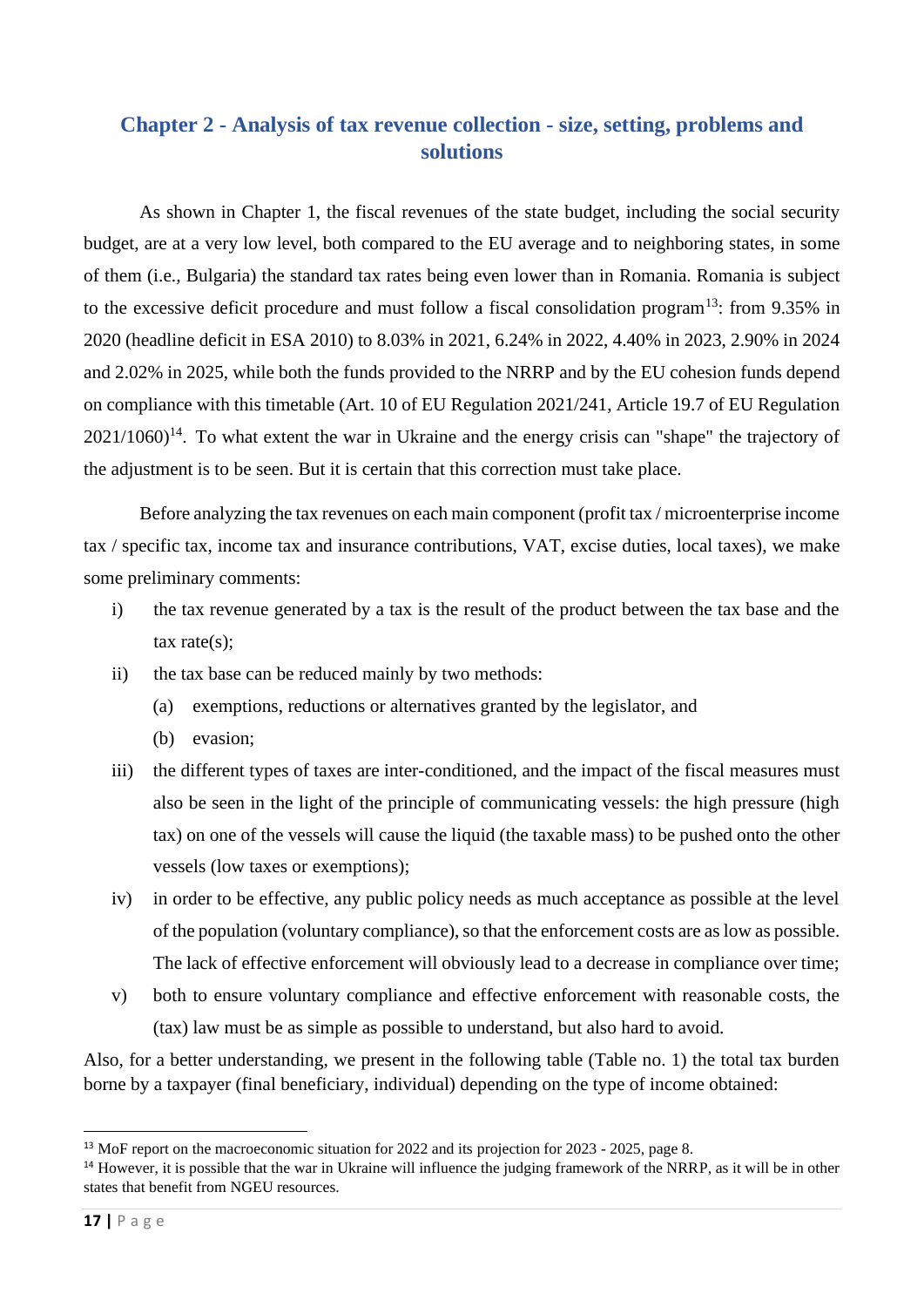#### **Table no. 1. The total tax burden borne by an individual taxpayer, depending on the type of income**

| Nr.            | Type of income                                                                  | Total tax    |
|----------------|---------------------------------------------------------------------------------|--------------|
|                |                                                                                 | burden ****) |
|                |                                                                                 | (% )         |
|                |                                                                                 |              |
| 1              | Salary, no exemptions                                                           | 43.75        |
|                | Salary with tax exemption (IT employees, R&D employees, HoreCa seasonal         |              |
| $\overline{2}$ | employees)                                                                      | 37.25        |
| 3              | Salary with exemption from payroll tax, HSC, without contribution to Pillar II  |              |
|                | (employees in construction / construction services / production of construction |              |
|                | materials)                                                                      | 23.5         |
| 4              | Income from self-employed *) **)                                                | 10           |
| 5              | Income from self-employed - including SSC, HSC                                  | 3            |
| 6              | Rental income **)                                                               | 6            |
| 7              | Copyright revenue*) **)                                                         | 6            |
| 8              | Earnings from the transfer of securities $**$ )                                 | 10           |
| 9              | Dividend income/LP $16\%$ **)                                                   | 20.2         |
| 10             | Dividend income/ LP $1\%$ **) ***)                                              | 3.5          |
| 11             | Dividend income / LP $3\%$ **) ***)                                             | 5.5          |
| 12             | Dividend income / LP $0\%$ **) ***)                                             | 2.5          |

Note:

\*) For self-employed,  $SSC = 2,550 * 12 * 25% = 7,650$  lei / year must be added.

\*\*) For persons earning income from self-employment, rents, dividends, other income,  $HSC = 2,550 * 12 * 10% = 3,060$ lei must be added.

\*\*\*) For micro-enterprises or companies that do not pay profit tax, own expenses of 50% of the income have been estimated \*\*\*\*) The tax burden is calculated as total taxes and insurance contributions / gross income.

There is a huge gap between the lowest and highest tax burden, which generates a stimulus for tax planning, which is a right granted by law (which distinguishes between different taxation by type of income / types of companies). Obviously, the legislation also includes anti-abuse measures, but their application involves a number of significant administration costs, and the limitation period limits these actions in time. In addition, the tax restatement during the inspection often results in long-term tax disputes, which involve other costs, both for the taxpayer and for the tax authorities.

In the following will be analyzed, what we consider to be the main problems in the regulation of each type of tax and will propose solutions starting from the thesis that the **tax burden should not be depend on the type of income, but only on its size, without privileges or discrimination**.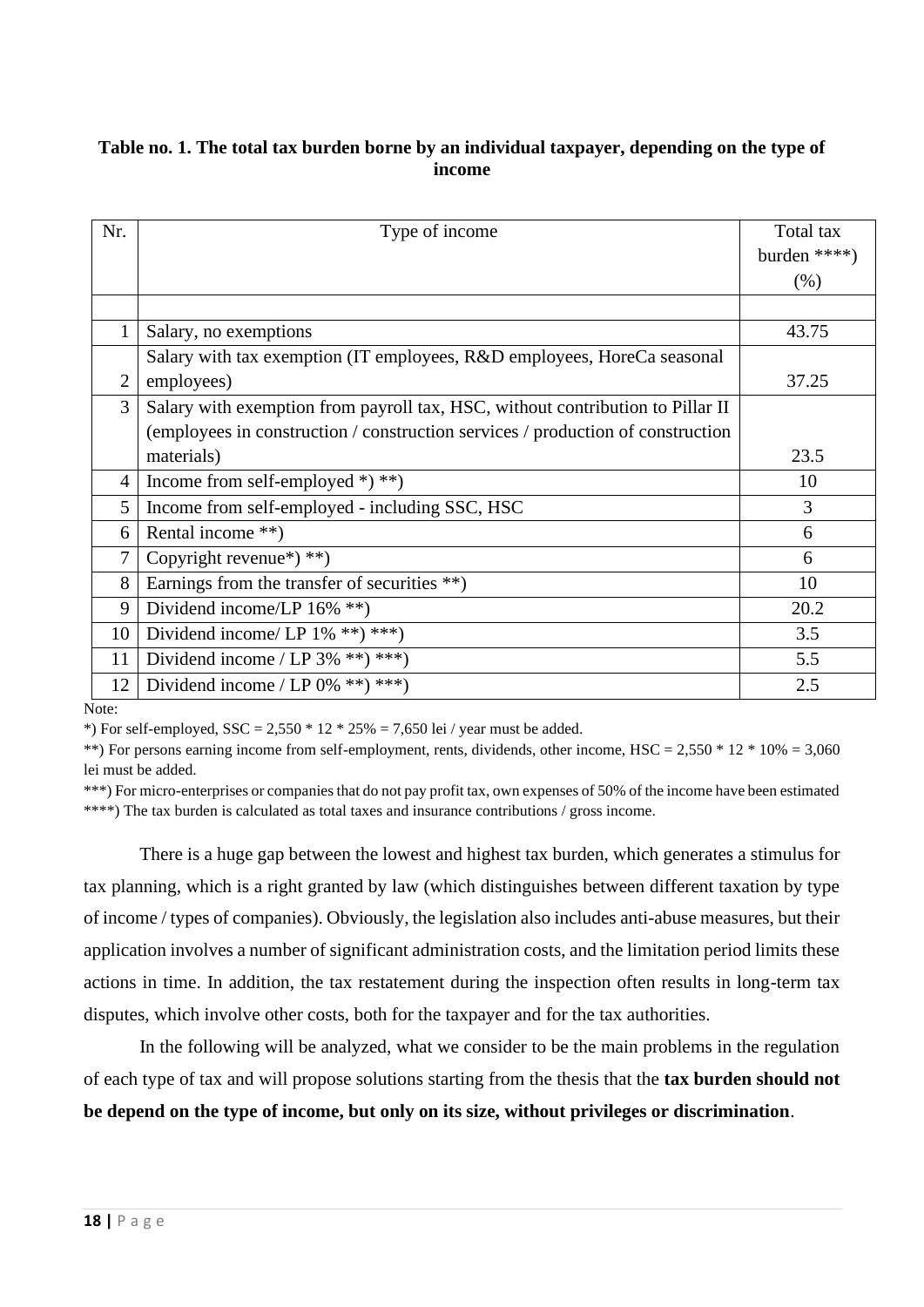#### <span id="page-18-0"></span>2.1. Corporate income tax/Microenterprise income tax/Specific tax

#### 2.1.1. Current situation

As can be seen from Table no. 2, the revenues planned to be collected to the state budget from corporate income tax has decreased significantly since 2016, from 1.89% of GDP to 1.56% of GDP in 2019 and up to 1.46% of GDP in 2021, although economic growth should have also resulted in a certain increase in profitability and, therefore, in higher revenues from the profit tax collected to the state budget.

|            |  | Table no. 1. Revenues planned to be obtained from corporate income tax and microenterprise |  |  |  |  |  |
|------------|--|--------------------------------------------------------------------------------------------|--|--|--|--|--|
| income tax |  |                                                                                            |  |  |  |  |  |
|            |  |                                                                                            |  |  |  |  |  |

|                               | 2016                                   |                      | 2019                                       |                      | 2021                                   |                      |
|-------------------------------|----------------------------------------|----------------------|--------------------------------------------|----------------------|----------------------------------------|----------------------|
|                               | <b>Budget law</b><br>(thousand<br>lei) | $%$ of<br><b>GDP</b> | <b>Budget</b><br>law<br>(thousand<br>lei)) | $%$ of<br><b>GDP</b> | <b>Budget law</b><br>(thousand<br>lei) | $%$ of<br><b>GDP</b> |
| Corporate income tax          | 14.331.284                             | 1,89%                | 15.916.594                                 | 1,56%                | 17.388.366                             | 1,46%                |
| Microenterprise<br>income tax | 553.119                                | 0,07%                | 2.644.929                                  | 0,26%                | 2.668.958                              | 0,22%                |
| <b>TOTAL</b>                  | 14.884.403                             | 1,96%                | 18.561.523                                 | 1,82%                | 20.057.324                             | 1,68%                |

*Source: State Budget Law, GDP estimated at the drafting of the State Budget Law.*

This was caused by the removal of two large categories of taxpayers from the scope of corporate income tax, representing approximately 90% of the total number of active companies, as shown in Table no. 3:

- i) Medium and large companies operating in the HoReCa sector, the corporate tax being eliminated in 2016 (starting with 2017) and replaced by a specific tax, derisory in most cases. The specific tax was provided for in the state budget law at a level of only 0.0129% of GDP in 2017, and in 2021, as a result of the COVID pandemic, at only 0.0037% of GDP. It should be noted that the measure was adopted in full economic boom (2016), and the HoReCa sector benefited simultaneously in the same period from the VAT reduction from 19% to 9% (2015) and subsequently to 5% (2017), as well as from the boosting of the consumption growth in the field by granting holiday vouchers;
- ii) Raising the ceiling for the application of the income tax on micro-enterprises from 100,000 euros / year to 500,000 euros and then to 1,000,000 euros / year in 2017. Taking into account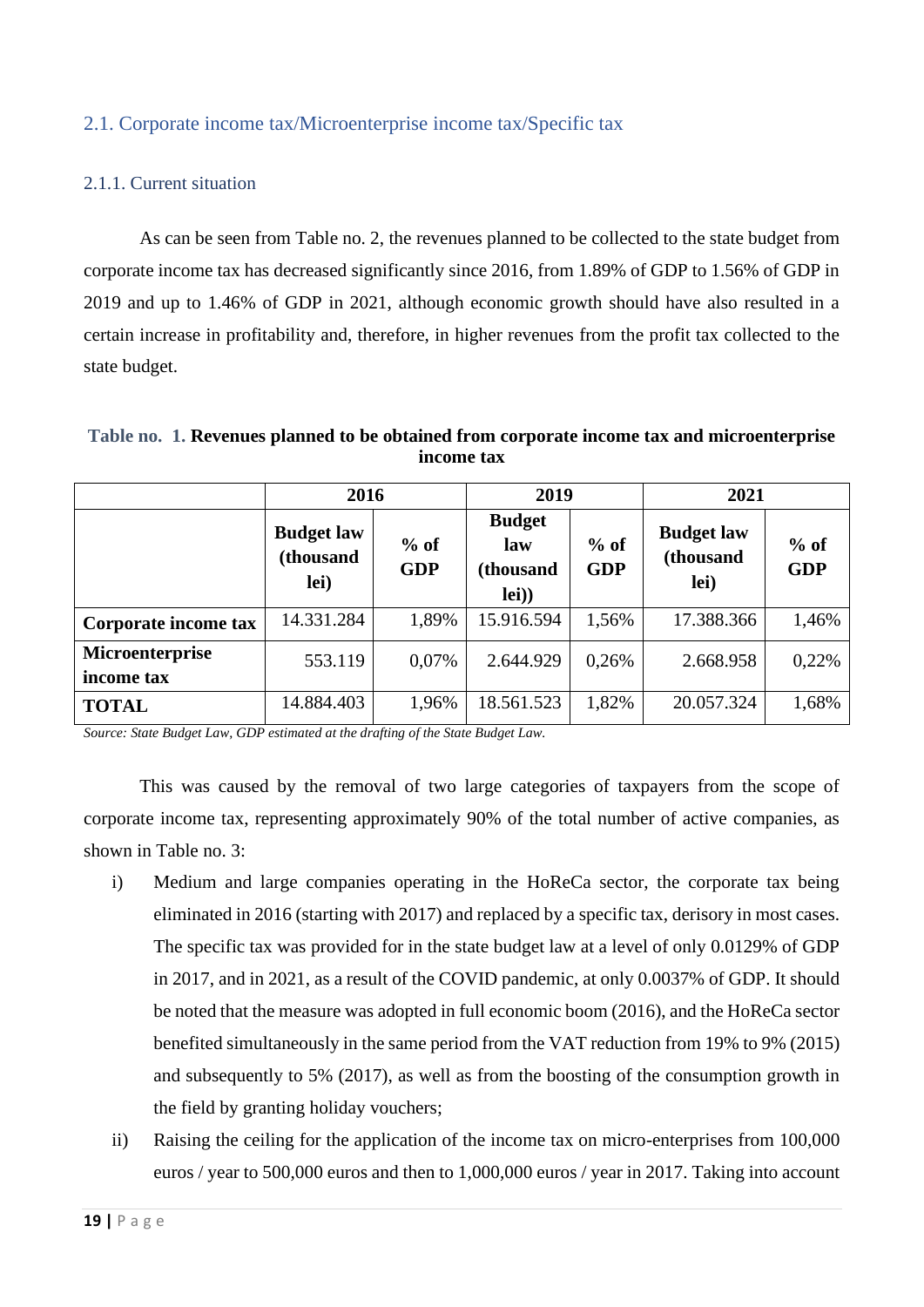that the limitation regarding to consultancy and management activities has also been eliminated and that no provisions have been introduced to limit splitting the business in several companies, the measure has removed from the scope of the corporate income tax over 90% of companies, which in turn, pay the 1% tax on turnover (3% if they have no employees), a tax rate equivalent to the 16% tax rate paid by a company that obtains a profit margin of 6.1% (6.1% $*16\% = 1\%$ ). The evolution of the revenues planned to be collected from this tax is presented in Table no. 2. However, the significant increase in revenues received from the micro-enterprise income tax is misleading, this increase being at the expense of (i) the corporate income tax, the number of companies paying corporate tax (16%) decreasing dramatically as a result of raising the ceiling from 100,000 to 1,000,000 euros and (ii) of PIT and SSC, HSC, as removing restrictions on consulting and management by migrating to micro-enterprises both salaries (in whole or in part) and individuals who earn income as selfemployed.

**Table no. 2. Evolution of the number of taxpayers paying corporate tax versus income tax on micro-enterprises**

|                                      | 2015          |              | 2016          |              | 2019          |              | $2021*)$      |              |
|--------------------------------------|---------------|--------------|---------------|--------------|---------------|--------------|---------------|--------------|
|                                      | <b>Number</b> | <b>Share</b> | <b>Number</b> | <b>Share</b> | <b>Number</b> | <b>Share</b> | <b>Number</b> | <b>Share</b> |
| Profit tax payers                    | 223.659       | 31.13%       | 196.772       | 28,4%        | 115.987       | 13.19%       | 119.746       | 12,32%       |
| Micro-enterprise<br>income taxpayers | 494.748       | 68,87%       | 494.993       | 71,56%       | 763.409       | 86,81%       | 852.046       | 87,68%       |
| <b>TOTAL</b>                         | 718.407       | 100,00%      | 691.765       | 100,00%      | 879.396       | 100,00%      | 971.792       | 100,00%      |

*Source: ANAF fiscal statistical bulletin Note: \*) For quarter III 2021*

The aggregate impact of these measures has led to a decrease in these direct tax revenues from 1.9623% in 2016 (planned) to 1.6888% in 2022 (estimated), given that in the period 2016-2021 (with except 2020) we have had significant GDP increases.

#### 2.1.2. Possible solutions

Given that the regulation of corporate taxation in the Fiscal Code is relatively modern, which includes the regulation of transfer pricing, permanent establishments in line with OECD regulations, it is clear that the main solutions to increase budget revenues from corporate tax are even the elimination measures which have led to their reduction: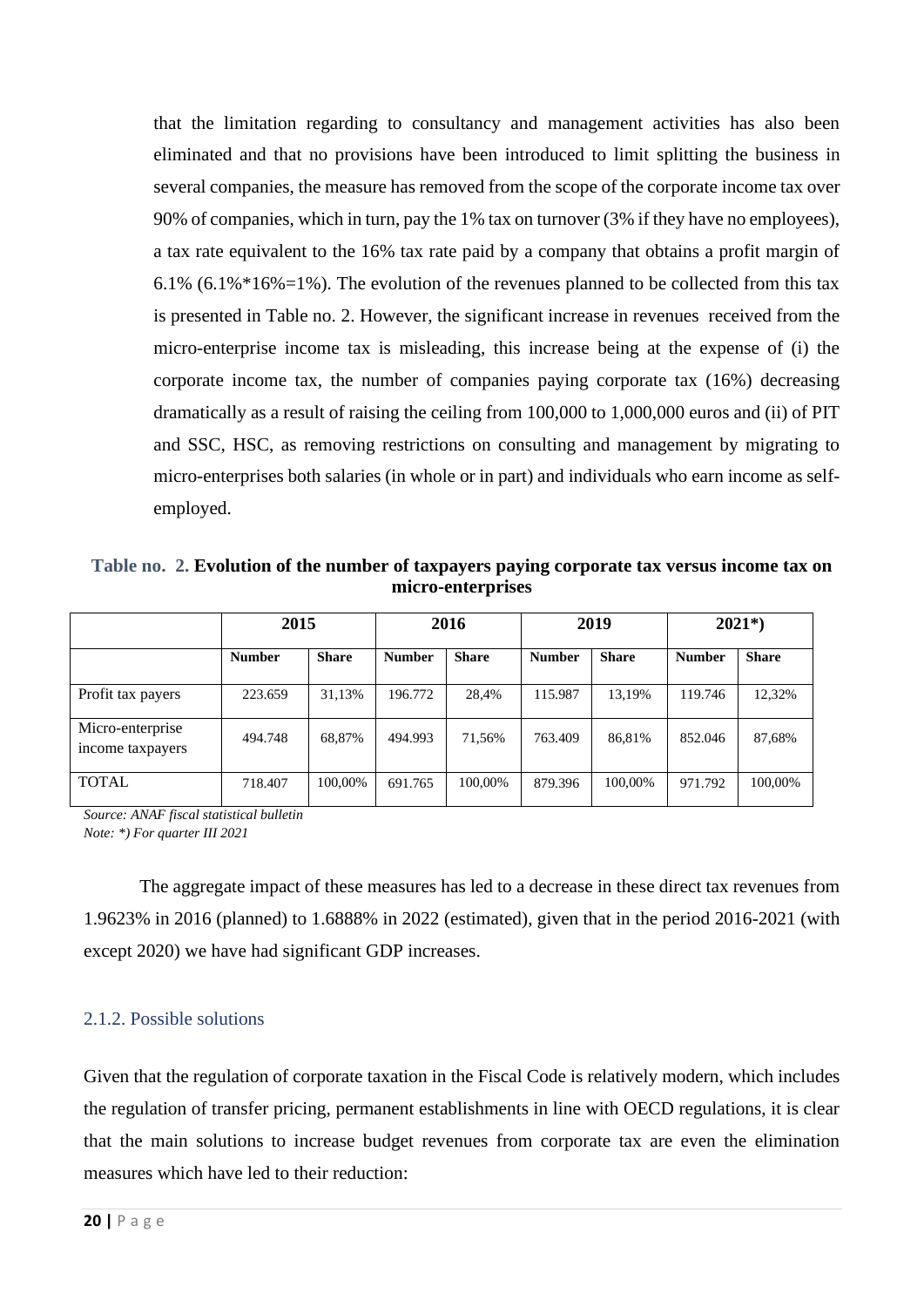- i) elimination of the specific tax<sup>15</sup> and return to the profit tax, especially since this regulation applies only to medium or large hotels and restaurants (some very large), with an annual turnover of over 1 million euros, the rest being subject to income tax micro-enterprises);
- ii) keeping the income tax of micro-enterprises as a simplified form of taxation of small and very small businesses, but in conjunction with:
	- a) **immediate** reduction of the turnover ceiling to a level comparable to that up to 2016;
	- b) limiting the use of this simplified regime for activities such as consulting, management (as it was before 2017), but also for other activities related to the exercise of free professions or for intermediation activities;
	- c) limiting the number of companies that apply the simplified regime in which a person can be a majority partner, in order to avoid the artificial division of income between several companies.

Unlike other taxes (i.e., income tax, insurance contributions), taxpayers subject to corporate tax do not benefit from exemptions or reduced rates, with one exception whose usefulness is worth reconsidering: the exemption from corporate tax, for a period of 10 years (from 2017) of taxpayers who carry out exclusively innovation, research and development activity. It is at least strange for a taxpayer who does exclusively such activities (most often as a service to a beneficiary, who will also own the intellectual property rights), to benefit from the exemption, but a taxpayer, who invests in research and development, the results of which (patentable or not) he subsequently uses in his own production, does not benefit from the exemption, not realizing revenues exclusively from research and development. The latter theoretically have the possibility to benefit from an additional deduction of 50% of the R&D expenses, but this deduction is inapplicable in practice being conditioned by the validation of R&D projects by a specialist from a register, which is non-functional<sup>16</sup>.

The budgetary impact of implementing these measures is difficult to calculate, but given previous developments, we estimate a significant positive impact (**around 0.5% of GDP**) <sup>17</sup>), without

<sup>&</sup>lt;sup>15</sup> In principle, the exemptions from the application of corporate income tax, namely micro-enterprise income tax and specific tax, should apply only in those situations where the collection effort is greater than the establishment of corporate income tax.

<sup>&</sup>lt;sup>16</sup> Order 350/2019 of the Ministry of Research and Innovation approves a register of 26 experts who should check all projects in the country, but no one knows how these experts can be contacted, where and by what procedure and in what fields they are experts, for the list contains only the name of the expert and the institution where he works.

<sup>&</sup>lt;sup>17</sup> Taking into account an average income tax on micro-enterprises of 1.5%, the revenues scheduled to be realized from the income tax on micro-enterprises in 2022 (3,665,291 thousand lei, according to Law 317/2021 on the state budget for 2022), taking into account an average profit margin of at least 25% of turnover, it results that the elimination of the microenterprise income tax could increase the revenues from the profit tax by 9.78 billion lei (6.1 billion net). To this amount is added an additional impact on the increase in corporate income tax from the elimination of the specific tax of at least 1.5 billion lei and, taking into account that it is not proposed to completely eliminate the income tax on micro-enterprises, we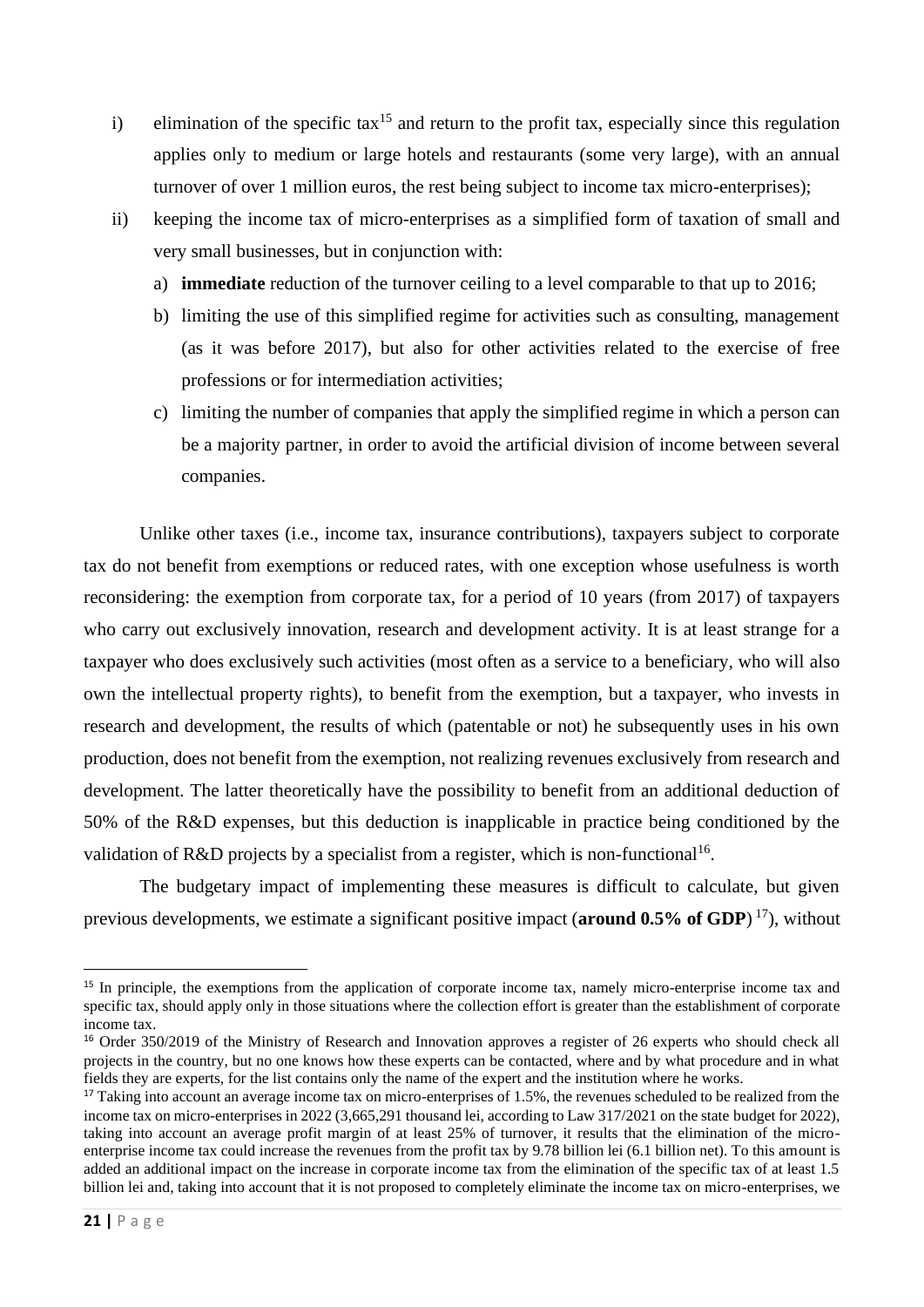taking into account the impact of limiting the use of the simplified tax regime on micro-enterprises on PIT, SSC and HSC.

Such a set of measures would ensure that a competitive profit tax rate is maintained to attract / retain investors in Romania, even if some of the neighboring countries currently have significantly lower profit tax (e.g., Bulgaria 10%, Hungary 9%). However, these countries are expected to be forced to raise their taxes so that they do not fall below the 15% threshold recently regulated by GloBE by the OECD.

In addition, the proposed measures would also ensure what most business people have long called for: the 'level playing field', which means equal treatment between different categories of investors.

<span id="page-21-0"></span>2.2. Personal income tax/Social security contributions/Microenterprise income tax

#### 2.2.1. Current situation

In the case of personal income tax and insurance contributions, in 2018 a reform was implemented, mainly aiming at increasing the revenues of the Social Insurance Budget. Below, Table no. 4 presents the revenues planned to be obtained from personal income tax and insurance contributions in 2016, 2019 and 2021 according to the budget laws.

|                                   | 2016                                   |                      | 2019                                       |                      | 2021                                   |                      |
|-----------------------------------|----------------------------------------|----------------------|--------------------------------------------|----------------------|----------------------------------------|----------------------|
|                                   | <b>Budget law</b><br>(thousand<br>lei) | $%$ of<br><b>GDP</b> | <b>Budget</b><br>law<br>(thousand<br>lei)) | $%$ of<br><b>GDP</b> | <b>Budget law</b><br>(thousand<br>lei) | $%$ of<br><b>GDP</b> |
| <b>Personal income tax</b>        | 25,871,374                             | 3.41%                | 23,560,790                                 | 2.30%                | 26,166,190                             | 2.34%                |
| <b>Insurance</b><br>contributions | 38,041,851                             | 5.01%                | 71,689,581                                 | 7.01%                | 73,504,857                             | 6.58%                |
| <b>TOTAL</b>                      | 63,913,225                             | 8.42%                | 95,250,371                                 | 9.31%                | 99,671,047                             | 8.92%                |

**Table no. 3. Planned revenues from personal income tax and insurance contributions**

*Source: State Budget Law, GDP estimated at the drafting of the State Budget Law.*

By implementing the reform, it was possible to attract additional resources to the Social Insurance Budget, but their cumulative increase was only 1% of GDP (in 2019 compared to 2016), while 2021, affected by the pandemic, experienced their decline.

can estimate a positive impact of the profit tax, cumulated with the income tax of micro-enterprises, of at least 0.5% of GDP (6 billion lei).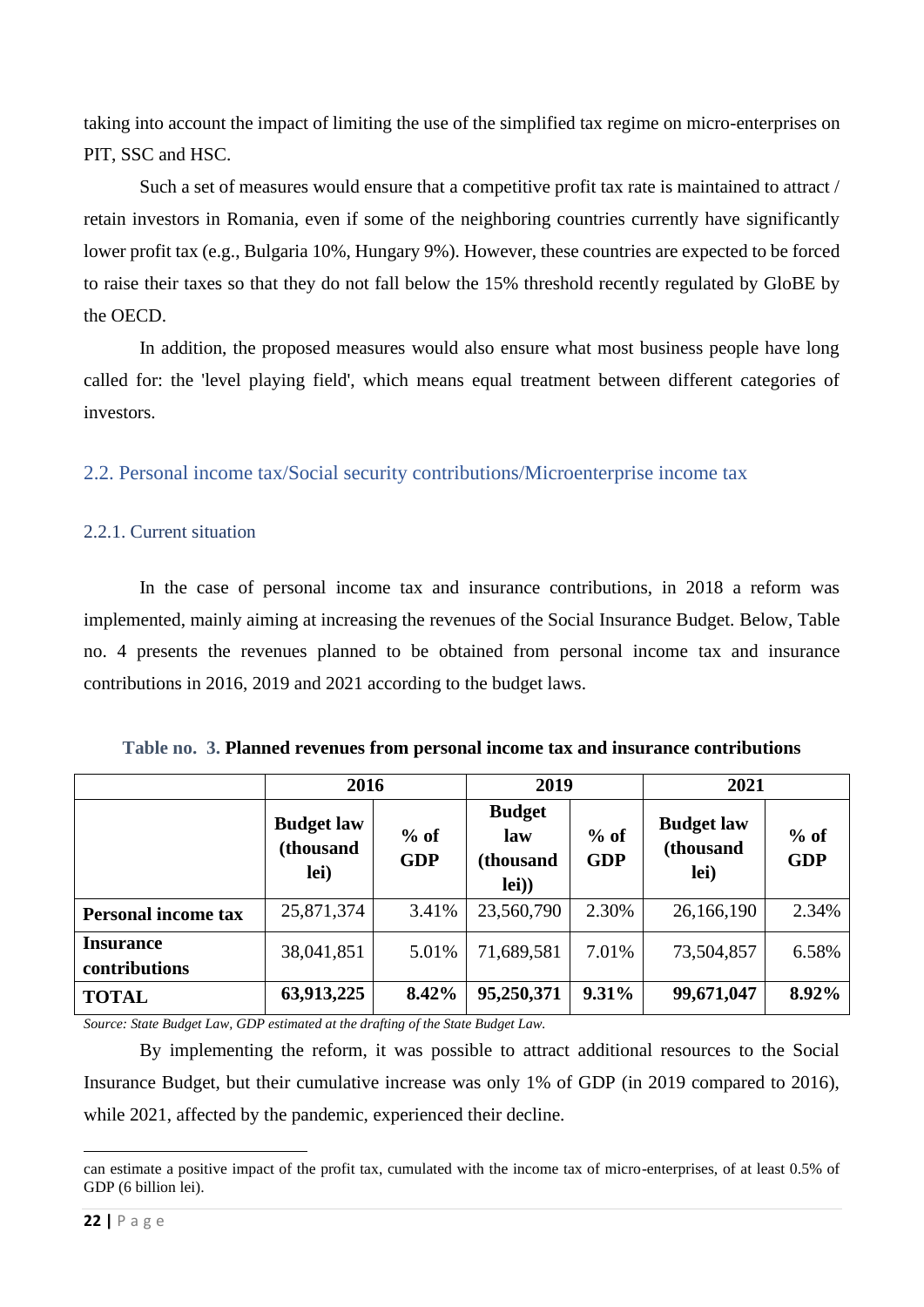The present regulation for personal income tax (of which the payroll tax has the largest share) and that of insurance contributions currently create the largest discrepancies between the total tax burden for the various categories of employees, self-employed and persons employed in companies applying the tax regime of micro-enterprises. The use of micro-enterprises has increased, especially after the abolition of the constraint for consulting and management activities in 2017 (introduced in 2007), and also after the increase of the ceiling to 1 million euros and, with the introduction (correct, by the way) in 2020 of the possibility to make quarterly dividend distributions.

It should be noted that - although they are regulated in the Fiscal Code since 2010, insurance contributions are payments that involve a number of benefits (number of pension points and other social insurance benefits, health insurance). Pension contributions (SSC) are mainly based on solidarity and intergenerational equity (with the exception of Pillar II, where a share - 3.75% of the total contribution of 25% that feeds individual, privately managed accounts) and HSC on the principle of solidarity between existing taxpayers, the contribution being calculated by reference to the tax base. However, being included in the Fiscal Code, they are seen as taxes, and tax optimization schemes often aim to avoid paying insurance contributions.

An individual with income from salaries has a standard personal income tax rate of 10%, while a micro-enterprise owner without employees will be subject to a standard tax rate of 8% (3% micro  $\text{tax} + 5\%$  dividend tax<sup>18</sup>). The difference does not seem to be large, however, while the employee is subject to 35% insurance contributions applicable to income, dividend income is subject only to HSC but limited at applying the 10% up to 12 minimum wages per year.

#### *3.2.1.1. Tax rates*

Romania currently has the following income tax rates and insurance contributions:

- SSC (state social contribution) 25% of the tax base;
- HSC (health social contribution) 10% of the tax base;

- PIT (personal income tax) - 10% of the tax base, minus SSC and HSC (as applicable), for most categories of income (salaries and similar to salaries, self-employed, rents, royalties, earnings from the sale of securities, participation, other income);

- Dividend tax 5%;
- Income tax from the transfer of real estate from personal patrimony: 3% for what exceeds 450,000 lei /real estate.

<sup>&</sup>lt;sup>18</sup> The tax rates apply to different tax bases. By bringing it to the same tax base, the tax would be about 7.85%.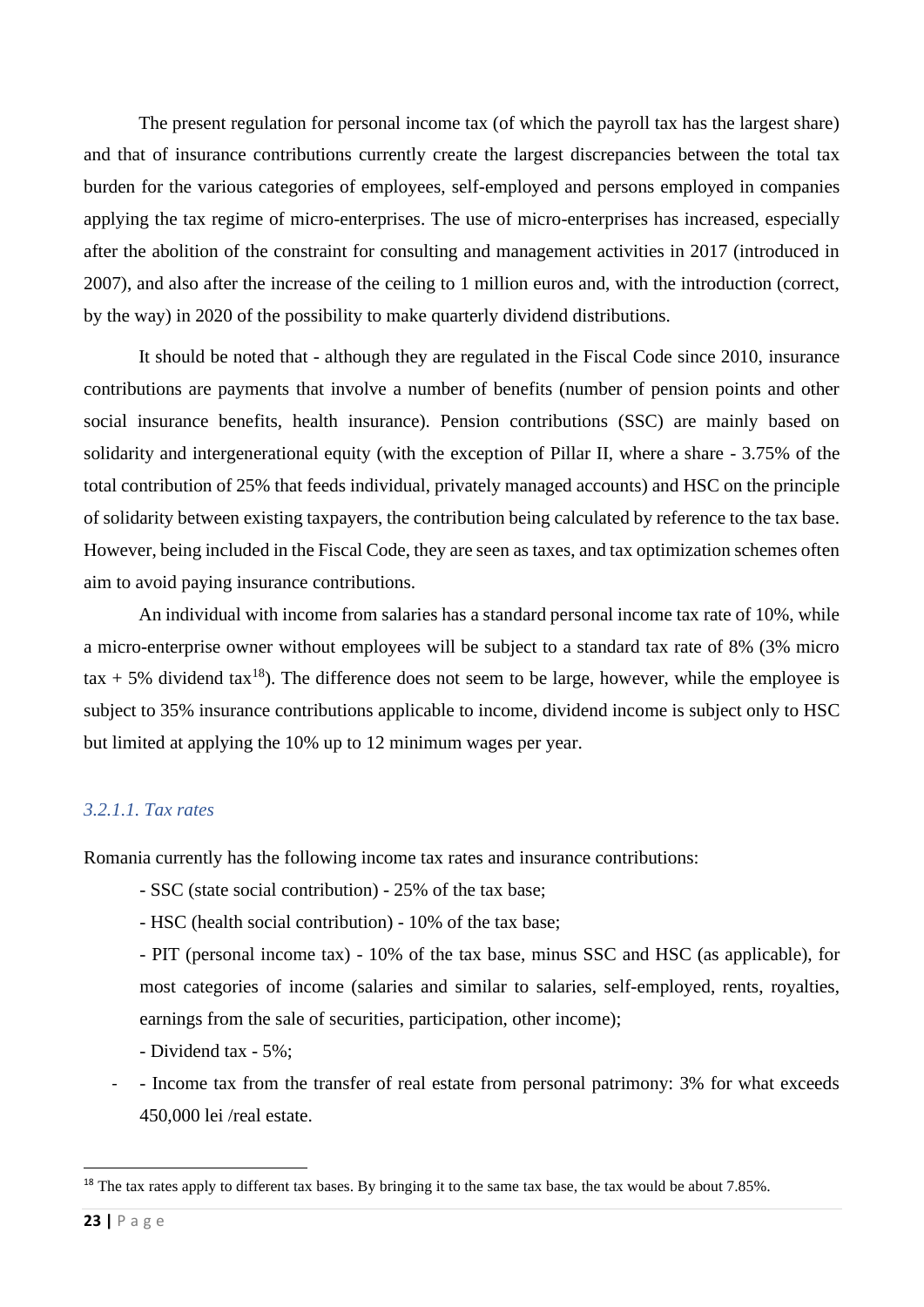However, the Fiscal Code also includes exemptions, as follows:

- IT programmers (not the rest of the staff), are exempted from payroll tax since 2001;
- employees in research and development activities, are exempted from payroll tax salaries, starting with 2017;
- seasonal employees of HoReCa companies, are exempted from payroll tax since 2017;
- persons with severe disabilities, are exempted from paying PIT and HSC on wages, on selfemployed income or on copyright;
- employees in construction companies, construction services as well as companies producing construction materials and equipment, are exempted from PIT, HSC and the contribution to the Second Pension Pillar (3.75%) - since 2019, for a period of 10 years;
- persons that have revenues from copyright are excepted from paying SSC, HSC, if they also concluded an employment contract.

#### *3.2.1.2. Tax base*

The Fiscal code also provides major differences in the tax base for:

- for persons who obtain income from salaries and assimilated to salaries, the calculation basis of CAS, CASS is the gross salary, without any cap, on each salary separately. An individual CAS cap (10.5%) existed until January 2017 (at 5 average salaries, correspondingly there is also a cap on the number of pension points at 5, even if the employer CAS - 15.8% was practically not capped), when it was removed (the ceiling of the pension point was also removed);
- for self-employed persons, the calculation basis of the CAS is equal to the minimum wage per economy, optionally the base may be increased;
- for persons earning income from self-employment, rents, dividends, capital gains or income from other sources, the calculation basis of CASS is equal to the minimum wage (12 minimum wages / year), cumulated, on all types of income;
- for self-employed persons whose income tax base is based on income tax, the income tax base is the income standard, i.e., the minimum wage for CAS, CASS. It should be noted here that these revenues include IT revenues, where the income standard is close to the minimum wage (37,000 lei / year), provided that the income does not exceed 100,000 euros / year;
- for persons who obtain income from intellectual property rights (copyrights), CAS and CASS are not due if they also have the quality of employees. Here it was observed that, for reasons of tax optimization where possible (content creation, press, etc.), companies hire a person with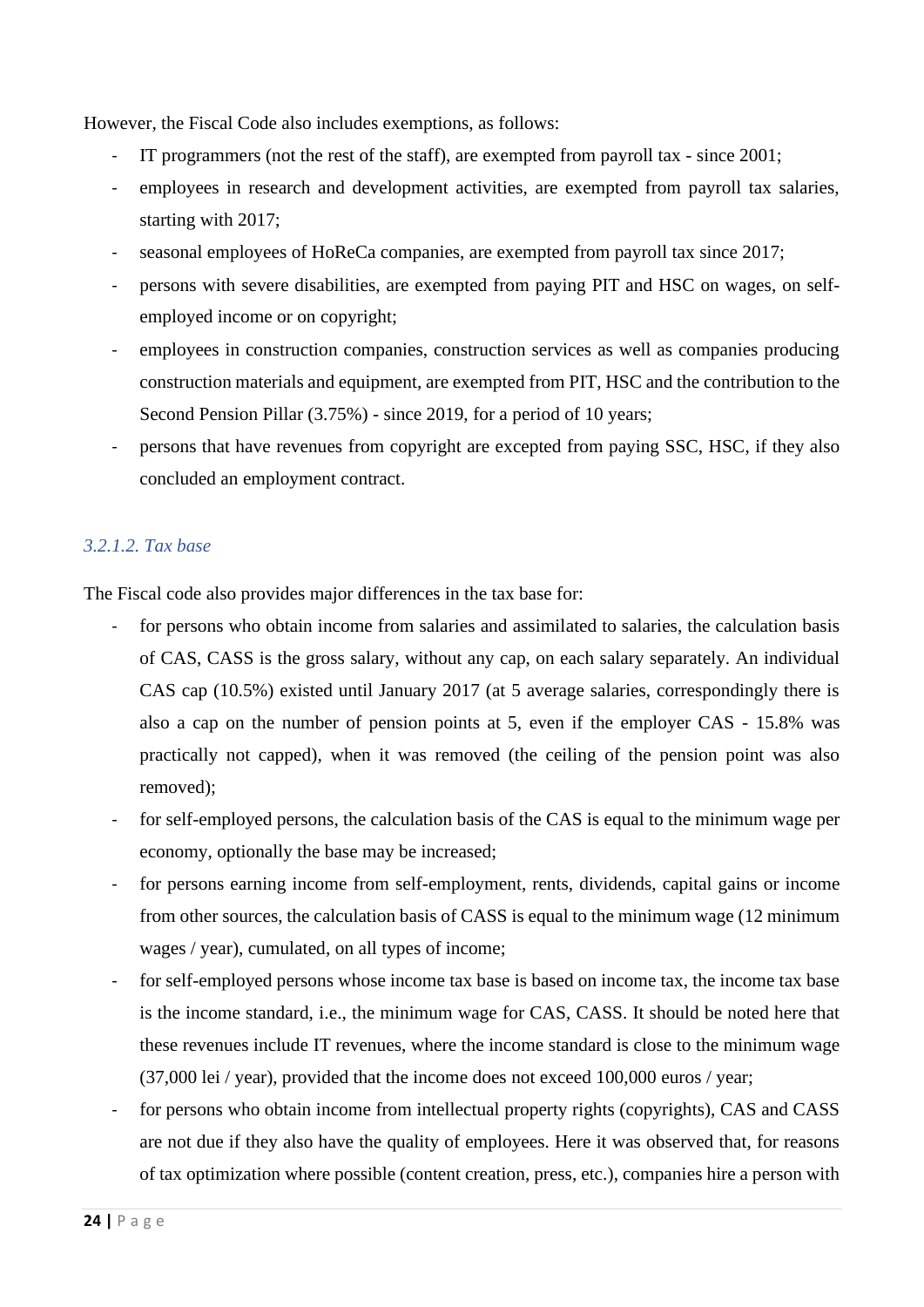a minimum wage in the economy (maybe even part-time), the rest of the amounts being given on assignment contracts. copyright, thus eliminating CAS and CASS payments to an activity that is often purely dependent.

These huge differences (shown in Table no. 1), combined with the very light regulation of the micro-enterprise income tax, make the degree of voluntary compliance in the case of high and very high salaries relatively low (only about 100,000 salaries - less than 2% of the total, exceed 3 average salaries, of which about 50,000 exceed 5 average salaries, including salaries and incomes assimilated to salaries in the public system).

In addition to the loss of revenue to the consolidated budget generated by "adapting" to more favorable legislation, this system calls into question the very principle of solidarity underlying CAS, CASS, creating privileges for some taxpayers and frustration among taxpayers who cannot benefit from these privileges. This frustration is also amplified by the fact that, although there are legal provisions that should prevent the abuse of rights, the legislator chose to offer tax amnesties when he found that his legislative texts generated various tax behaviors with systemic impact (Law 209/2015, Law 72/2022, currently in Parliament being another such initiative, B139 / 2022), but also by the numerous provisions for the cancellation of the calculated accessories. Thus, the right taxpayers end up wondering why they still pay taxes and insurance contributions in a state where it is the order of the day that when you do not pay them to benefit from tax amnesties and cancel the accessories for non-declaration and / or non-payment tax obligations.

#### *2.2.1.3. Observations*

#### **i) In what regards "The Fiscal Revolution"**

It is necessary to clarify the current tax rates, in force since 2018, after the so-called "fiscal revolution" took place in 2017.

In 2017, we had the following tax rates:

- Personal income tax/salaries– single rate of 16% (unchanged from 2005);
- $CAS 10,5%$  (employee) + 15,8% employer (from the salary fund);
- $CASS 5.5\%$  (employee) + 5,2% employer (from the salary fund).

"The fiscal revolution" adopted by GEO 79/2017 (not yet approved by law), eliminated the employer's insurance contributions and increased the employee's insurance contributions, with employers in turn increasing their gross salaries, generally by  $21\%$  (15.8% + 5.2%), so that the net salary of the employees does not decrease.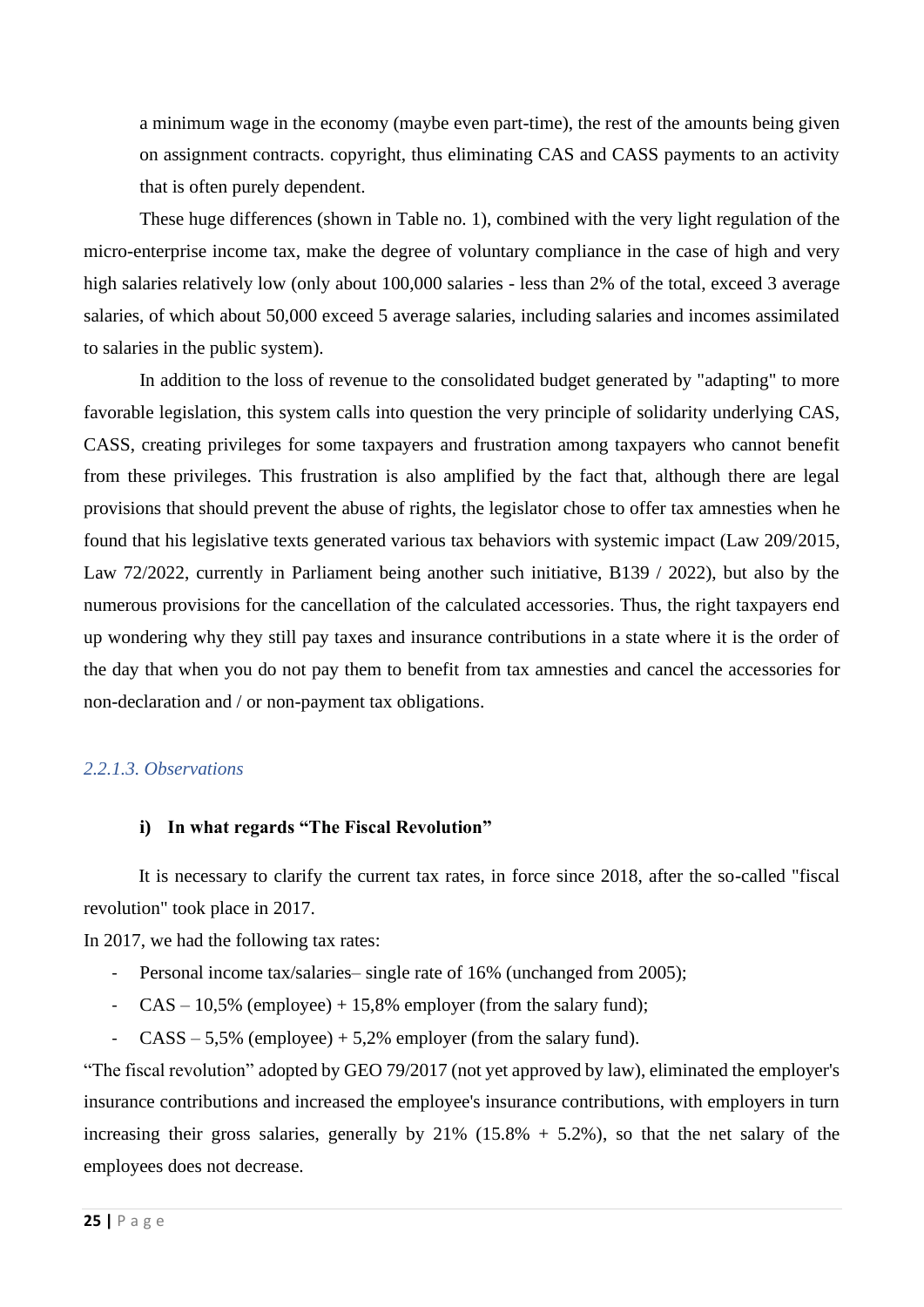For this transfer to be neutral, CAS would have to be 21% (compared to the 25% rate adopted) and CASS 8.8% (compared to the 10% rate adopted), and the income / salary tax should remain 16% (reduced to 10% to compensate for the increase in CAS, CASS). The practical effects were as follows:

- the tax burden on income from salaries was maintained:
- the total tax burden for self-employed income (which also benefited from the establishment of CAS and CASS at the minimum wage), rents, earnings from the transfer of shares, interest and other income was significantly reduced;
- approximately 11 billion lei were transferred relatively arbitrarily from the State Budget (income tax reduction) to the Social Insurance Budget (CAS increase), an amount which was later used to support the accelerated increase in pensions)<sup>19</sup>.

#### **ii) Regarding the administration of personal income tax**

Personal income tax administration is extremely cumbersome. Thus, the Fiscal Code defines 10 categories of personal income tax, each with a different way of setting, calculating and declaring the tax. According to the Fiscal Code art. 61, the income categories are:

- *"a) income from independent activities, defined according to art. 67;*
- *a 1 ) income from intellectual property rights, defined according to art.70;*
- *b) income from salaries and assimilated to salaries, defined according to art. 76;*
- *c) revenues from the transfer of the use of the goods, defined according to art. 83;*
- *d) investment income, defined according to art. 91;*
- *e) pension income, defined according to art. 99;*
- *f) income from agricultural, forestry and fish farming activities, defined according to art. 103;*
- *g) revenues from prizes and games of chance, defined according to art. 108;*
- *h) income from the transfer of real estate, defined according to art. 111;*
- *i) revenues from other sources, defined according to art. 114 and 117."*

Moreover, even within the same income category, there are different methods of calculating, declaring and paying taxes, such as:

<sup>&</sup>lt;sup>19</sup> The figure results from the comparison of the revenues estimated to be realized from the income tax in 2018 (33,446,941) thousand lei, according to Law 6/2017 on the state budget for 2017, prior to the "fiscal revolution") and of the revenues estimated to be realized from the income tax income in 2018 (22,351,919 thousand lei, according to Law 2/2018 on the state budget for 2018, - 11.1 billion lei, following the "fiscal revolution"). The difference is found entirely in the increase of revenues from CAS (estimated at 46,510,569 thousand lei for 2018 according to Law 7/2017 on the social insurance budget for 2017 and 59,322,864 thousand lei according to Law 3/2018 on the Social Insurance Budget for 2018, ie +12.8 billion lei).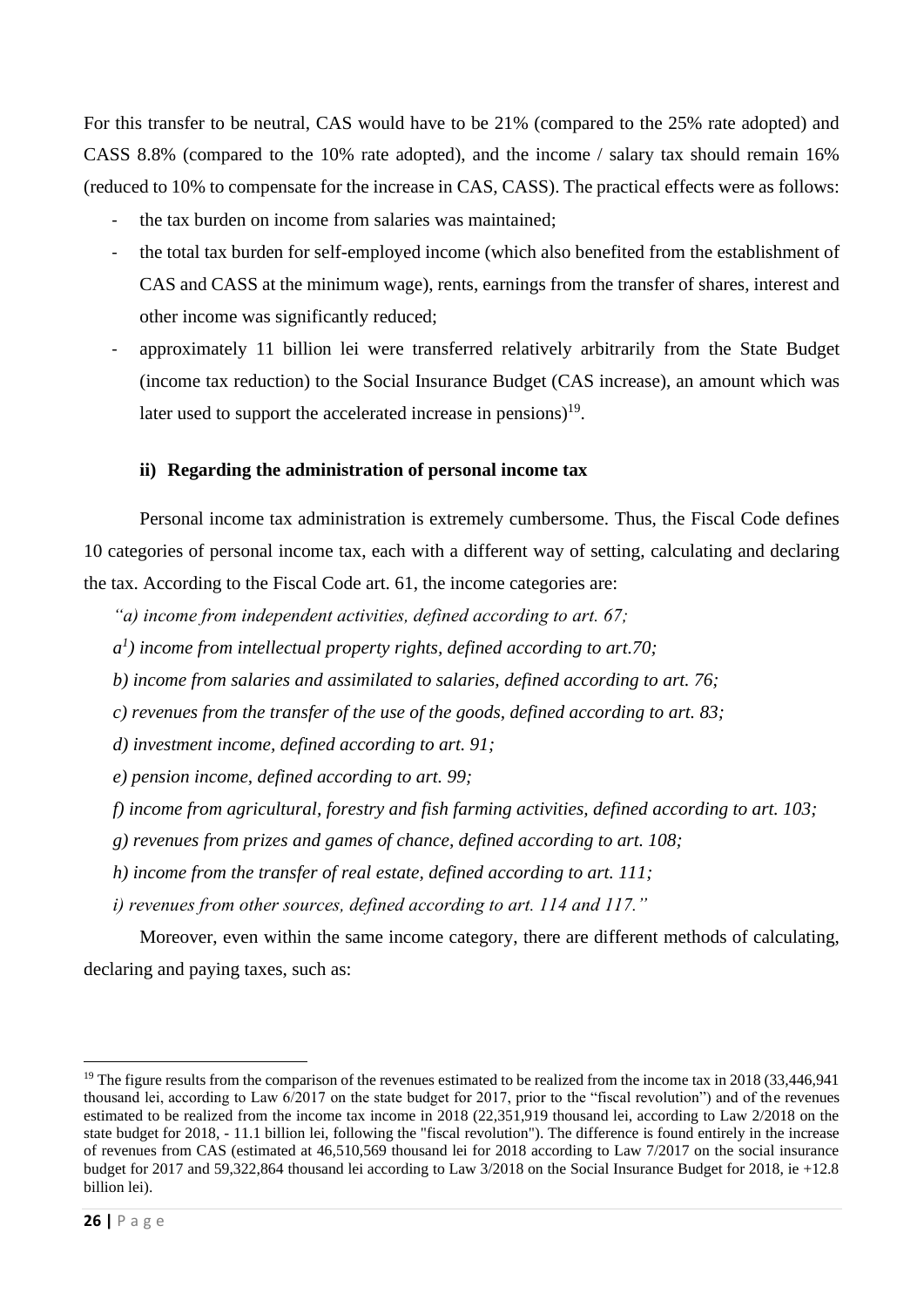- in the case of income tax from independent activities, there are differences between the tax calculated in real system, with income norms or by withholding tax for sports activities;
- for income tax on the transfer of the use of goods, the tax is calculated differently for rental income, income from renting rooms for tourist purposes, other rental income for which tax may be applied at a flat rate or in real system, rents in foreign currency they have a different declaration system than the rents in lei, etc.;
- there are different systems and quotas for investment income tax for: dividends, interest, earnings from the transfer of equity securities, etc.

Thus, the degree of complexity in determining the tax owed by a natural person is much higher than that of legal entities. Hence the multiple mistakes that generate an additional burden on the administrative system. Suffice it to say that the instructions for completing the Single Declaration form (declaration number 212 declaring all income other than salary and withholding tax) are 64 pages long.

NAFA, on the other hand, keeps track of individuals at the NPC level, using very cumbersome software and which is often incomprehensible even by those who use it. In the record of payment obligations, the software does not automatically compensate the payment amounts with the amounts paid in addition, most taxpayers having in these files both amounts to be paid and amounts paid in addition, but receiving enforceable titles and summonses for amounts that appear as unpaid.

#### **iii) Other observations**

It should also be noted that the current Fiscal code / Fiscal procedure code:

- a) regulates very briefly extremely dynamic sectors, that of virtual currencies (crypto currencies) and that of NFT (non-fungible tokens);
- b) does not contain any provision regarding the obligations of final beneficiaries (UBO) in foreign companies located in tax havens (CFC Rules for UBO);
- c) regulates inefficiently the verification and taxation (only with the standard tax rate 10%) of the amounts that cannot be justified by the taxpayer. Taxation with the standard rate of amounts that cannot be justified during tax audits also sends a fundamentally wrong message to the taxpayer "the caught thief (prescription, lack of verification, etc.) is an honest merchant, the caught thief pays like the "honest merchant";
- d) establishes that the taxation at the level of natural person is made for each "source" of income, without defining what this source represents <sup>20</sup>.

<sup>&</sup>lt;sup>20</sup> See analysis at [https://economie.hotnews.ro/stiri-finante\\_banci-25143546-dan-manolescu-persoanele-fizice-nevoie](https://economie.hotnews.ro/stiri-finante_banci-25143546-dan-manolescu-persoanele-fizice-nevoie-desfiintare-sursa-impozitul-venit-problema-mare-legislatia-gaurita.htm)[desfiintare-sursa-impozitul-venit-problema-mare-legislatia-gaurita.htm](https://economie.hotnews.ro/stiri-finante_banci-25143546-dan-manolescu-persoanele-fizice-nevoie-desfiintare-sursa-impozitul-venit-problema-mare-legislatia-gaurita.htm)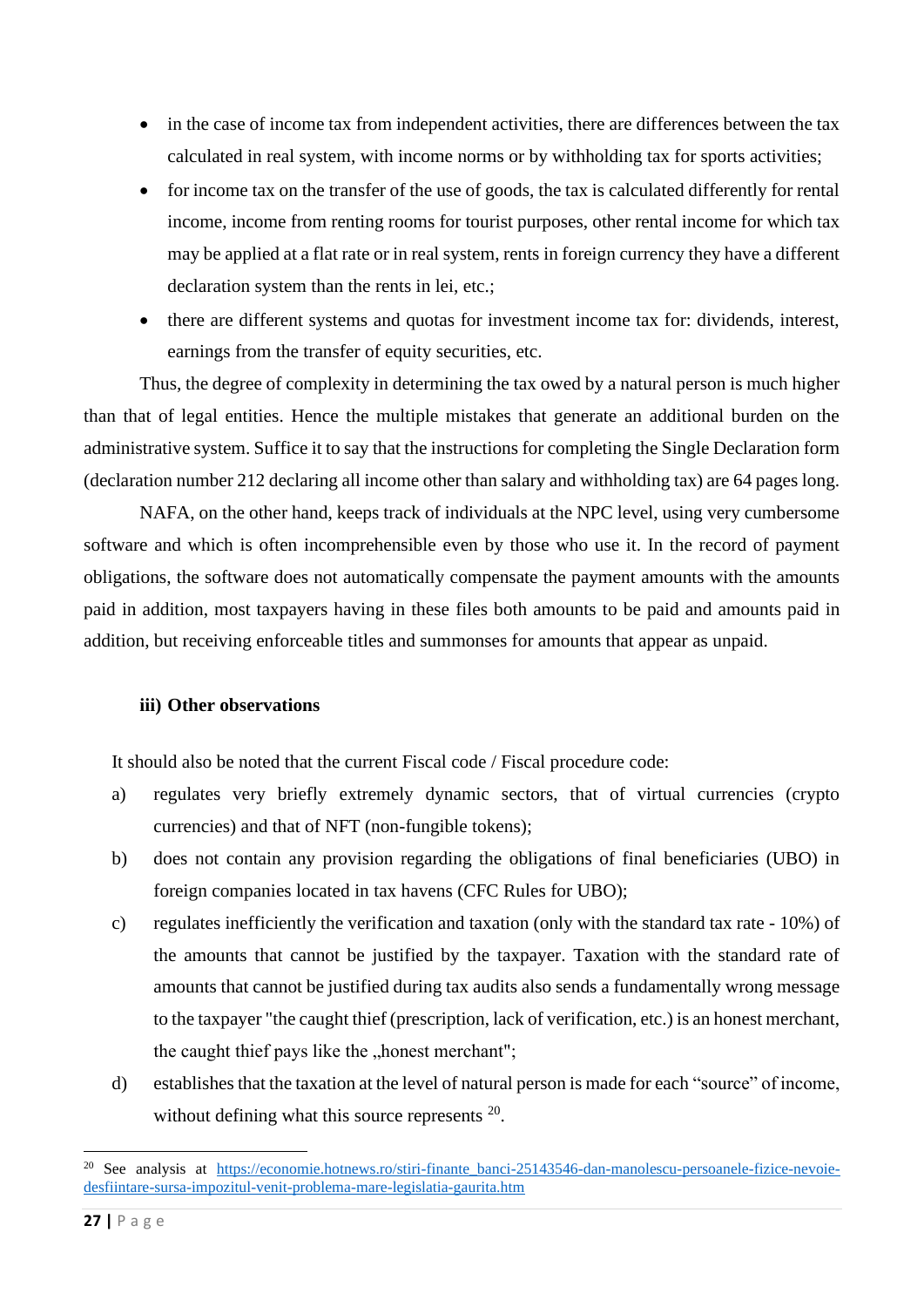#### 2.2.2. Possible solutions

Based on the above principle - the tax burden determined by the size of the income and not its type - and taking into account that CAS, CASS are not taxes (but payments involving a series of social and health insurance benefits), we consider that several objectives can be achieved simultaneously (increase of revenues to the consolidated budget, elimination of privileges, but also decrease of the obligations assumed for the future by the State Social Insurance Budget), adopting the following set of measures:

- i) establishing the tax base of CAS and CASS at the level of **all** incomes (which are included in the tax base of these contributions) obtained by a natural person;
- ii) capping the tax base of CAS, CASS at a reasonable level (maximum 3 average salaries per economy per month, respectively 36 average salaries per economy per year), calculated for the amount of income corroborated with the corresponding capping of the number of pension points. The capping of the CAS, CASS tax base at 3 average salaries per economy is conditioned by the simultaneous implementation of the measures proposed in point iii), a partial elimination of exemptions necessitating a revaluation of this amount to a higher level, in order to avoid lower revenues. to the consolidated budget;
- iii) the elimination of all exemptions and preferential treatment (for different categories of employees or taxpayers from various sectors of activity) created by establishing different tax bases for CAS, CASS (minimum wage) or income tax (income standard);
- iv) the elimination of the reduced rate of taxation of dividends and the application of the standard rate of taxation of 10%;
- v) introduction of CFCs for UBO (undistributed profits from companies in weak / untaxed tax jurisdictions treated as dividends);
- vi) introducing effective measures to facilitate the imposition of amounts that cannot be justified by declared income and discouraging the accumulation of such amounts in the future;
- vii) clear regulation of earnings from transactions in virtual currency or NFT, similar to the current way of taxing the gains obtained from trading on regulated markets of equity securities;
- viii) revision of the calculation method of the tax for the income obtained from the sale of real estate from personal patrimony, so that (i) to allow the deduction from the value of the transaction of the amount of 450,000 lei only in the case of the first dwelling (from the second dwelling purchased operates no deduction); and (ii) exempt from taxation only transfers between relatives or first-degree relatives (parents, children, spouses), taxing all others.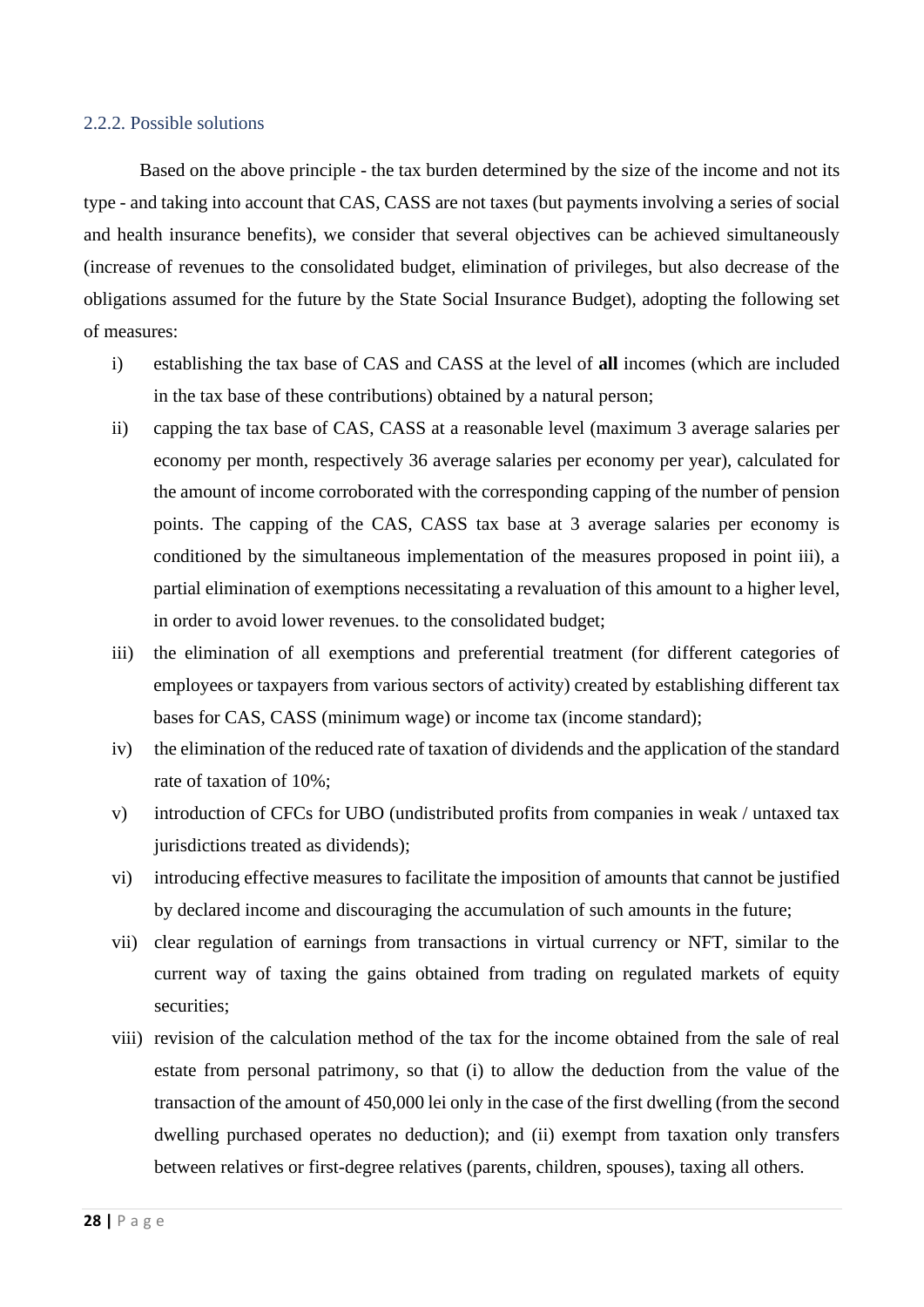**Alternatively, and preferably,** the possibility of taxing the gain from the sale of real estate from personal property may be considered, applying the following rules:

- o taxation of 10% of the profit obtained from the sale, this being determined as the difference between the sale price and the tax value of the real estate sold, minus the expenses occasioned by the sale;
- o exemptions: only a residential property for 3 years, as well as donations between relatives and relatives of the 1st degree (with the preservation of the tax value prior to the donation).
- ix) reduction of the ceiling for which the activity can be taxed on income norms from 100,000 euro to 20,000 euro;
- x) digitization and simplification of the income tax return system by individuals.

**The capping of the CAS, CASS tax base and the elimination of exemptions / preferential treatments must MUST be done TOGETHER!**

- **(i) The capping of the CAS and CASS tax base without the elimination of exemptions will result in a significant reduction in consolidated budget revenues, with a partial elimination of exemptions necessitating a capping at a higher than proposed level of 3 average salaries per economy;**
- **(ii) Elimination of exemptions or preferential treatment (calculation basis equal to the minimum wage for CAS, CASS at PFAI / PFI, etc.) without capping the calculation basis will discourage compliance and may lead to reductions in budget revenues.**

According to the working group's estimates, the measures proposed above could lead to an increase in revenue in the consolidated budget of around **1.5% of GDP <sup>21</sup>**, however, this may be higher due to the current scale of the use of the Fiscal Code to avoid paying income tax and - in particular, CAS and CASS. If this is the case, fiscal space can be created to implement measures to reduce the tax burden on labor, especially on low wages - in which case the reduction could be made by granting the currently regressive deduction for the tax base. on salaries and for CAS, CASS.

 $21$  The main impact comes from the elimination of preferential treatment for income from independent activities (CAS tax base. CASS equal to the minimum wage), including limiting the applicability of the income tax regime - approximately  $+$ 6.3 billion lei, from limiting the use of micro-enterprises for remuneration in order to avoid paying CAS, CASS but also income tax - approximately  $+ 12$  billion lei and eliminating the preferential treatment of copyright revenues  $- + 0.4$  billion lei. The elimination of the exemptions from the payment of the salary tax and CASS, corroborated with the capping of the tax base of CAS, CASS at 3 average salaries, also contributes with + 1 billion lei.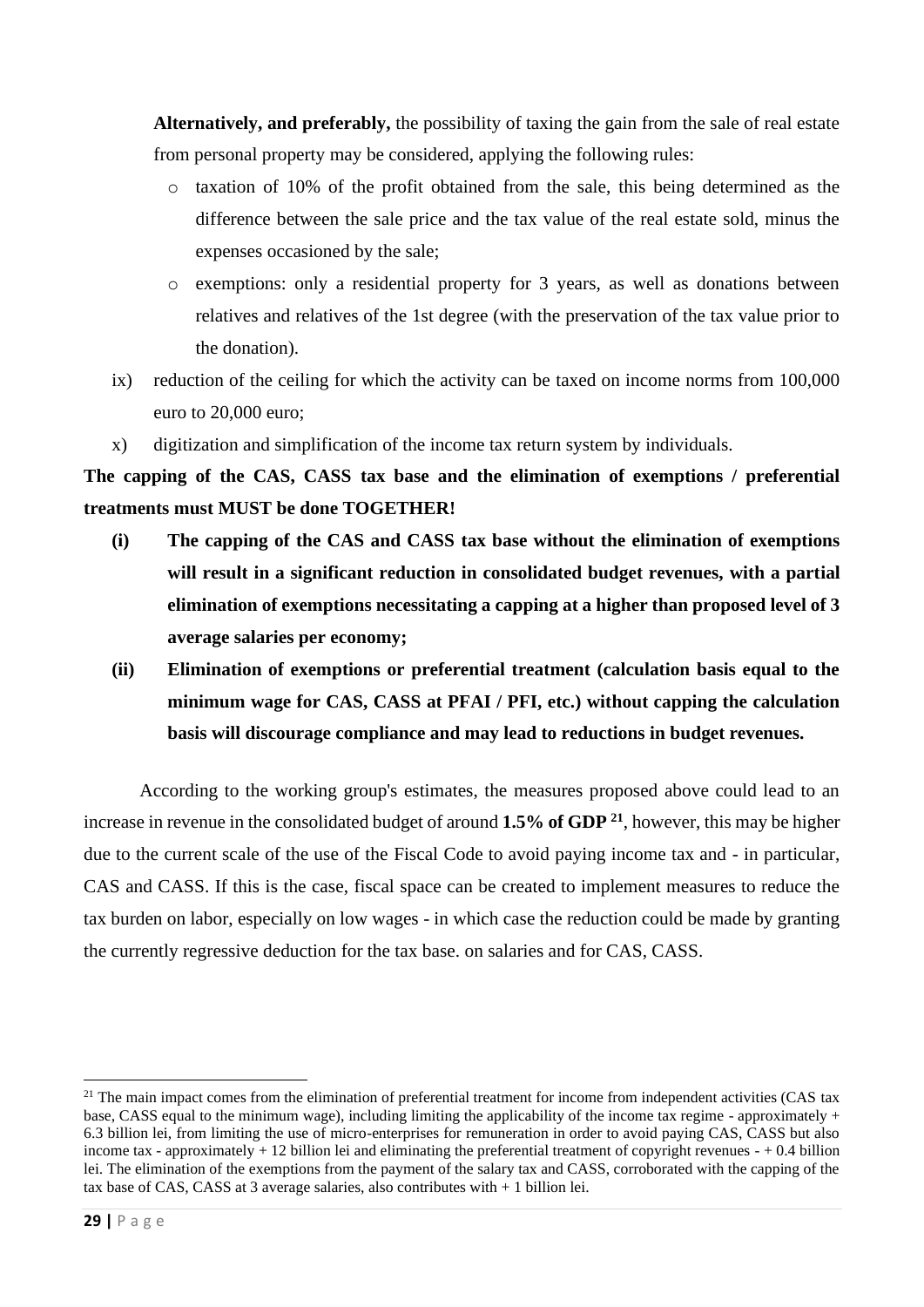#### <span id="page-29-0"></span>2.3. Value Added Tax (VAT)

#### 2.3.1. The current situation

Romania has a standard VAT rate of 19% (reduced from 20% since 2017), but also the following reduced rates:

- 9% for food, including non-alcoholic beverages, for human and animal consumption, medicinal products for human and veterinary use, prostheses and orthopedic products;
- 5% for inter alia, textbooks, books, access to museums, amusement parks, cinemas, gyms, home delivery (under certain conditions, quite restrictive and with limited impact), but also **hotel accommodation, and restaurant and catering services**, eco food, firewood or heat in the cold season.

It should be noted that Romania applies a reduced rate to all foods, including those whose excessive consumption affects health (sugar, sweets, sweetened beverages, fats), and non-alcoholic foods / beverages may have different VAT rates depending on where they are purchased (9% from stores or 5% from restaurants).

The revenues expected to be collected from VAT have been continuously decreasing from 2016 to 2021, as shown in Table no. 5:

|            | 2016              |            | 2019                  |            | 2021              |            |
|------------|-------------------|------------|-----------------------|------------|-------------------|------------|
|            | <b>Budget Law</b> | $%$ in     | <b>Budget Law</b>     | $%$ in     | <b>Budget Law</b> | $%$ in     |
|            | (thousand lei)    | <b>GDP</b> | (thousand lei)        | <b>GDP</b> | (thousand lei)    | <b>GDP</b> |
| <b>VAT</b> | 52.342.288        | $6,89\%$   | $69.647.956   6.81\%$ |            | 69.698.446        | 6,24%      |

**Table no. 4. Planned revenues to be obtained from VAT**

*Source*: State budget law, GDP estimated at the drafting of the state budget law

If we analyze the amounts collected from VAT in the same period (Table no. 6), we find that the situation is even more problematic.

|  | Table no. 5. Revenues collected from GDP |  |  |  |
|--|------------------------------------------|--|--|--|
|--|------------------------------------------|--|--|--|

|            | 2016                                            |                      | 2019                                            |                      | 2021                                            |                      |
|------------|-------------------------------------------------|----------------------|-------------------------------------------------|----------------------|-------------------------------------------------|----------------------|
|            | <b>Budget</b><br>execution<br>(thousand<br>lei) | $%$ in<br><b>GDP</b> | <b>Budget</b><br>execution<br>(thousand<br>lei) | $%$ in<br><b>GDP</b> | <b>Budget</b><br>execution<br>(thousand<br>lei) | $%$ in<br><b>GDP</b> |
| <b>TVA</b> | 51.675.100                                      | 6,75%                | 65.420.600                                      | 6,18%                | 79.350.900                                      | 6,67%                |

*Source:* Budgetary executions published on [www.mfinanțe.ro](http://www.mfinanțe.ro/) , realized GDP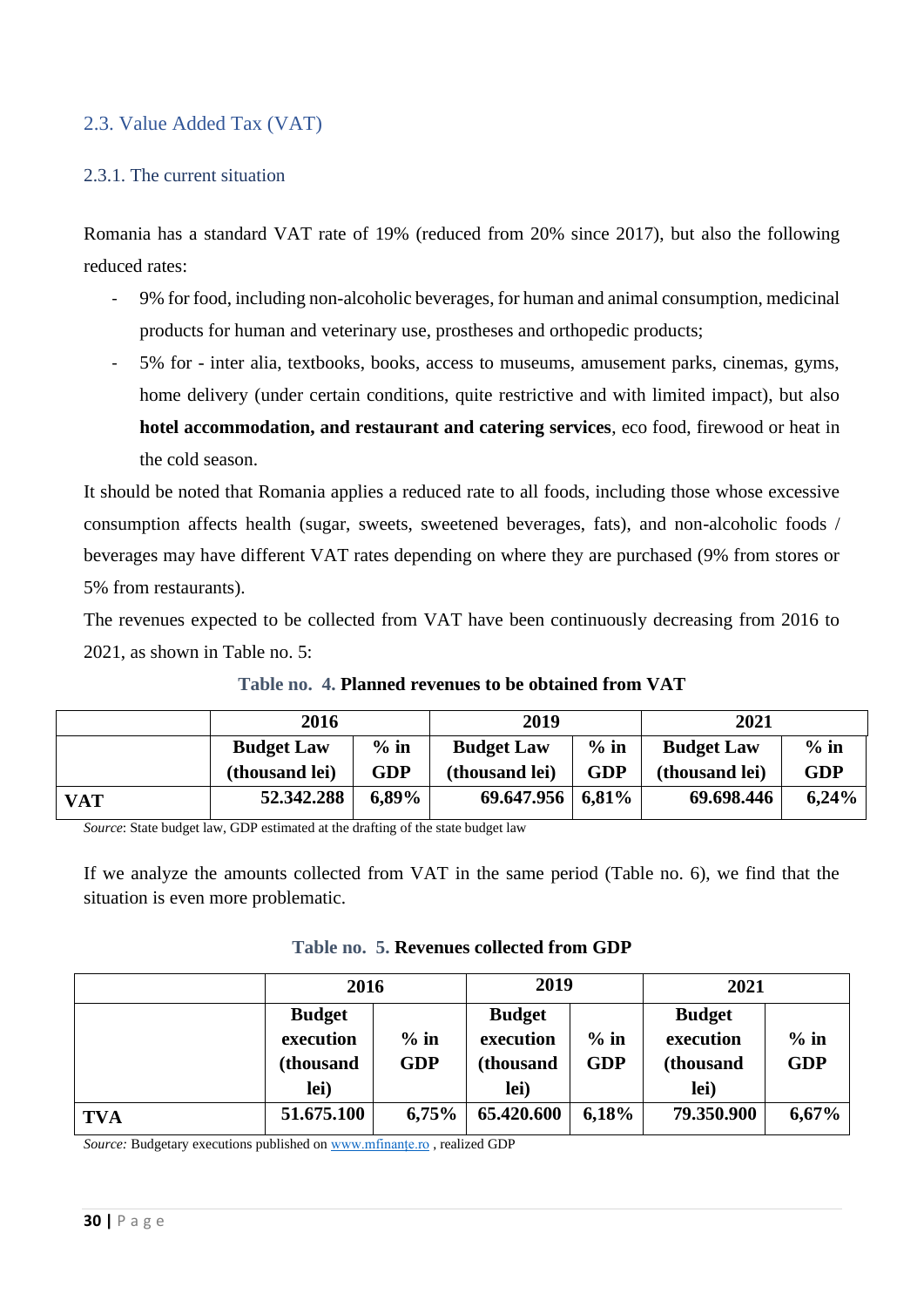The yield on VAT collection is at an all-time low among all Member States. According to the annual study of the European Commission on the VAT collection gap (calculated as the difference between the VAT that can be collected theoretically (VTTL) and the VAT actually collected) in the case of Romania it was constantly over 33% of VTTL, the highest in the EU and significantly above the EU average 28. The VAT gap in Romania was also significantly higher than in Bulgaria, which managed to significantly improve its VAT collection, reaching 2019 data are available in the above-mentioned study) at above average performance. The evolution of the VAT collection gap (in absolute values and percentages of VTTL) is presented in Table no. 7.

|      |              | <b>RO</b> | <b>UE</b> | <b>BG</b> |
|------|--------------|-----------|-----------|-----------|
| 2015 | million euro | 6.808     | 157.672   | 1.058     |
|      | % of VTTL    | 34,48     | 13,2      | 20,67     |
| 2016 | million euro | 6.137     | 147.146   | 693       |
|      | % of VTTL    | 35,88     | 12,3      | 13,56     |
| 2017 | million euro | 6.077     | 140.395   | 649       |
|      | % of VTTL    | 34,3      | 11,5      | 12,2      |
| 2018 | million euro | 6.595     | 140.042   | 614       |
|      | % of VTTL    | 33,81     | 11,0      | 10,8      |
| 2019 | million euro | 7.411     | 134.436   | 508       |
|      | % of VTTL    | 34,9      | 10,3      | 8,3       |

**Table no. 6. VAT Gap evolution between 2015 - 2019**

\*) In the analyzed period (2015-2019), if Romania had collected at the level of the EU average, **the total amount collected in addition would have been 21.95 billion euros (cumulative, 5 years)**.

The huge gap in VAT collection in Romania (three times higher than the EU average) is caused by a combination of factors, but especially by the poor computerization of ANAF. Modern solutions, applied by most EU countries (and not only), such as connecting cash registers to NCFI servers (National Center for Financial Information-operationalized only in 2021) or e-Invoice, have been implemented in Romania only partially and with long delays. The use of AI (Artificial Intelligence) for risk analysis and operationalization of controls is still under discussion.

Another factor which favors VAT fraud derives from the very way in which VAT operates in the common market, the so-called 'transitional regime'<sup>22</sup>, regime involving hybrid treatment:

<sup>&</sup>lt;sup>22</sup> It should be noted that in 2016 the European Commission proposed the transition to a definitive VAT regime, through the so-called "Action Plan on VAT", this regime will involve the collection of VAT on all intra-Community transactions (goods and services) according to state rules destination of consumption. An amending directive was proposed in 2017 and an impact study was carried out, estimating that the introduction of this system would reduce VAT fraud in intra-Community transactions by EUR 41 billion and compliance costs by EUR 938 billion. Although the 2016 proposal envisaged the introduction of the final system in two stages: in 2022 for goods and in 2027 for services, the pandemic has delayed things, and the transitional system is now being implemented.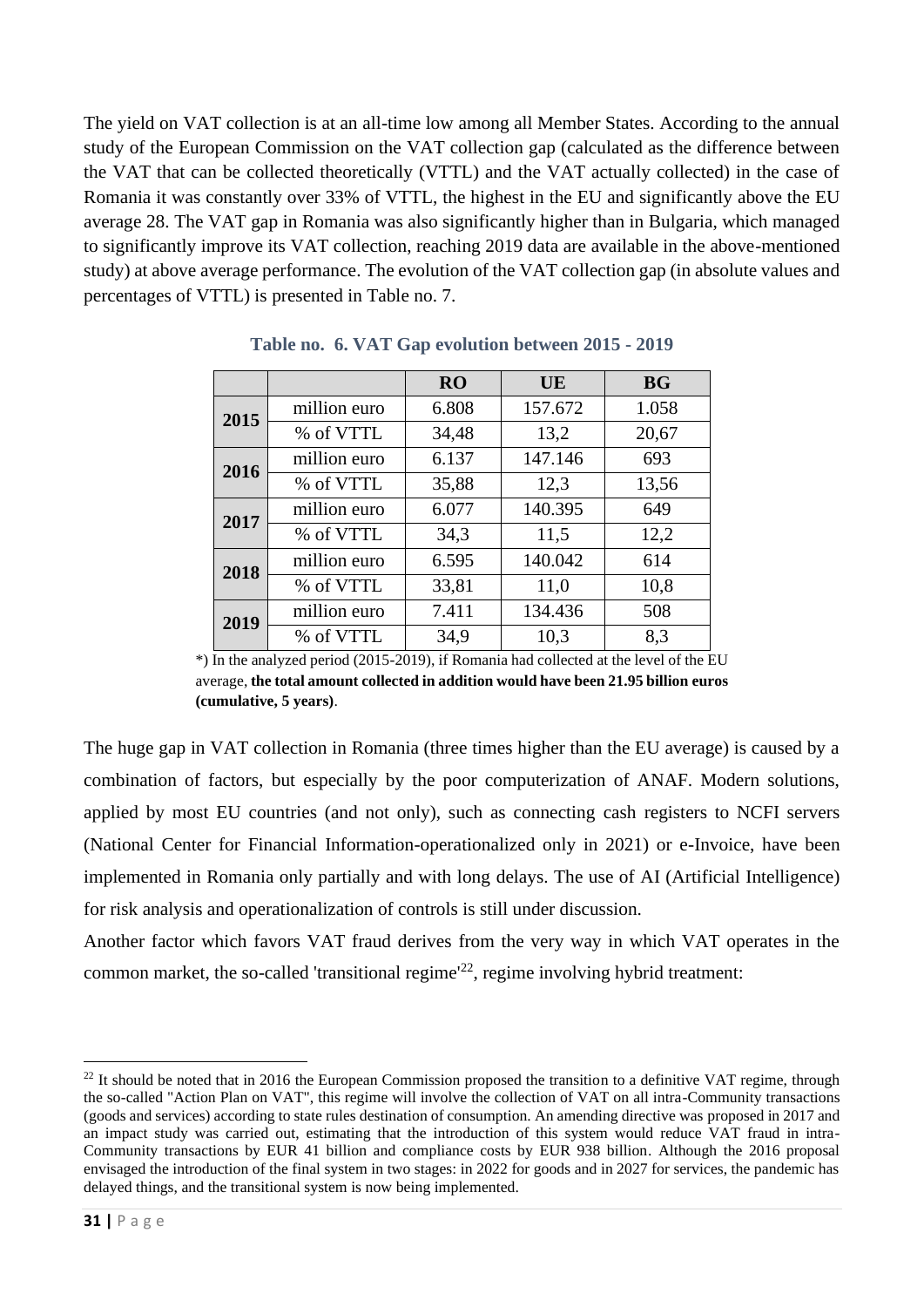- installment payments for B2B (Business to Business) and B2C (Business to Consumer) transactions in the same state, except for certain categories of goods with a high risk of evasion (iron old, real estate, energy, computers and mobile phones, grain), for which reverse charge applies;
- reverse charge, for B2B transactions between Member States.

This dual system (transitional VAT regime) allows for massive VAT theft through so-called carousel fraud, a phenomenon known to the Commission, which has implemented several categories of administrative measures, but also the possibility for Member States to apply reverse charge measures, including generalized, in all B2B transactions, under the conditions of the EU Directive 2018/1695. Connecting cash registers to NCIF servers does not help in any way to reduce this type of fraud, and e-Invoice can only facilitate risk analysis and improve the speed of reaction of NAFA, but still does not help prevent carousel fraud.

Reverse taxation, a solution that cannot be generalized without the unanimity of the Member States, has a number of major advantages, especially for countries such as Romania - where the capacity for administration / collection is low:

- completely eliminates carousel fraud (VAT no longer actually flows from buyer to seller, from seller to budget and from budget back to buyer);
- completely eliminates VAT refunds and therefore also the costs associated with tax controls (even if the refund is made with subsequent control), as well as the risk of undue refunds;
- facilitates the collection by significantly reducing the number of taxpayers who actually have VAT to pay;
- significantly reduces the number of litigations pending before the courts (including the CJEU), the vast majority of which are either related to the obligation to collect or the right to deduct VAT in B2B transactions (where VAT should be neutral).

It should be noted that Romania has already introduced reverse charge for a relatively large number of goods and services considered to be of high fiscal risk. However, these measures put additional pressure on producers of these goods (e.g., cereals), as do producers who sell their products / services for export, who have to buy inputs with VAT and subsequently requests its reimbursement from the budget.

Given the significant share of VAT revenues in total tax revenues, a reduction in the VAT gap from about 35% to the EU average of 10% would represent an increase in budget revenues of over **2% of**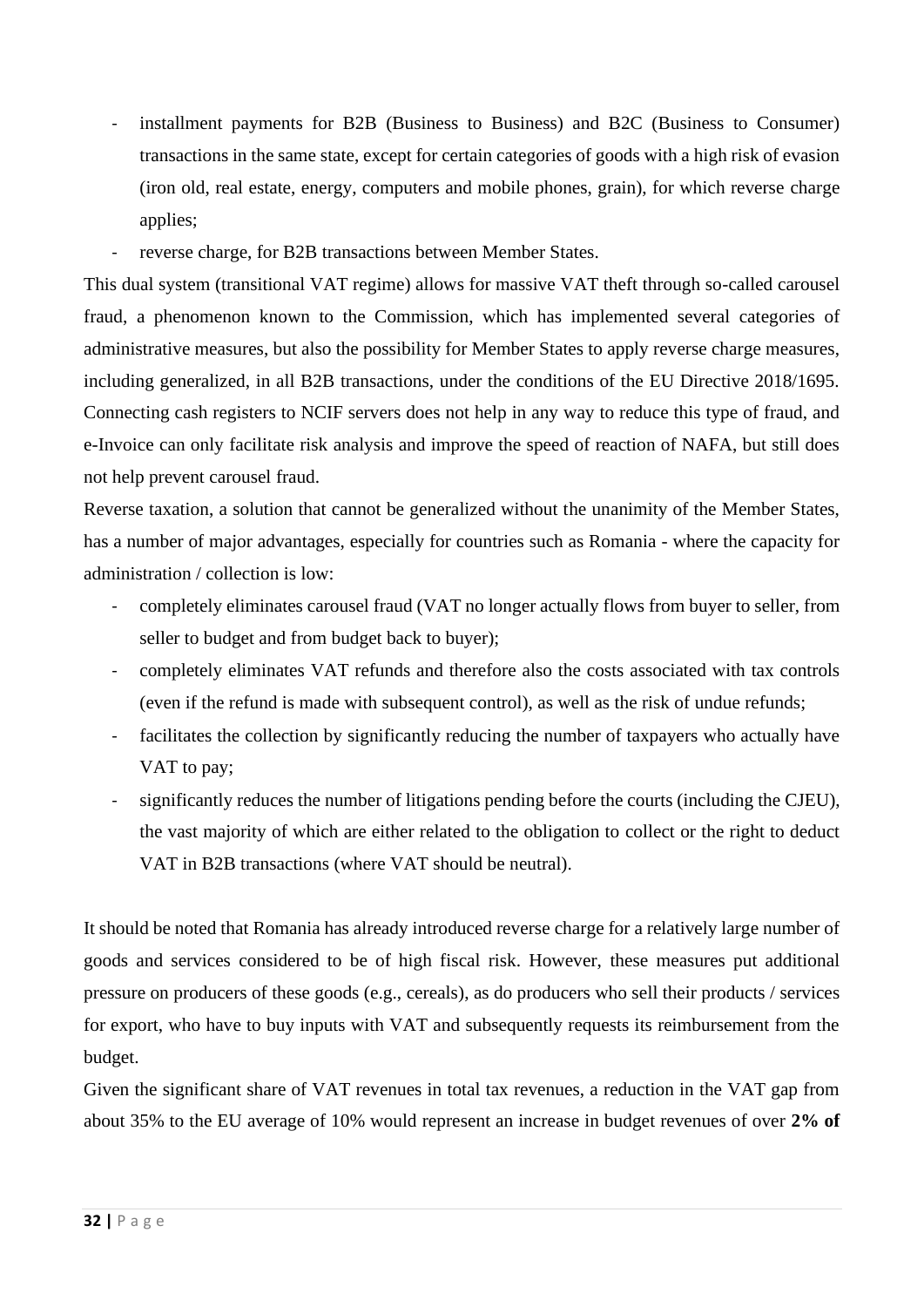**GDP**. A reduction in the VAT collection gap to 20% (similar to the level recorded by Italy) would result in an increase in budget revenues of more than **1% of GDP**.

#### 2.3.2. Possible solutions

Increasing the VAT revenue to the budget can be ensured mainly through two types of measures:

#### i) **Limiting the application of reduced quotas**

Revision of the list of goods and services for which a reduced rate of 9% applies, especially for those products for which the stimulation of consumption is not justified from the point of view of the public interest (sugar, fats, etc.). It is also difficult to justify the application of different VAT rates for food, depending on where they are purchased (9% of stores, 5% of restaurants).

On 5 April 2022, the EU Council (ECOFIN) adopted a Directive that will allow Member States much greater flexibility in applying reduced VAT rates. However, this Directive will increase the appetite of Member States to apply even more reduced VAT rates, which could do more harm than good. We believe that - especially in Romania, which has an extraordinarily difficult budget situation - policy makers should use this new facility rationally, applying reduced rates only where it is really economically and socially justified.

#### ii) **Improving the collection / reduction of the VAT collection gap**

This can be achieved with significant short / medium term results, mainly through the following methods:

a) Computerization of the VAT administration process, by implementing e-Invoice (application for loading B2B invoices in the MF system, managed by NCFI), for all B2B transactions, but also ensuring the correlation of information received from this system with those obtained from cash registers already connected to NCFI. In addition, it should be noted that both the current reporting system implemented for cash registers is already technologically obsolete and RO Einvoice (very recently implemented), an upgrade of these systems to the level at which they have long been implemented in other states. (Issuing invoices and vouchers from the application managed by NCFI, not only reporting their issuance, as at present) can bring additional benefits in increasing the degree of VAT collection;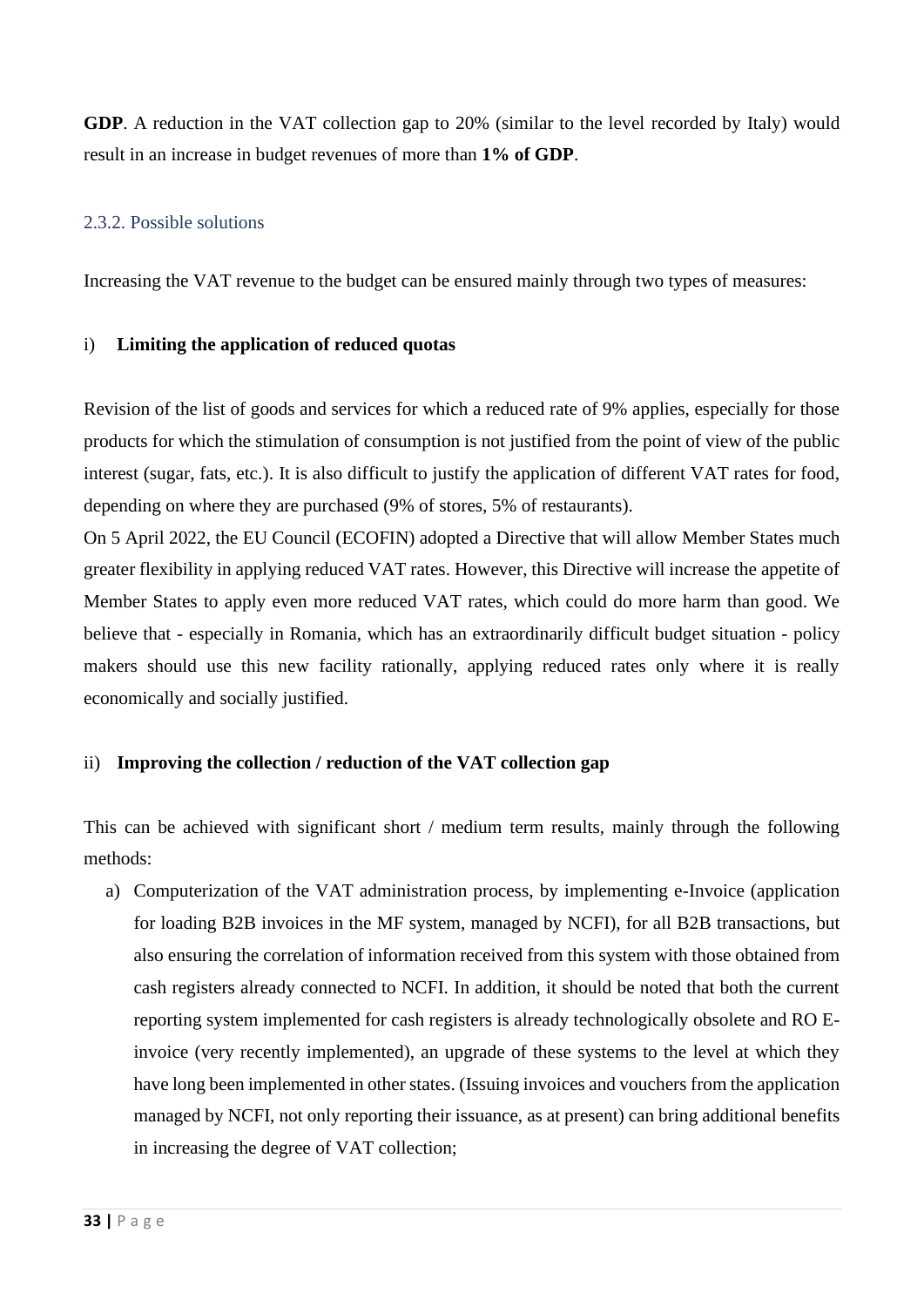- b) Improving border control to reduce smuggling (especially excisable products), both by using modern scanning methods (at customs) and by using AI to reduce the phenomenon of underestimation of customs values. Improving the functioning of customs and strengthening measures to prevent / combat smuggling would also have a positive effect on the collection of customs duties and excise duties;
- c) Generalization of reverse charge under the conditions provided by EU Directive 2018/1695, being hard to believe that Romania does not meet the conditions imposed by this directive  $^{23}$ ; Substantiation of NAFA controls on the result of risk assessments, based on big data analysis techniques in which NAFA collects data on taxpayers and subsequently, the control activity to target those areas of activity where there are high risks of VAT evasion, non-issuance of tax receipts or non-issuance of invoices. This can be done on a model of econometric analysis (highlighting exactly those sectors of activity with problems in this regard). The introduction of SAF-T reporting in Romania starting with 01.01.2022 is a step forward. However, the risk we notice is that a lot of data will be collected and nothing will be done with it. It is essential that this data, once collected, is used in fraud risk analysis. Artificial intelligence (AI) / machine learning (ML) systems can be implemented to analyze transactions / big data and issue VAT fraud risk signals, ANAF having access to banking transactions carried out in Romania.

As mentioned above, a reduction in the VAT gap to the EU average could bring in additional revenue of at least 2% of GDP. A vigorous application of the measures to reduce the VAT gap, but also a reconsideration of the scope of reduced or super-reduced rates, could bring (without an increase in the standard rate of 19%) even 2.5% of Extra GDP to the budget.

It should be noted that this estimate does not include the positive effect that the measures listed above may have on the increase in excise duty revenue, where there are also major collection problems, in particular on alcohol, and less on tobacco (where the share of smuggling market has fallen from about 38% in 2008 to about 10% in recent years) or fuels, where control is significantly better.

 $^{23}$  On 2 October 2018, the EU Council approved the introduction of the general reverse charge system in countries affected by VAT fraud [\(https://www.consilium.europa.eu/en/press/press-releases/2018/10/02/vat-fraud-council-agrees-to-allow](https://www.consilium.europa.eu/en/press/press-releases/2018/10/02/vat-fraud-council-agrees-to-allow-generalised-temporary-reversal-of-liability/)[generalised-temporary-reversal-of-liability/\)](https://www.consilium.europa.eu/en/press/press-releases/2018/10/02/vat-fraud-council-agrees-to-allow-generalised-temporary-reversal-of-liability/). The pilot country chosen for implementation was the Czech Republic, and this system will be applied from 1 July 2020 to 30 June 2022, after which an impact assessment will be carried out. [\(https://wts.com/global/publishing-article/18062020-vat-nl-czech-republic~publishing-article?language=en\)](https://wts.com/global/publishing-article/18062020-vat-nl-czech-republic~publishing-article?language=en). However, the Czech Republic has not decided on the application, given the very short time allowed for the application of this system. [\(https://www.globalvatcompliance.com/globalvatnews/czech-republic-the-general-reverse-charge-is-being-postponed/\)](https://www.globalvatcompliance.com/globalvatnews/czech-republic-the-general-reverse-charge-is-being-postponed/)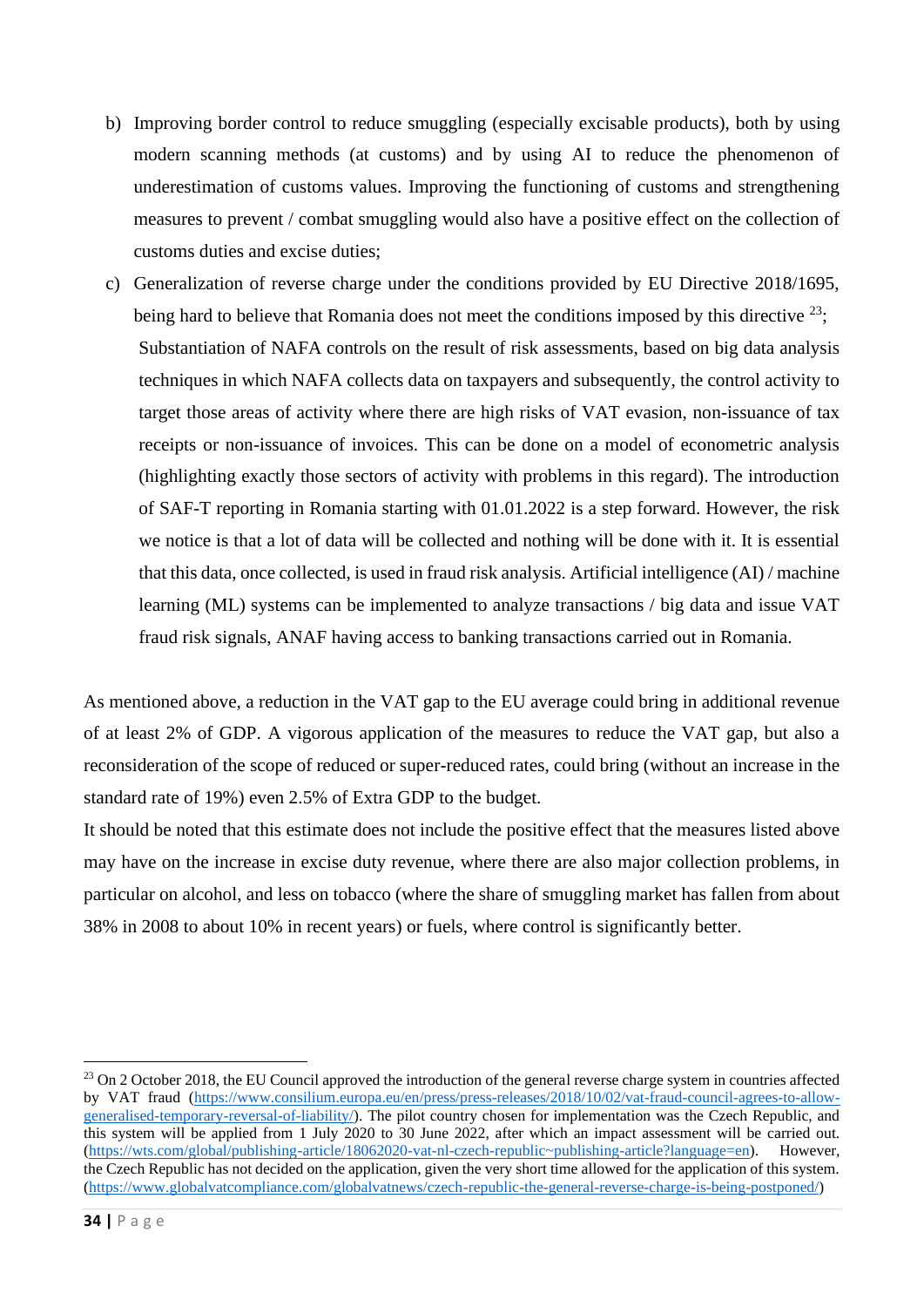#### <span id="page-34-0"></span>2.4. The tax on buildings

#### 2.4.1. The current situation

The building tax was modified relatively recently, by Law no. 227/2015 (New Fiscal Code) and is established according to two main criteria: (i) the type of use (residential or non-residential) and (ii) the type of owner (natural or legal person), there are practically 4 (four) categories different:

- i. for residential buildings owned by individuals, between 0.08% and 0.2% of the tax value calculated according to the Fiscal code. For example, the tax for a 70 sq m apartment located in the center of the capital, the annual tax can vary from 140 lei / year (0.08%) to 350 lei / year  $(0.2\%)$ :
- ii. for non-residential buildings (including apartments used for economic activities) owned by natural persons, between 0.2 and 1.3% of the taxable amount. Taxable amount is the acquisition cost / revaluation amount at a maximum of 5 years;
- iii. for residential buildings owned by legal entities, between 0.08 and 0.2% of the taxable amount. Taxable amount is the acquisition cost / revaluation amount at a maximum of 5 years;
- iv. for non-residential buildings owned by legal entities, between 0.2 and 1.3% of the taxable amount. Taxable amount is the acquisition cost / revaluation amount at a maximum of 5 years.

Although the changes introduced in 2015 (entered into force in 2016) have significantly reduced the huge differences between the building tax owed by individuals compared to that owed by a legal entity (possibly even 100 times higher for the legal entity than for the natural person, for the same building), they were kept because the differentiation was not only made according to the destination (residential / non-residential), but also according to the owner (natural person / legal person), because the existence of the 4 categories allowed local authorities to adopt tax rates equal to or close to the minimum level for individuals (voters), and for legal entities the maximum, often even increased by up to 50%, according to the permission provided for in the New Fiscal Code.

#### 2.4.2. Possible solutions

Differentiating property tax by owner can be easily eliminated by reducing the number of categories from 4 to 2 (residential / non-residential, regardless of the legal form of the owner). Such a measure can completely eliminate the temptation to arbitrate between the two legal forms (natural person / legal person), as there is no reason to establish different taxes. However, the differentiation according to the use of the building (lower tax for those used as housing / residential) must be maintained, for social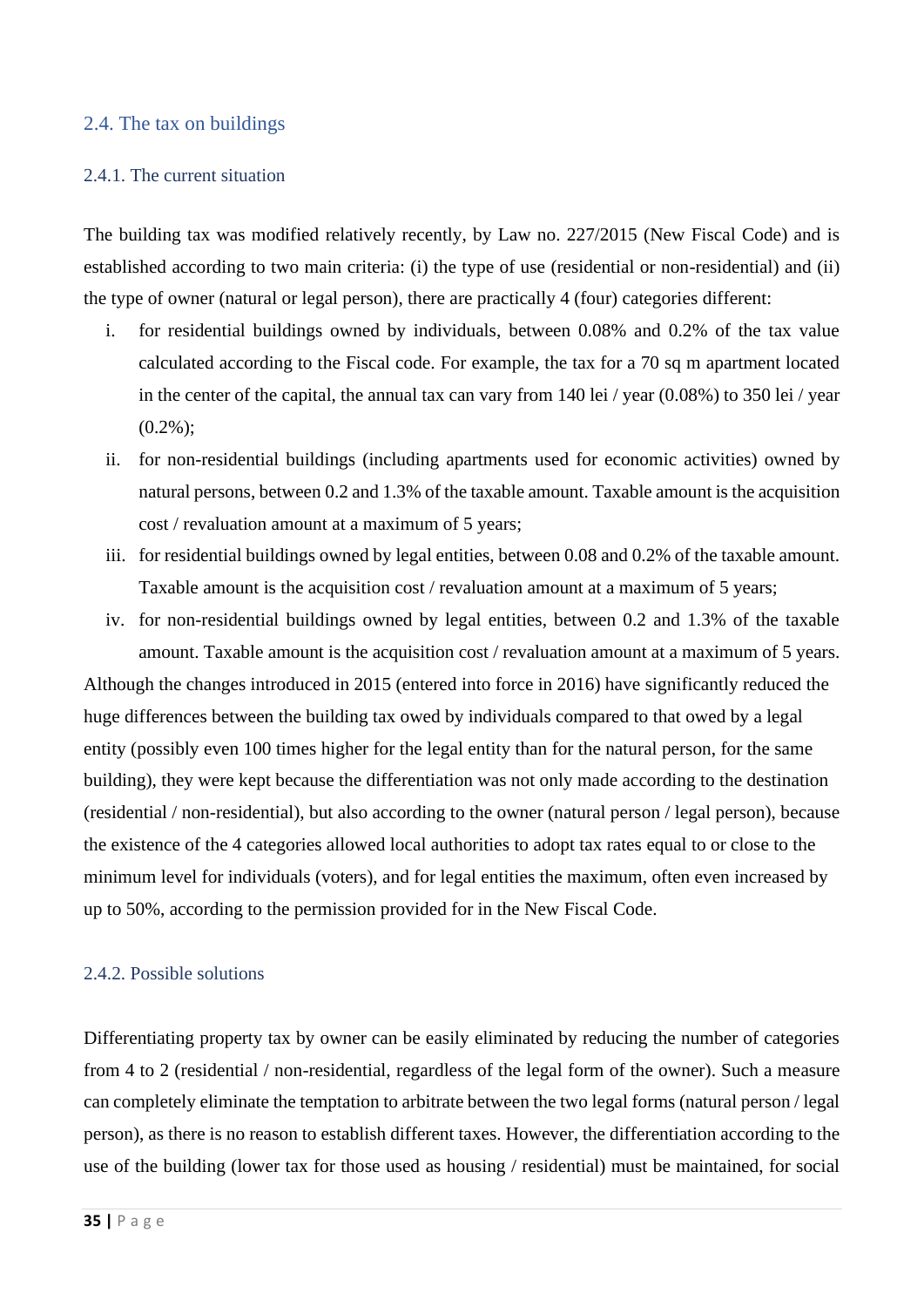protection reasons, the alignment of this (residential) tax with the tax due for non-residential buildings can create problems with ability to pay, especially for low-income people.

The tax amount can also be determined using the same method used for residential buildings owned by individuals, thus eliminating the costs of periodic revaluation (for both the taxpayer and the DITL) and creating predictability in terms of local budget revenues. It should also be noted that revaluations for tax purposes are currently made according to a special standard - GEF 500, in line with the abovementioned provisions, so revaluations are in any case relatively useless from the point of view of the tax base.

In addition, (i) for new construction, the ratio of the tax base to the cost of construction discourages additional investment in modern (expensive) solutions, including solutions to reduce energy consumption or high-quality finishes, which increase the tax base, at least until the first revaluation, and (ii) the incorrect recording of revaluations (although with minimal impact on the tax base) is currently excessively sanctioned (with tax rates of 5-10%), which creates both excessive risks for taxpayers and Issuing a large number of court cases (other administrative costs).

#### <span id="page-35-0"></span>2.5. Vehicle/car tax

#### 2.5.1. The current situation

We consider that the redesign of this tax, so as to eliminate the current discrepancies generated by the taxation exclusively according to the engine capacity (ridiculous taxes for cars with low cylinder capacity vs. excessively high taxes for cars with high cylinder capacity), but also to take into account of age or the pollution norm (with the gradual increase of the tax for old / polluting cars) would not only ensure an improvement of the revenues of the local authorities, but would also serve the public interest to renew the fleet and reduce pollution.

It should be noted that none of the previously implemented public policies (first registration fee, in various formulas, all declared non-compliant with EU law by the CJEU and the amounts collected have to be returned) or currently (Rabla program), all consumers of budgetary resources, did not have the expected impact (renewal of the fleet), its average age increasing from year to year after 2007. This failure is also caused by the fact that Romania has not implemented any measures to discourage retention of ownership of very old and polluting cars, or those abandoned on public space.

#### 2.5.2. Possible solutions

The car tax has a very old regulation, being taken over practically without changes in the New Fiscal Code from the Old Fiscal Code which, in turn, had taken them over from the previous legislation. It is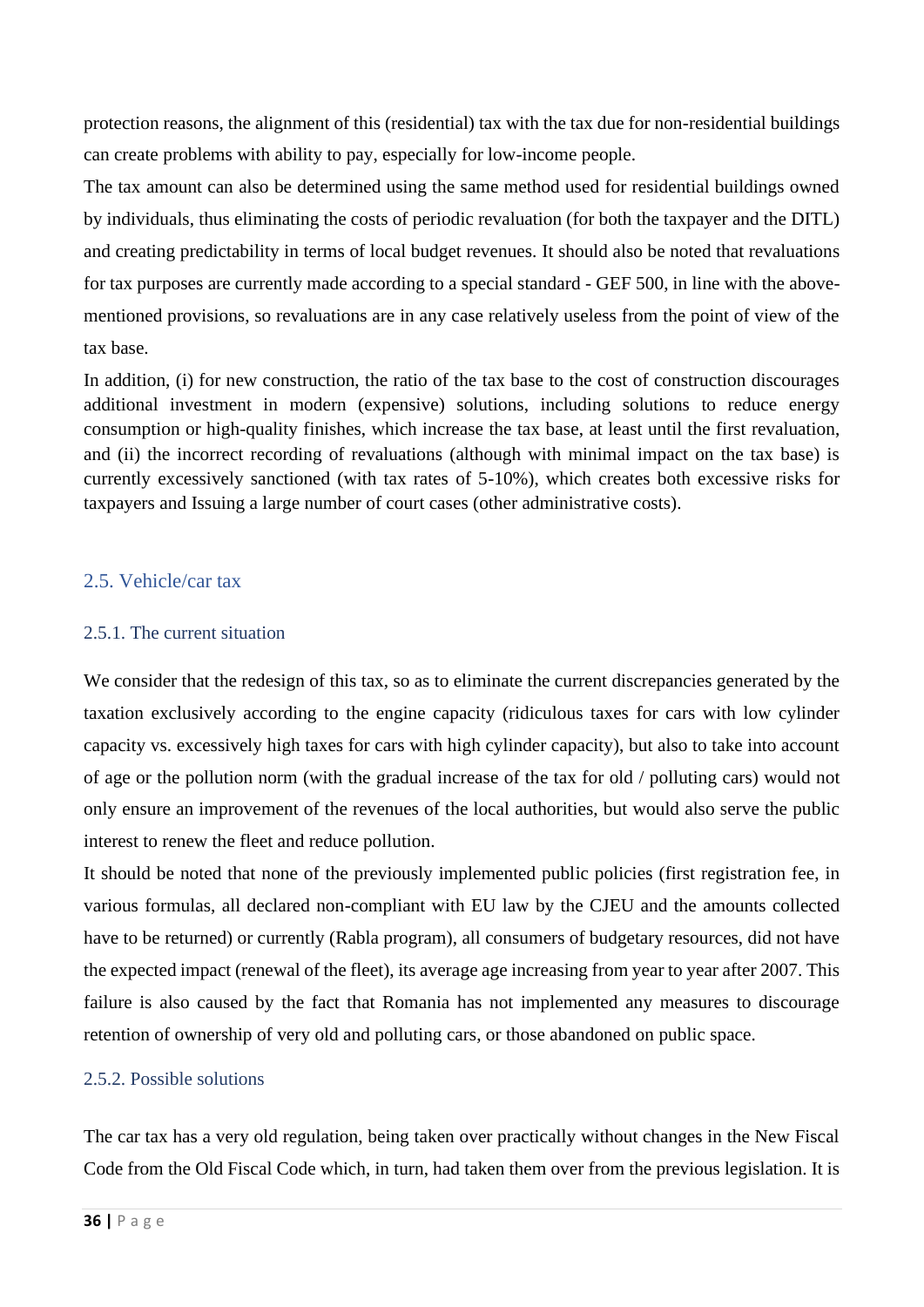calculated exclusively according to the cylinder capacity of the engine, without taking into account the age, the pollution norm, etc.

The car tax is calculated on groups or fractions of 200 cc, the taxable value for each group being determined according to the engine capacity:

- 8 lei / group, for motor cars with a capacity of up to 1,600 cc;
- 18 lei / group, for motor cars with a capacity between 1,601 and 2000 cc;
- 72 lei / group, for cars with a capacity between 2001 and 2600 cc;
- 144 lei / group, for cars with a capacity between 2601 and 3000 cc;
- 290 lei / group, for cars with a capacity over 3000 cm3.

There are huge differences in tax, which is extremely low for low-capacity cars (most) and extremely high for high-capacity cars. For example, a well-known middle-class model of a large manufacturer has mounted engines of 1,500 cc (8  $*$  8 = 64 lei / year tax), 2,000 cc (10  $*$  18 = 180 lei / year, + 281%), 3,000 cc (15  $*$  144 = 2,160 lei / year, + 3,375%), but also 4,000 cm3 (20  $*$  290 = 5,800 lei / year, + 9,062%). Basically, the annual tax for the same model is 90 times higher for the version with the largest engine than the one with the smallest engine, a difference that we consider exaggerated.

*Please note that the estimated additional revenues of 0.5% and 1.5% of GDP do not include the gains that would result from the change in property and environmental taxes, which will be estimated in Chapter 3.*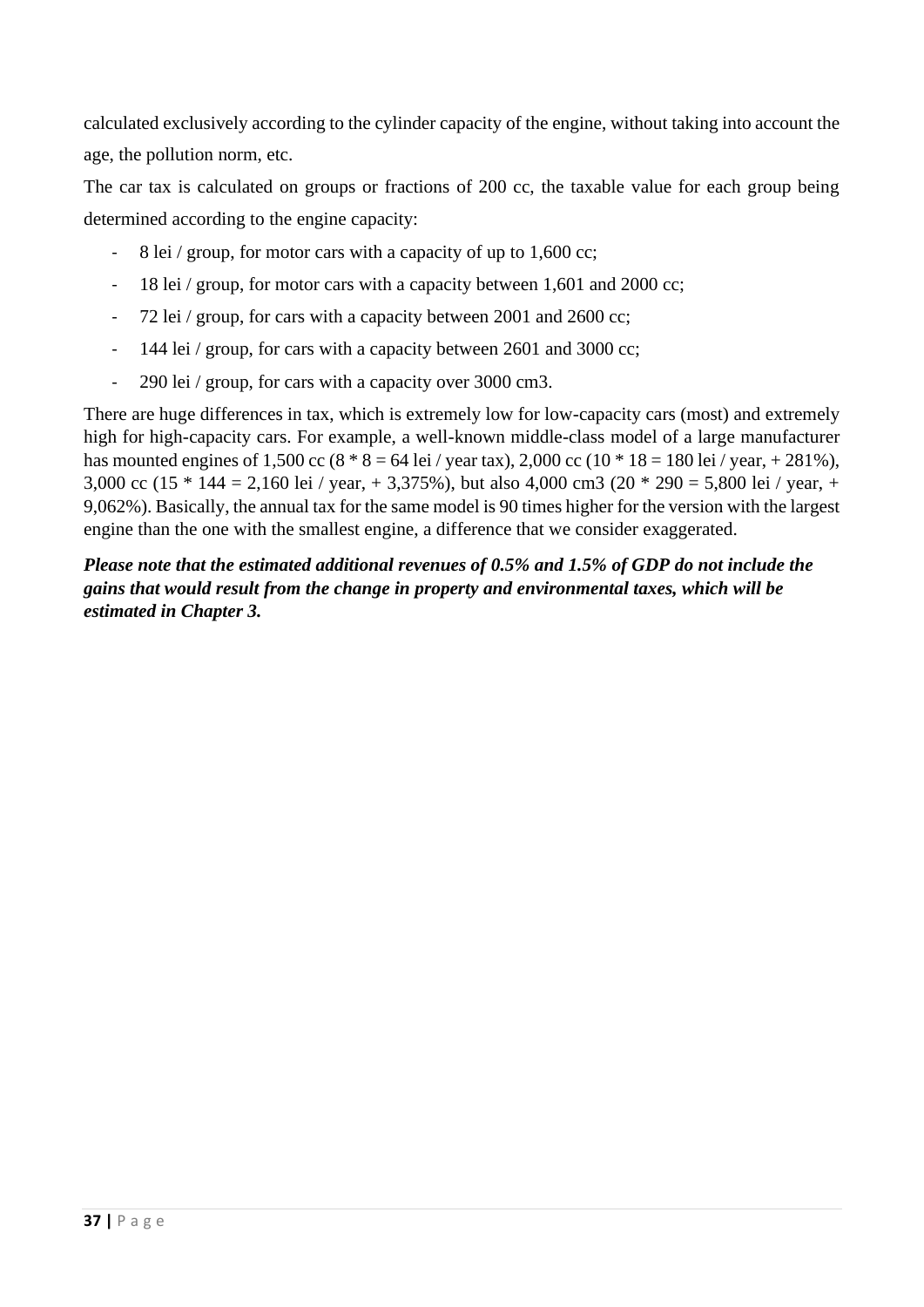#### **Chapter 3. Review of property and environmental tax rates**

<span id="page-37-0"></span>Apart from the deficient collection and the numerous exemptions from the payment of taxes, a third reason for which the budget revenues are lower in Romania than in the comparative states is the low tax rates of some activities and fields. In this chapter we will deal with two such areas, property taxes and environmental taxes. We mention that in this chapter taxes are presented according to the classification in economic structure, similar to the way they were presented in Chapter 1, and not according to the categories of taxes, as classified in the Fiscal Code, presentation that is made in Chapter 2.

It should be noted from the outset that property taxes are a subset of those on capital stock, the same being true for some of the environmental taxes (those classified as transport taxes - excluding fuels). Other environmental taxes (e.g., pollution taxes) are a subset of consumption taxes. As can be seen from Tables 2a-e (Annex C), the total revenues from taxes and duties represent the sum of the revenues from taxes on consumption, labor and capital, respectively, while environmental and property taxes are only subsets of to those before. In other words, any increase in environmental and / or property tax revenues will be found, ceteris paribus, in an increase in consumption / labor / capital tax revenues. Which is desirable, given that, in any of these, Romania receives less than the peer states.

#### <span id="page-37-1"></span>3.1. Analysis of property tax rates

Regarding the recurring taxes on real estate, Romania does not stand out with low revenues. The taxes in question represent on average 0.5% of GDP in the case of Romania, more than in Hungary (0.45% of GDP), Bulgaria (0.3% of GDP) and the Czech Republic (0.2% of GDP).

Poland stands out, collecting around 1.1% of GDP from real estate taxes, mainly from nonresidential economic purposes (0.8% of GDP, classified as indirect taxes (other taxes on production) D29). Poland leaves to the local authorities the level of real estate taxation, setting only maximum values of the level of tax per square meter, differentiated according to the destination of areas, at the current year the maximum taxes being 0.89 PLN / m2 useful for residential construction and not less of 25,74 PLN / m2 useful for constructions with economic destination. In conclusion, at this type of tax there does not seem to be room for an increase in tax rates in Romania<sup>24</sup>.

 $^{24}$  [https://ec.europa.eu/taxation\\_customs/tedb/taxDetails.html?id=461/1640991600.](https://ec.europa.eu/taxation_customs/tedb/taxDetails.html?id=461/1640991600)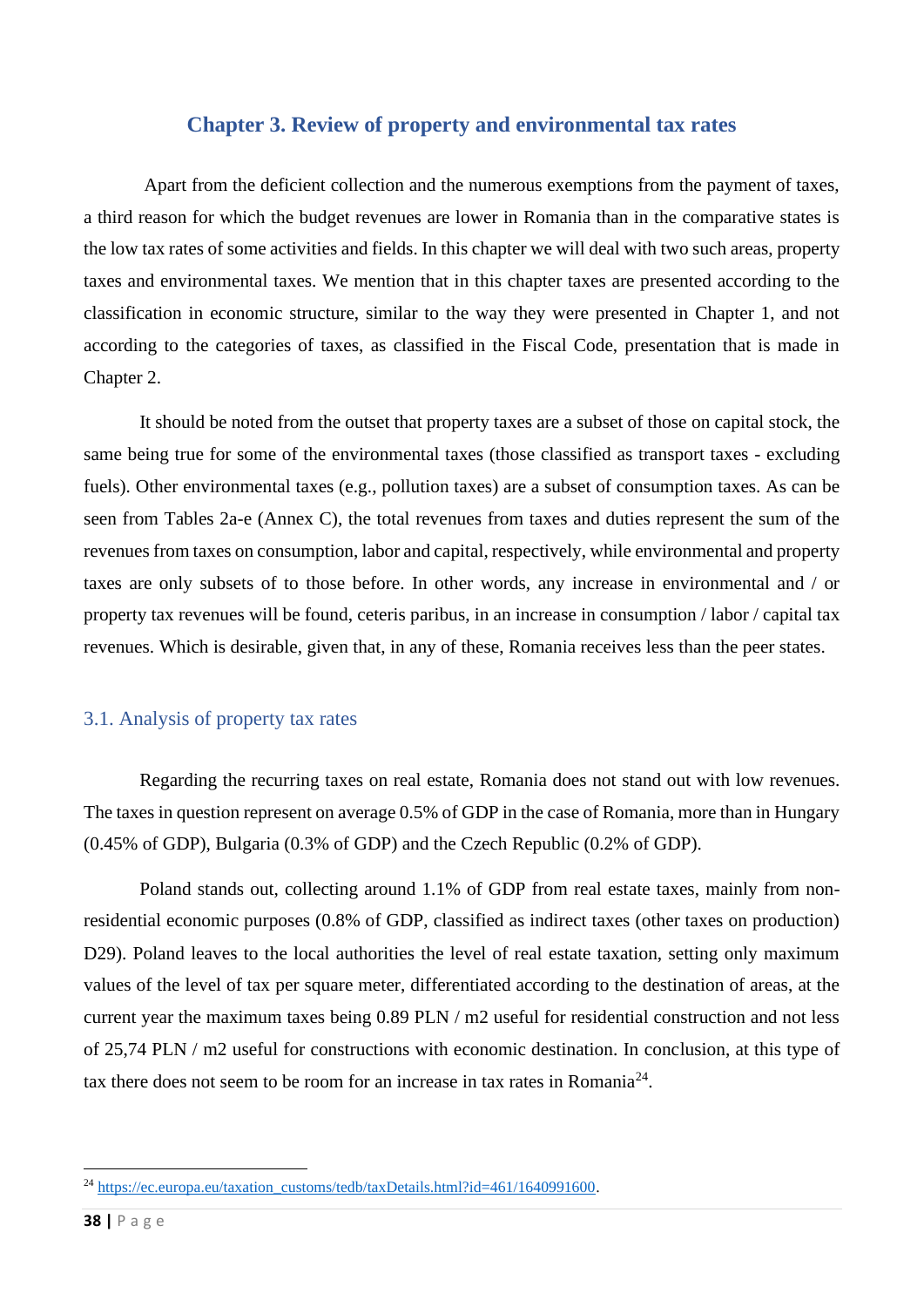In terms of other property taxes, here Romania stands out with low revenues relative to peers, in this case only 0.1% of GDP given that Bulgaria has 0.5% of GDP, the Czech Republic 0.2% of GDP, Poland 0.6% of GDP, and Hungary 0.7% of GDP. **Taking as a reference these last two states, Romania should propose revenues from this form of taxation of about 0.5% of GDP, i.e., an increase in budget revenues of about 0.4% of GDP compared to the current situation.**

 Part of the difference is explained by the existence in some countries of special taxes on the assets of banks / financial institutions (Hungary and Poland, with revenues of about 0.2% of GDP), as well as by the higher number of contributions to guarantee funds / bank resolution (the differences can be explained in the conditions in which the asset base of the Romanian banking system is significantly smaller). But the biggest difference comes from property transfer taxes, from which Romania gets 0.02% of GDP and Bulgaria 0.26% of GDP, the Czech Republic 0.2% of GDP (the tax was temporarily suspended in 2020 in the context of the pandemic), Hungary 0.35% of GDP and Poland 0.13% of GDP:

- Romania is atypical not by the tax rate applied (3%), but by the fact that it deducts from the value of the transaction 450,000 lei (90,000 euros) and does not tax donations between spouses, relatives and relatives up to the third degree;
- Bulgaria also does not tax donations between parents and children (and vice versa) and between spouses, but taxes the total assessed value of the property at 0.4-0.8% for donations between siblings / siblings and sisters (0.7% in Sofia), with 3.3% -6.6% donations between other relatives (5% in Sofia) and with 0.1-3% onerous transfers (3% in Sofia). Tax rates are at the discretion of local authorities within the range of predefined values<sup>25</sup>;
- The Czech Republic charges 4% of the value of onerous real estate transactions (some expenses are deductible from the tax base, such as those with an expert assessment);
- Hungary charges 4% of the value of transferred properties in cases where the value of the transaction does not exceed HUF 1 billion, for what exceeds this threshold the difference is taxed at 2%. The tax due may not exceed HUF 200 million per property. In addition, the aggregate reported in the case of Hungary also includes taxes on inheritances and donations, taxed at 18% (9% in the case of residential properties), the only exempt transfers being those between parents and children (or spouses). Furthermore, car transactions are subject to taxation, the amount of tax due depending on engine power (in kW) and age<sup>26</sup>;

<sup>&</sup>lt;sup>25</sup> [https://ec.europa.eu/taxation\\_customs/tedb/taxDetails.html?id=739/1640991600](https://ec.europa.eu/taxation_customs/tedb/taxDetails.html?id=739/1640991600)

<sup>&</sup>lt;sup>26</sup> [https://ec.europa.eu/taxation\\_customs/tedb/taxDetails.html?id=310/1577833200](https://ec.europa.eu/taxation_customs/tedb/taxDetails.html?id=310/1577833200)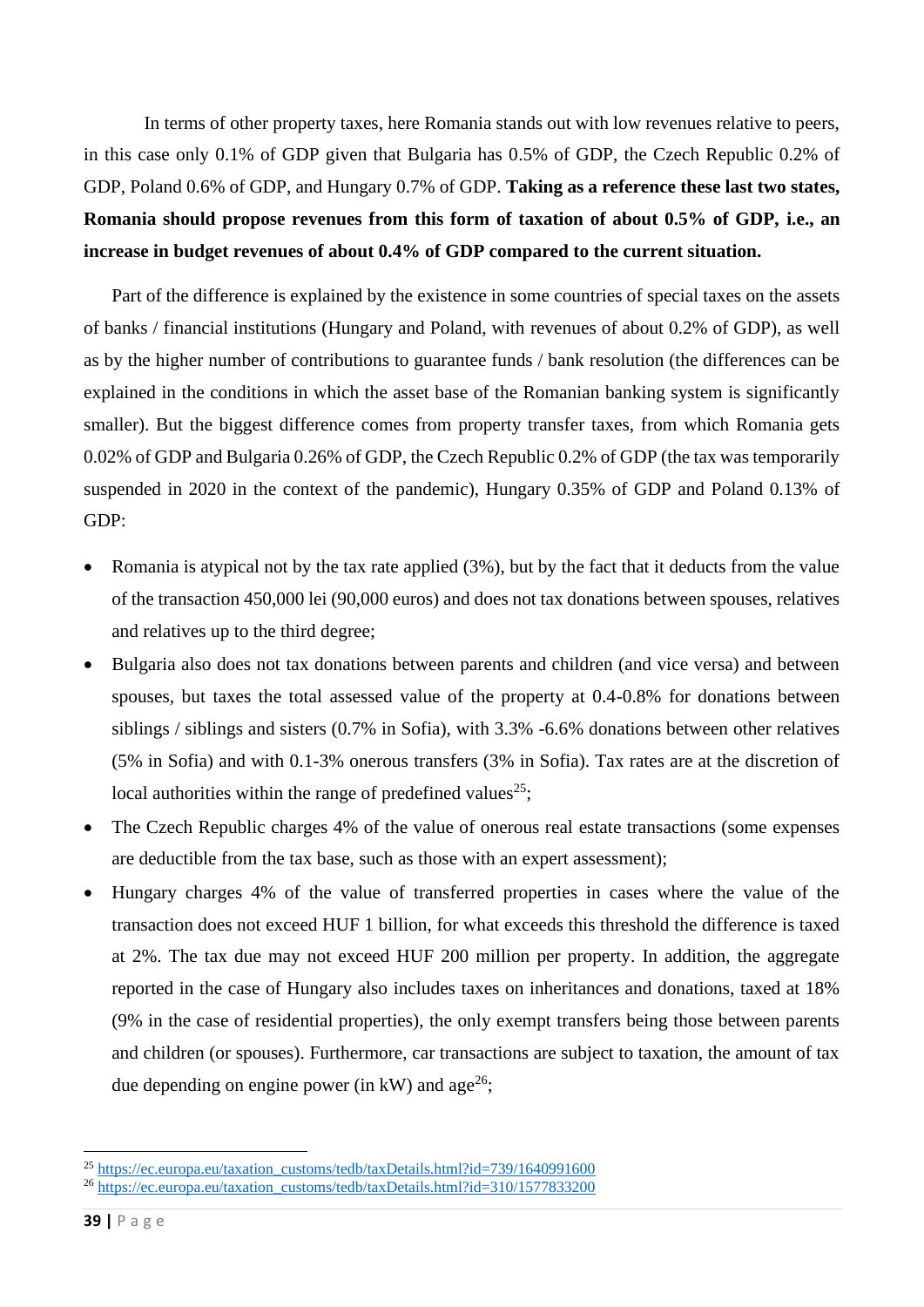• Poland taxes all civil law transactions, with a tax rate of 2% for the transfer of real estate and 1% for the transfer of other properties, and the tax base is the market value. Donations / inheritances between very close relatives (spouses, children, parents, stepparents, brothers, sisters) are exempt.

#### **In conclusion, in the case of Romania, the reform should take into account two elements:**

- **To allow the deduction from the value of the transaction of the amount of 450,000 lei only in the case of the first home (no deduction is made from the second home purchased);**
- Exempt from taxation only first-degree relatives (parents, children, spouses), taxing **all others.**

#### <span id="page-39-0"></span>3.2. Analysis of environmental tax rates

• **Environmental taxes (energy taxes) -** this includes excise duties on fuels and revenues from emission certificates. Revenues in Romania (around 1.86% of GDP on average in 2018-2020) seem similar to those in the Czech Republic (1.84% of GDP) and Hungary (1.7% of GDP), but lower than in Poland (2.3% of GDP) and Bulgaria (2.5% of GDP). In the case of Bulgaria, emissions from revenues are much higher, but this is most likely due to the energy mix there.

In conclusion, there does not seem to be room for this type of tax for the increase of tax rates in Romania.

- **Environmental taxes (transport, excluding fuels) -** it seems that countries treat certain elements statistically differently, in this case the Czech Republic reports as tax revenue their toll, while we, Hungarians and Bulgarians do not (most likely in both Romania, Hungary and Bulgaria, vignette receipts are reported as non-tax revenue). Romania collects 0.1% of GDP from this type of tax, Bulgaria 0.3% of GDP, Poland 0.2% of GDP, and Hungary 0.3% of GDP. **Given these, Romania should propose revenues from this form of taxation of about 0.25% of GDP, i.e., an increase in budget revenues of about 0.15% of GDP compared to the current situation.**
- **Environmental taxes (pollution and mineral resources)**

Romania receives almost nothing, 0% of GDP, unlike Poland, 0.2% of GDP, or Hungary, 0.15% of GDP. Beyond the fact that the environment must be much better protected in Romania, environmental taxes could bring in revenues of **at least 0.15% of GDP**.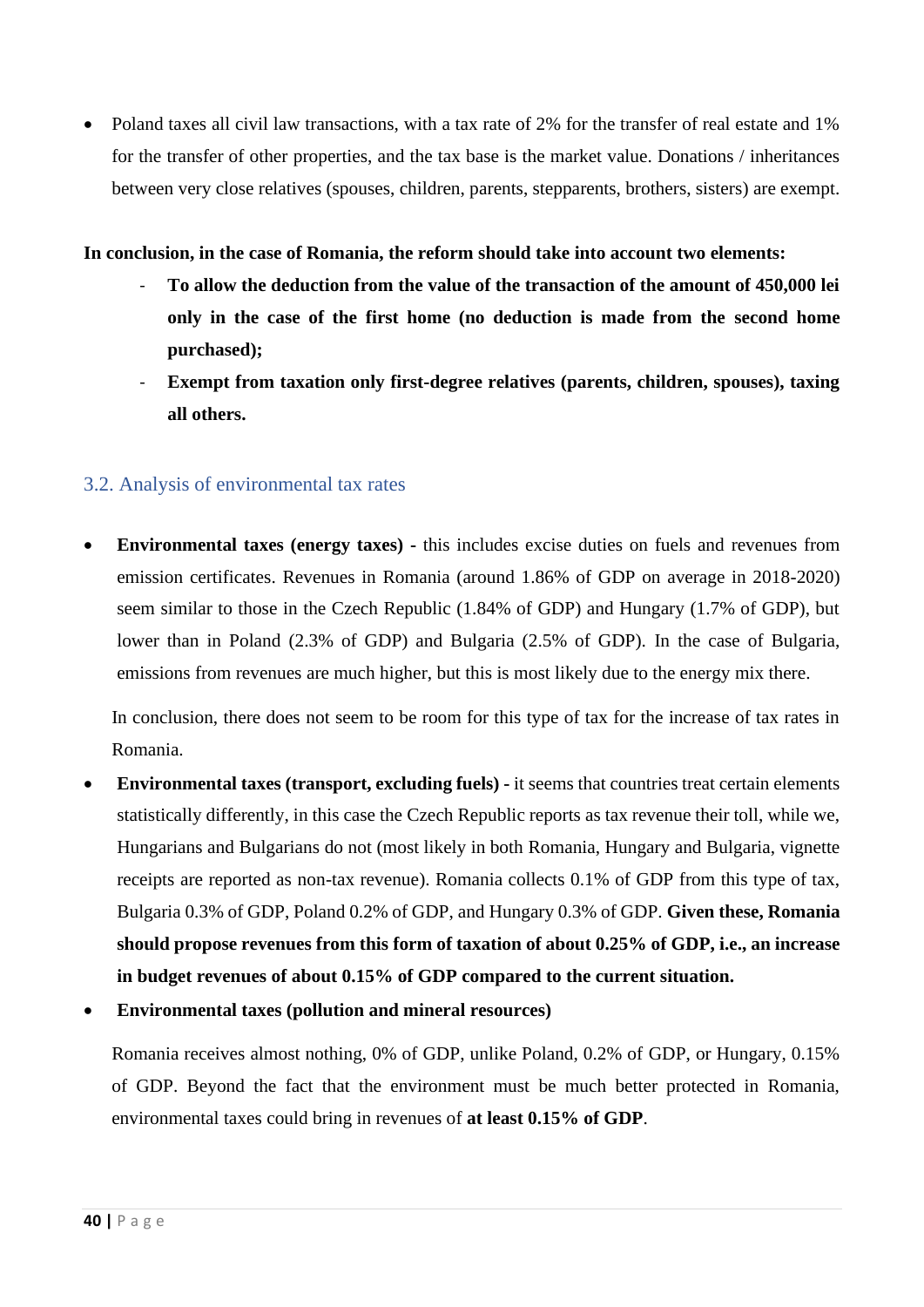**These can be considered, among other things:**

- **Increasing taxes on plastic containers (bags, bottles, boxes, etc.);**
- **Increasing garbage incineration fees;**
- **Increasing the storage fees for construction materials;**
- **Increasing the storage fees for construction waste, etc.**

All this can be linked to the commitments made under the PNRR on environmental taxes.

If the measures proposed in this chapter were to be fully implemented, the increase in tax revenue would be about 0.7% of GDP. In structure, it would increase consumption taxes by about 0.2% of GDP, to a total of 10.2% of GDP (compared to 11.3% of GDP in the Czech Republic, 12.4% of GDP in Poland, 14 1% of GDP in Bulgaria and 15.7% of GDP in Hungary). At the same time, capital taxes would increase by about 0.5% of GDP to a total of 3.8% of GDP 3% of GDP in Hungary, 4.4% of GDP in the Czech Republic, 5.0% of GDP in Bulgaria and 8.9% of GDP in Poland).

The fact that Romania would still be at the bottom of the ranking shows two things: the importance that other measures (better collection and elimination of tax exemptions and exemptions) have in the process of fiscal convergence with the states reference, respectively the need to obtain increased tax revenues even when the increase seems, at first sight, insignificant. The latter requirement is particularly important given the additional needs for budget spending in the new geopolitical conditions, which emerged after February 24, 2022.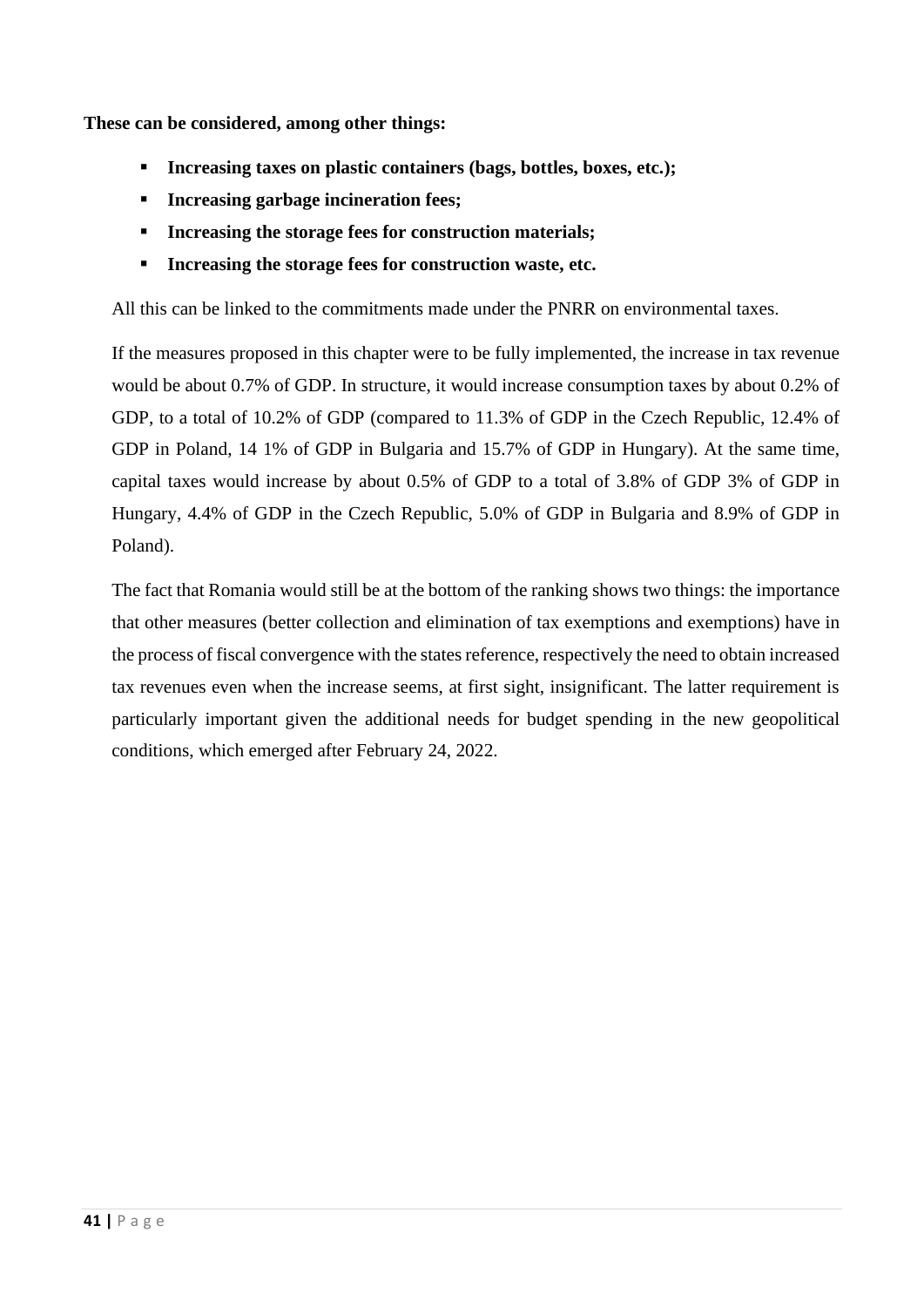## <span id="page-41-0"></span>**Chapter 4 - The implications of the digital transformation on the Romanian tax system**

#### <span id="page-41-1"></span>4.1. The role of digital transformation

Tax administrations have a key role to play in ensuring the revenue of the state, in a fair, balanced way and with a low level of administrative burden. This supports the public perception of fairness, which in turn creates a culture of tax compliance that is essential as long as tax administrations are largely dependent on voluntary compliance by taxpayers. The digital transformation creates new opportunities for tax administrations, given that the data that is collected about taxpayers can facilitate the application of new and improved treatments for tax compliance.

In turn, this new perspective can be used to substantiate future policy decisions that can both broaden the tax base and mitigate the risks of tax non-compliance. Thus, the process of digital transformation is a desideratum, but, especially, through the changes it implies, it represents a means of reforming ANAF in order to improve the collection of tax revenues. **The benefits of digitization will be realized by consistently reducing evasion and increasing compliance, without requiring unpopular interventions to compensate for the inefficiency of the current collection system.**

Through the direct impact on increasing fiscal compliance and significantly reducing fiscal gaps, digitalization contributes to increasing the level of confidence in the fiscal model and supporting predictability, two of the factors favoring foreign investment in Romania.

#### **The impact of digital transformation** is found in:

- Increasing compliance, implicitly revenue collection:
	- o Higher tax revenues;
	- o Higher compliance rate: digital mechanisms ensure uniformity of taxpayer treatment (vertical fairness) which leads over time to a positive attitude towards compliance and thus a decrease in tax evasion;
	- o Assist authorities in enforcing tax law and combating tax evasion (including through early warnings).
- Ensuring increased operational efficiency:
	- o Lower operating costs;
	- o Decreasing the processing time of transactions of any kind (requests, registrations, validations, etc.);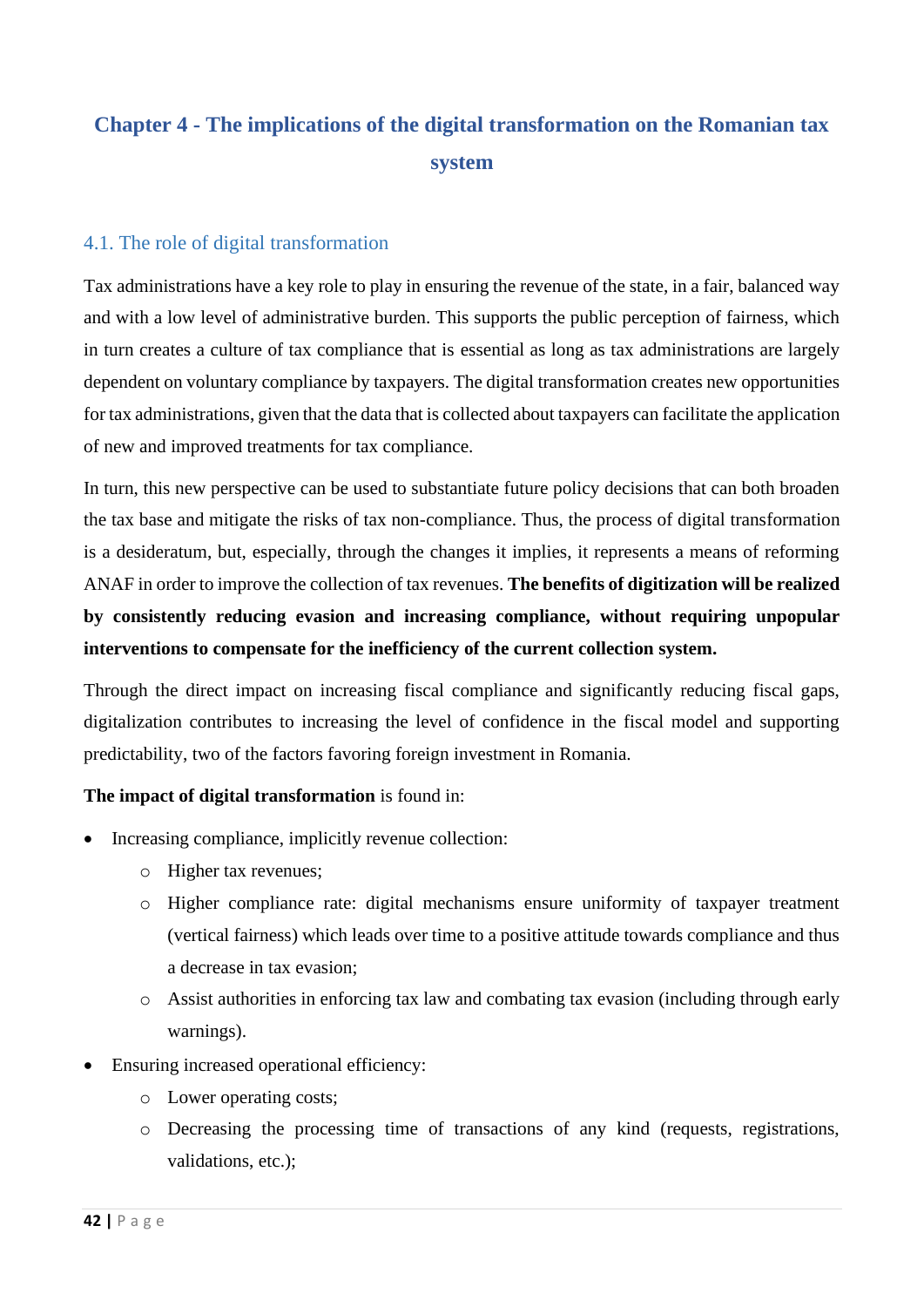- o Increasing efficiency and effectiveness;
- o Increasing the quality of services;
- o Decreasing to the point of eliminating human errors;
- o Improved controls;
- o Facilitating interoperability.
- Ensuring added value in the economic and fiscal ecosystem:
	- o Greater transparency, traceability and trust of taxpayers in the tax system;
	- o Equal treatment of taxpayers;
	- o Reducing the tax burden;
	- o Prevents / fights corruption;
	- o Encouraging cooperation with other tax administrations;
	- o Switching to a One-stop shop.
- Mitigation of the risks of fiscal non-compliance:
	- o **Risk of non-registration or mis-registration.** Managing this risk includes simplifying processes, reducing redundant interaction between the taxpayer and the tax administration, and most importantly, using the data already collected to connect internal tax administration processes and to improve individual risk assessment;
	- o **Risk of non-submission of declarations.** There are many good practices for managing this risk, based in particular on improving the (online) communication channel and automating the processes (implicitly developing processes) for sending notifications;
	- o **Risk of incorrect completion of declarations.** Digitization has the potential to give a tax administration a better perspective on the work of taxpayers, enabling them to guide them towards compliance. The main good practices are aimed at pre-completing tax returns and introducing a sufficient number of red flags in the process of validating tax returns;
	- o **Risk of non-payment.** Digital services lead to an improvement in the rate of timely payment of tax obligations, as well as a reduction in cases of erroneous payment (incorrect calculation or payment in an erroneous budget account), including a reduction in communication costs (transmission of notifications, forced executions).

**The behavior of taxpayers not only reflects the decision to comply or non-compliance** in terms of reporting, calculation and payment of taxes and duties**, but also the effort to do everything right,**  namely keeping records, allocating time for the correct completion of forms, resolving any issues arising from a lack of understanding of the procedures and meeting the reporting requirements and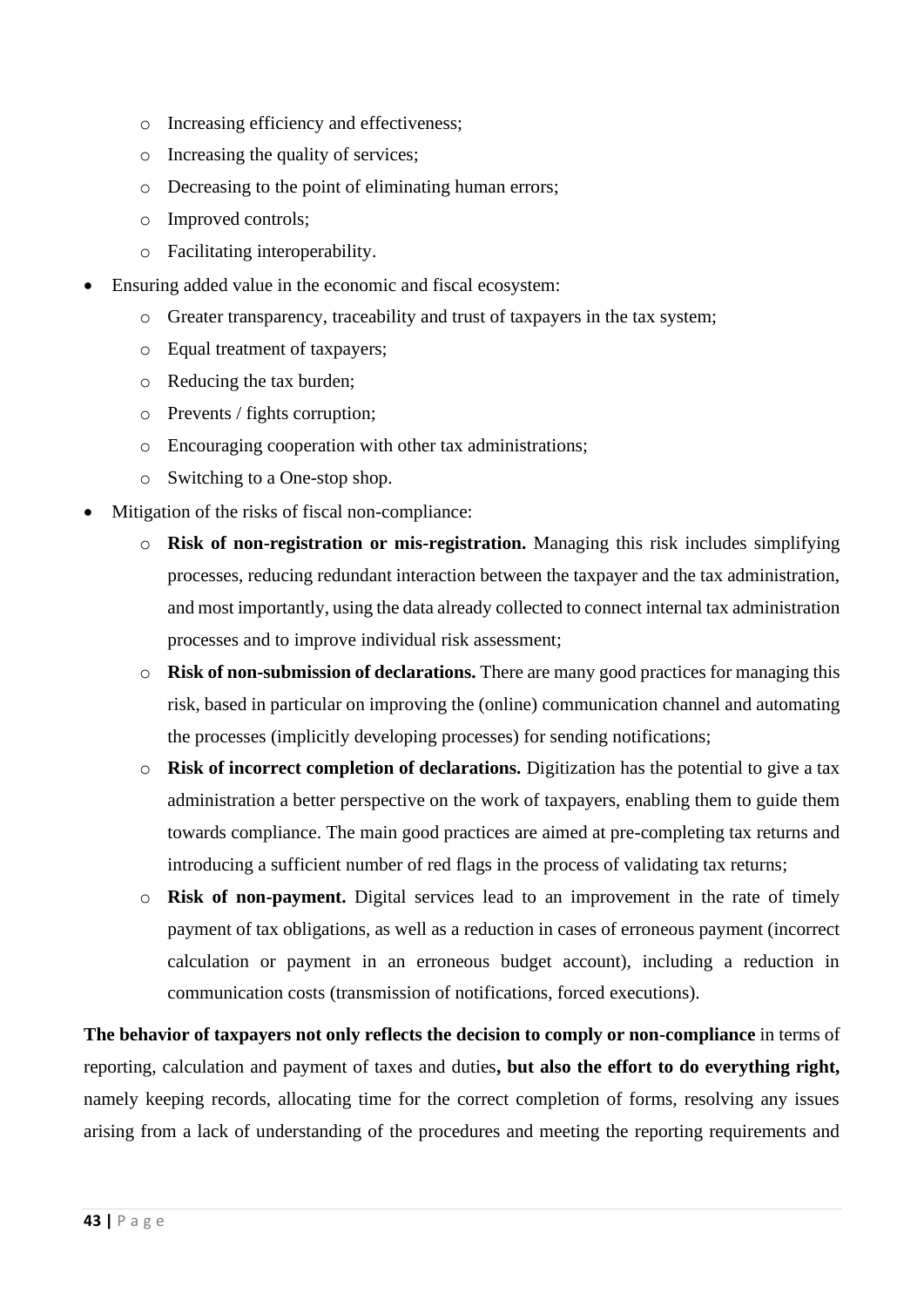deadlines. Thus, taxpayers assess and balance the administrative tasks of compliance in relation to the risks of non-compliance.

The digital transformation offers the opportunity to address some of the structural limitations of traditional tax administration processes, **by eliminating the sequentially of the steps taken by the taxpayer and integrating taxation at the time of the transaction** that triggers a tax event, as well as its inclusion in taxpayer systems. daily or business, systems called natural systems. By including taxation in taxpayers' natural systems, paying taxes can become an easy and predictable experience.

Such integration will allow **compliance by the implemented concept itself** (compliance by design), which means that **non-compliance becomes predominantly a deliberate action** that requires additional, difficult and burdensome activities for the taxpayer. On the other hand, for those who comply, it leads to possible reductions in compliance costs. Thus, there is a change in the balance of risks assumed by taxpayers, by increasing the risks of non-compliance being identified and reducing the burden of compliance.

Building on an efficient administration framework, the digital transformation gives tax administrations access to large databases. Only by integrating this data and developing analytical solutions can the tax administration increase the efficiency and effectiveness of the process of identifying, assessing risks, determining optimal treatments and monitoring the effects of the application of the set of measures adopted, both individually and sectoral, in terms of fiscal compliance programs.

| <b>Member State</b> | Collection cost <sup>27</sup> |      |      | <b>Share of salary</b><br>expenditures | <b>Share of ICT</b><br>expenditures |      |
|---------------------|-------------------------------|------|------|----------------------------------------|-------------------------------------|------|
|                     | 2018                          | 2019 | 2018 | 2019                                   | 2018                                | 2019 |
| <b>Bulgaria</b>     | 1,0                           | 1,0  | 85,3 | 85,3                                   | 3,3                                 | 17,4 |
| Czech               | 1,4                           | 1,3  | 61,7 | 62,0                                   | 9,7                                 | 10,5 |
| Republic            |                               |      |      |                                        |                                     |      |
| Hungary             | 1,2                           | 1,2  | 66,4 | 57,6                                   | n.a.                                | n.a. |
| Poland              | 1,1                           | 1,1  | 81,8 | 84,0                                   | 1,1                                 | 1,1  |
| Romania             | 1,0                           | 0,9  | 89,7 | 91,9                                   | n.a.                                | n.a. |
| Slovakia            | 1,9                           | 2,1  | 61,3 | 59,9                                   | 7,0                                 | 4,2  |
| Slovenia            | 0,7                           | 0,7  | 83,2 | 82,4                                   | 9,3                                 | 10,2 |
| Reference           |                               |      |      |                                        |                                     |      |
| group average       | 1,2                           | 1,2  | 75,6 | 74,7                                   | 6,1                                 | 8,7  |
| <b>OECD</b> average | 0,8                           | 0,8  | 72,9 | 72,6                                   | 10,0                                | 10,3 |

**Table nr. 7. Collection costs**

 $27$  The indicator reflects, for comparability, the cost of collection in relation to the tax revenue collected (excluding import VAT), stating that there is a variability of collection duties in the case of certain taxes and duties.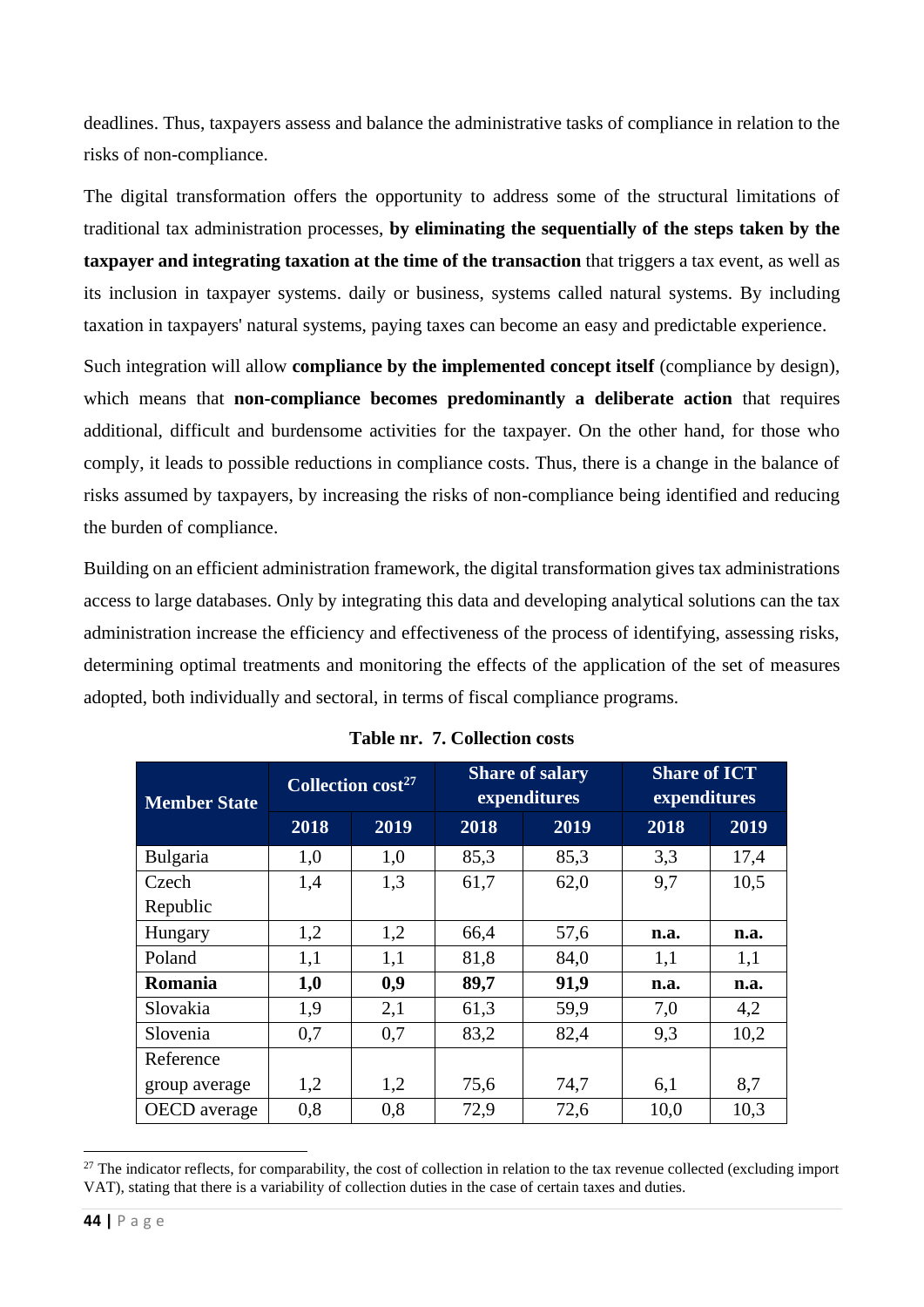|         | Total operating           | Salary              | <b>ICT</b>          |
|---------|---------------------------|---------------------|---------------------|
| Formula | express/ (Collected)      | expenditures/Total  | expenditures/Total  |
|         | $\text{tax}$ revenues $-$ | operating           | operating           |
|         | import VAT)*100           | expenditures $*100$ | expenditures $*100$ |

Source: Tax Administration 2021 - © OCDE 2021<http://dx.doi.org/10.1787/888934271948>Author's calculations

As it results from Table no. 8, in Romania the budgetary expenses related to the collection are mainly dedicated to covering the salary expenses (91.9%), well above the average of the reference group, respectively of the states for which they were collected (59 states). There is also a strong negative correlation between the share of ICT spending and the cost of collection - the higher the cost of ICT, the lower the cost of collection. **Current tax administration systems often impose** burdensome administrative burdens on taxpayers. Companies and citizens have to meet a number of obligations, and as the OECD *Report on Tax Administration 3.0: The Digital Transformation of Tax Administration* shows, this can have a significant impact on entrepreneurship.<sup>28</sup>

Digital transformation is leading to the creation of new digital ecosystems and contributing to the widespread adoption of new technologies, creating new experiences and opportunities for citizens. Tax administrations can play a key role in the development of the wider digital economy, given that they frequently interact with citizens / taxpayers. Also, the assumption by a tax administration of a sustained process of computerization can be a good model and can support, through good practices, the implementation of electronic interaction for other institutions that provide public services.

#### <span id="page-44-0"></span>4.2. The role of NRRP in the digitalization process of the Romanian tax administration

In Romania's PNRR, the integration of digital technologies is widely addressed, in a number of components, in order to modernize the economy and support the response provided by different entities to the challenges of the current economy.

Romania's PNRR includes an essential reform on the development of the government cloud in Component 7 (Digital Transformation), which aims to modernize public administration by establishing the necessary framework for achieving interoperability of IT&C systems of different public institutions, ensuring coherence with the e-IDAS Regulation and in line with the "one-off" principle enshrined in the Digital Single Portal Regulation.

<sup>28</sup> OCDE (2020), Tax Administration 3.0: The Digital Transformation of Tax Administration, OECD, Paris. [http://www.oecd.org/tax/forum-on-tax-administration/publications-and-products/tax-administration-3-0-the-digital](http://www.oecd.org/tax/forum-on-tax-administration/publications-and-products/tax-administration-3-0-the-digital-transformation-of-tax-administration.htm)[transformation-of-tax-administration.htm](http://www.oecd.org/tax/forum-on-tax-administration/publications-and-products/tax-administration-3-0-the-digital-transformation-of-tax-administration.htm)

In terms of entrepreneurial activity, companies that have survived the first 3 months are taken into account. The OECD report draws conclusions Braunerhjelm, P., Eklund, J.E. & Thulin, P. *Taxes, the tax administrative burden and the entrepreneurial life cycle.* Small Business Economics 56, 681–694 (2021). https://doi.org/10.1007/s11187-019-00195-0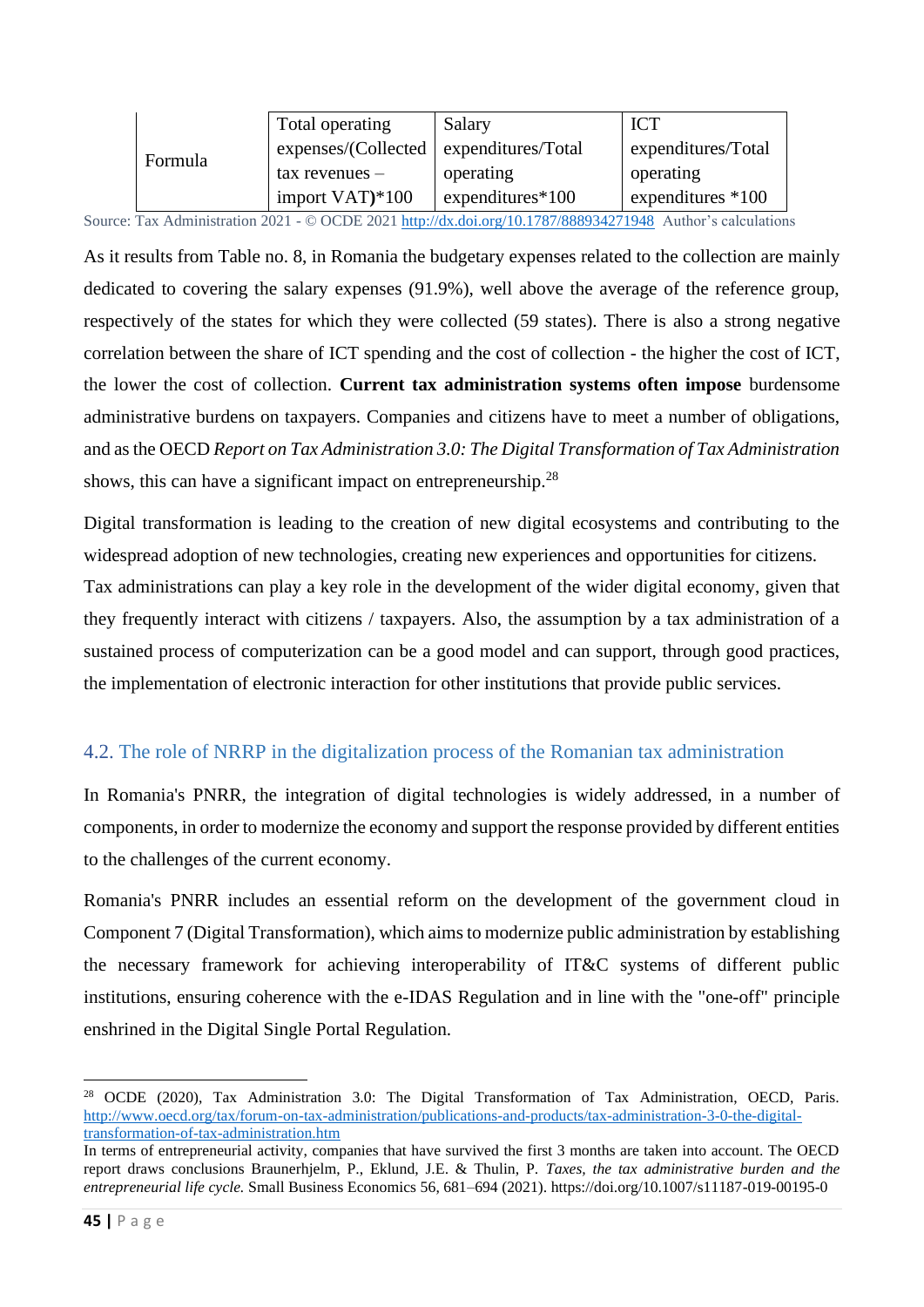The plan includes a number of measures that are entirely related to digital administration and public services, with an estimated budget of around  $\epsilon$  3,037 million, including:

- Development and implementation of a unified framework for defining the architecture of a government cloud system, as well as cloud development and full cloud migration*;*
- Technical support for the revision of the fiscal framework, the improvement of the processes of administration of taxes and fees.

Also, Component 8 - Tax reform and pension reform aims (O1) to increase the revenue collected by the tax administration by at least 3 percentage points of GDP (2.5 percent of the tax administration reform and 0.5 percent of the revision of the framework). tax) and the reduction of the VAT gap by at least 5 percentage points, both compared to 2019.

NAFA computerization is operationalized directly through the **Reform** (R1) **of the National Agency for Fiscal Administration (NAFA) through digitization** and investments:

- I2. Improving the processes of managing taxes and duties, including by implementing integrated risk management, which has as its main milestone (Q4 2022) the entry into force of the applicable legal framework that defines the risk criteria for the classification of taxpayers. The legal framework is approved by order of the president of NAFA;
- I3. Ensuring the capacity to respond to current and future information challenges, including in the context of the pandemic, through the digital transformation of the Ministry of Finance / National Agency for Fiscal Administration.

Given that PNRR also covers financing schemes to increase the innovation potential of Romanian companies, by focusing not only on the adoption of existing digital technologies, but also on the development of advanced digital technologies, such as block-chain technology, cloud computing, as well as artificial intelligence, software robots, or chatbots, requires the tax administration to ensure interoperability with these projects at the same level, creating a unitary innovative digital ecosystem.

### <span id="page-45-0"></span>4.3. Current situation - ongoing projects, SWOT analysis

#### At NAFA **are implemented or in progress / planning numerous IT projects of which** we list**:**

- AMEF (online connection of cash registers)
- Centralized electronic invoicing system (on two components: B2G and B2B)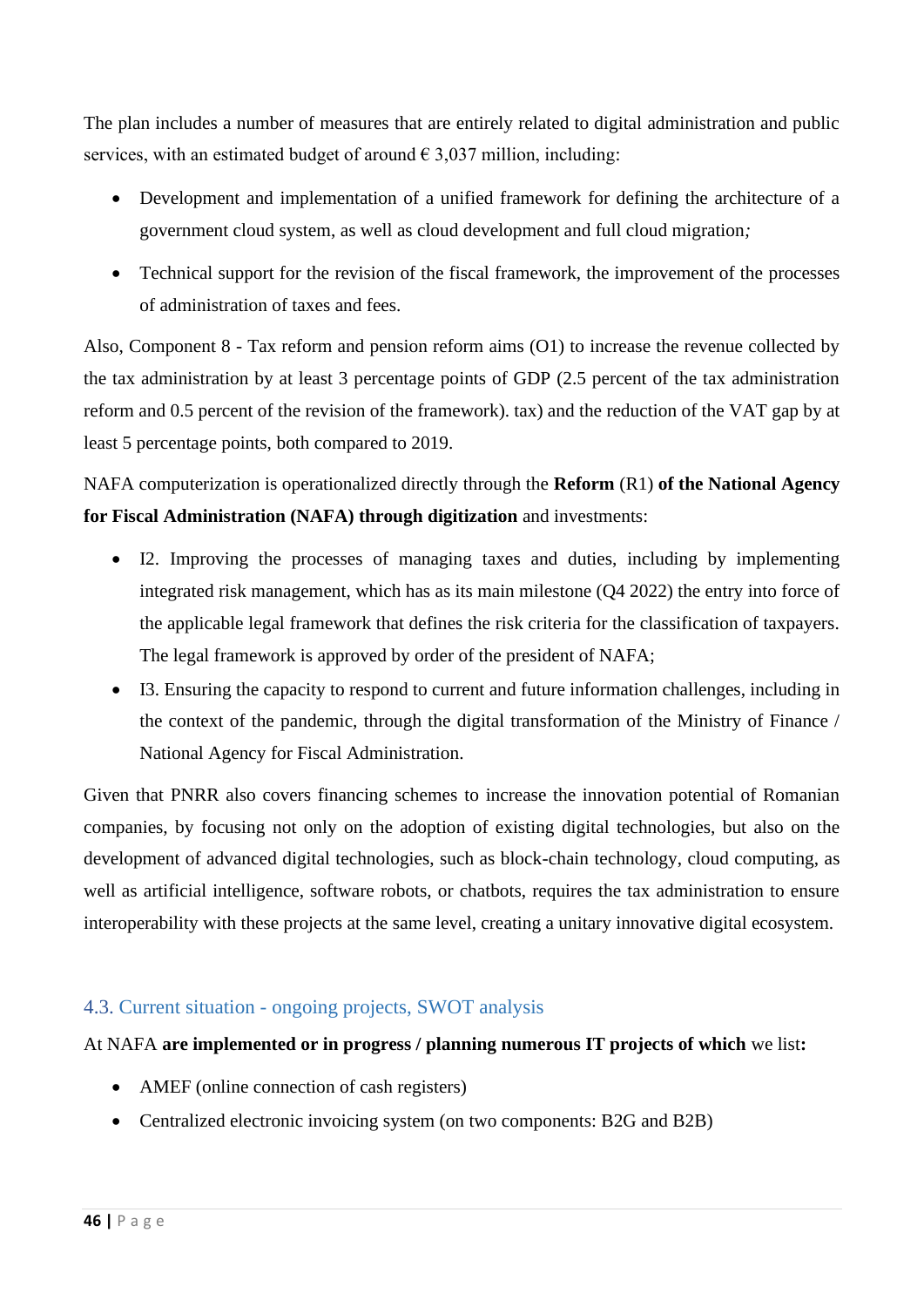- SAF-T (simplification and standardization of control, including remote control). Efficient tax services for administration and citizens (SFERA) - updating the tax administration IT systems and ensuring their interoperability with the IT systems of other institutions
- APIC Big Data platform for efficient data recovery
- Projects to improve the support infrastructure and build a financial-fiscal cloud and a new data center
- Project to improve the SPV and the capacity to pre-complete the forms
- Customs digitization projects

The weaknesses of these projects are:

- Those already implemented (e.g. AMEF, e-Invoice, SPV, etc.) are not designed on the basis of modern / innovative / sustainable technologies (block-chain, BigData, etc.) that ensure increased benefits for individuals or legal entities and efficiency for NAFA by not repudiating the records (without using the electronic signature, which involves high costs and is difficult to adopt on a large scale), as well as by integrating them with the other systems / applications / technologies used by NAFA. For example, in these cases, blockchain technology would have met these requirements, including ensuring transparency and easy control. In general, projects are defined at the level of digital competence of NAFA and therefore innovative technologies, not currently used, are difficult to find their place in future projects. At the same time, the current system lacks a nomenclature of products and services that economic operators can use standardized in relation to NAFA. Currently, cash registers provide non-standard information to NAFA, information that is not intelligently processed (statistical modeling, predictive analysis, risk profiling, etc.). Thus, the objective of increasing the collection in the current form of implementation is achieved only marginally;
- Not all systems managed by NAFA are centralized, which induces latencies in information processing, errors and a lack of ad-hoc analysis capacity of risk scenarios. In general, IT efficiency is lacking when applications are not integrated;
- NAFA has allocated resources, in particular, for the purpose of data collection, in almost all cases, without having defined processes and workflows for the capitalization and application of unitary tax treatments depending on the validated significance of the data collected. Thus, **there are limited resources and capabilities in the field of data processing, development of methodologies and analysis - data science (data analysis, statistical modeling, data mining, machine learning / predictive analytics, artificial intelligence), a situation that affects** the way of substantiating some decisions and efficient allocation of NAFA resources in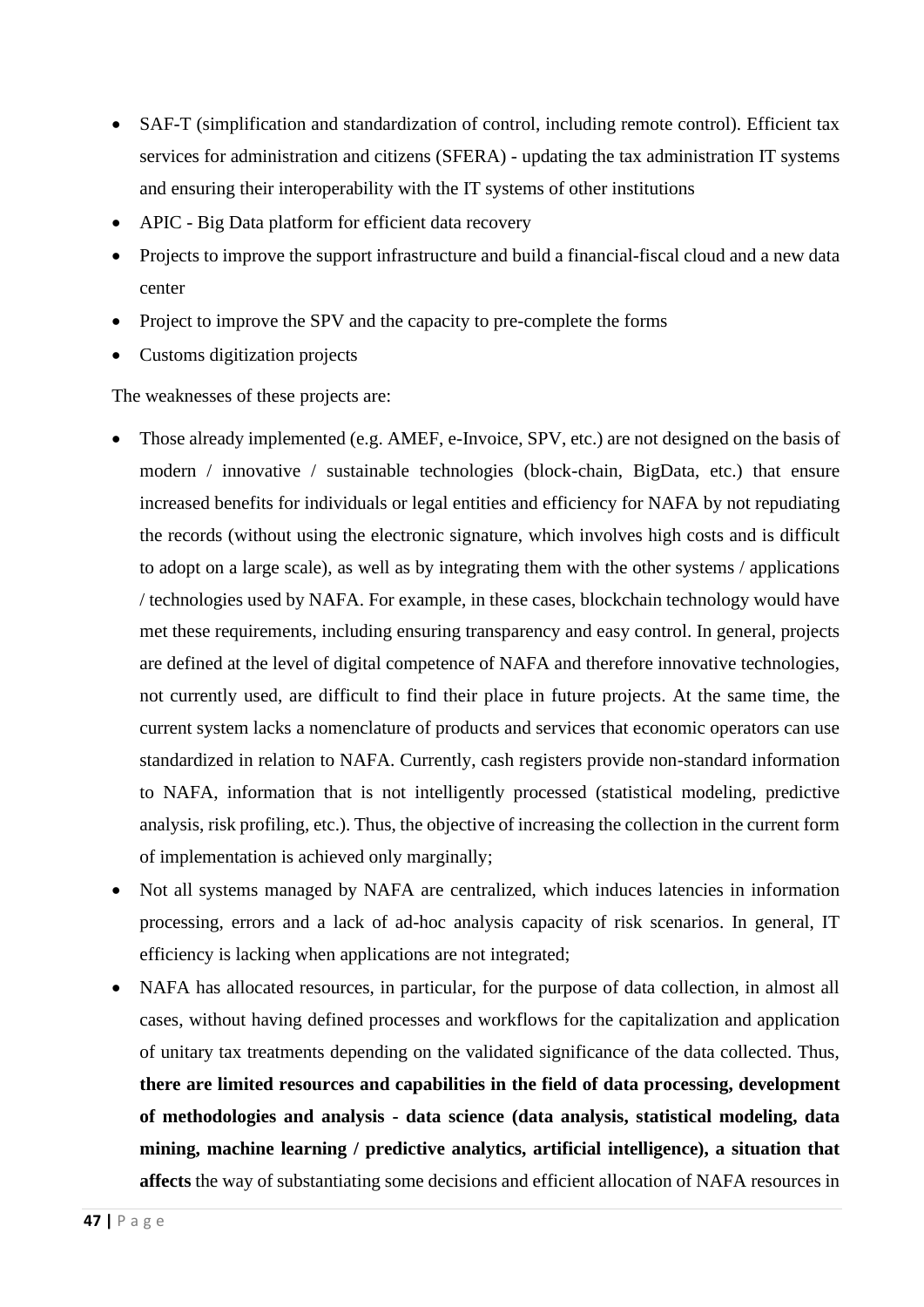the process of managing taxpayers according to the risk class. At the same time, these deficiencies can have an impact on the adequate substantiation of some fiscal policy decisions at the level of the MoF and, last but not least, they do not allow the exposure to the taxpayer of some inaccuracies that he can remedy.;

- The overall architecture of the information systems is missing, **there is no multi-level architecture that starts from the services to the citizens / companies and from the objective of an increased collection without an operational load of the citizens / companies;**
- **The support infrastructure of information systems is outdated, largely morally worn out and does not allow the modern running in the financial-fiscal cloud architecture of an integrated application platform, based on multi-level architecture.**

#### **The SWOT analysis**

#### **Strong points**

- Creating an inventory with all digitization initiatives at the level of MF / ANAF, at the level of reform that includes legislative aspects, but also computerization projects
- Defining a financial-fiscal cloud concept in the management of the institution with the role of ensuring interoperability between MF / NAFA applications that trade data protected by fiscal secrecy
- Out of a total of 371.8 million euros budgeted by NRRP for MF / NAFA, 325.6 million euros (or 87.57%) are for digital transformation - source MIPE, NRRP budget (C7, less pension system reform). In addition, 22 million euros were allocated in the NRRP budget for the Ministry of Research, Innovation and Digitalization for the construction / renovation and endowment with specific equipment of the new MF / NAFA data center dedicated to specific applications and managed by MF, separate from the Cloud Governmental
- Launch of projects for connecting cash registers, electronic invoicing and SAF-T
- Availability of a considerable volume of methodologies, guidelines, guides, good practices, examples of successful / failed projects, some of which are included in the bibliographic references below. To these documents, issued in particular by the OECD and the European Commission, are added the exchanges of good practice and the constant participation of NAFA representatives in working groups organized by DG-TAXUD (FISCALIS) and IOTA, as well as Forum on Tax Administration meetings. (OECD)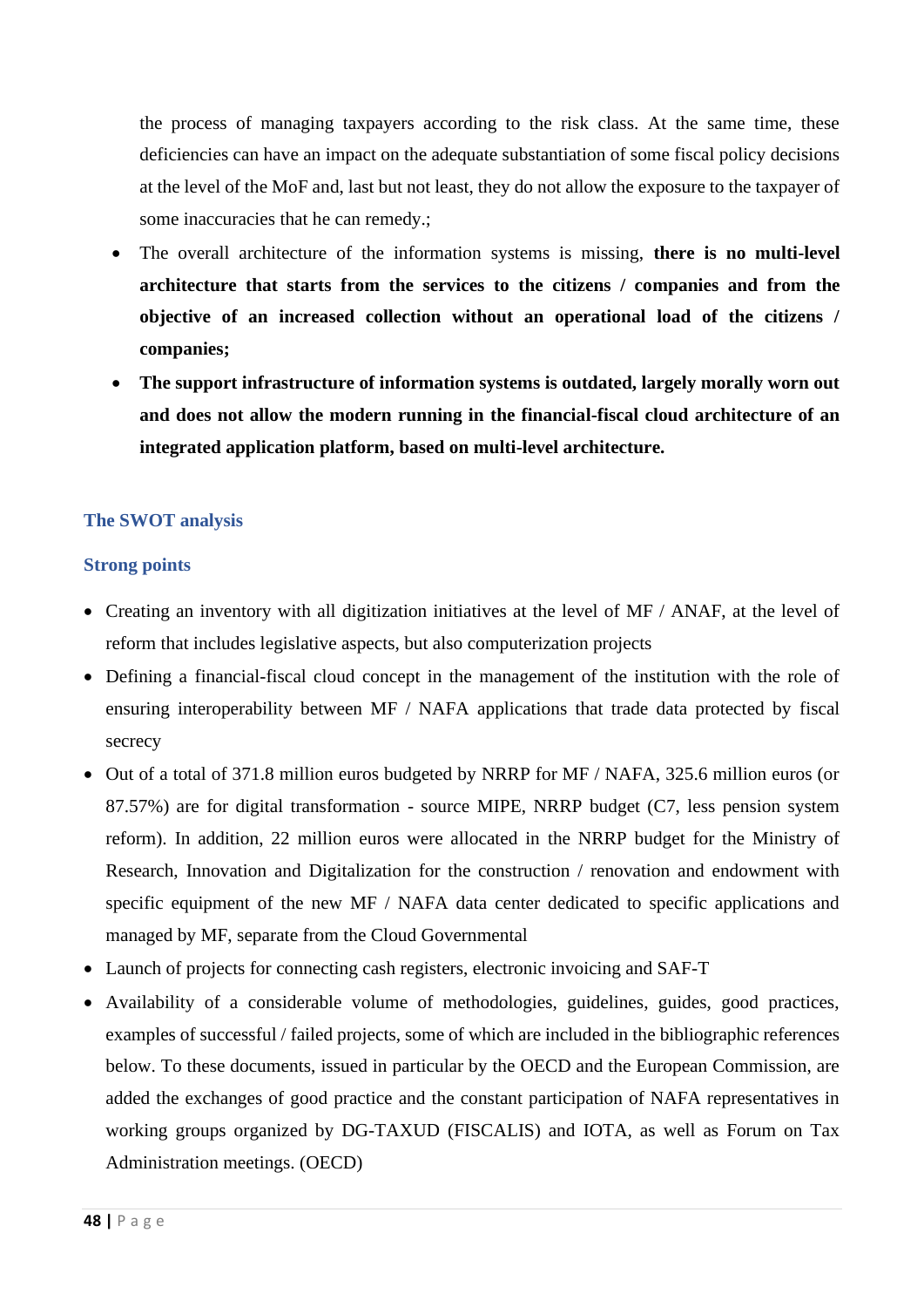- Existence of Evaluation and Analysis Reports, which include recommendations, guidelines, methodologies and good practices delivered to NAFA within the Fiscal Administration Modernization Project (RAMP).
- By virtue of administrative cooperation, ANAF has access to the experience of other tax administrations and lessons learned from them in the implementation of digitization projects, including directly, through online meetings or working visits.
- According to public data, the investments made by NAFA in digitalization are not at a level where, in the event that the whole system would change, the losses would be intolerable (details above, regarding the share of ICT expenditures). On the other hand, the costs already borne by taxpayers in some projects (e.g., electronic cash registers) are considerable.
- There is the prospect of financing computerization within the National Recovery and Resilience Plan (NRRP).

#### **Weaknesses**

- Lack of a data center with modern infrastructure dedicated to specific financial-fiscal operations.
- Exclusion of the General Directorate of Customs (GDC), responsible for collecting customs duties, excise duties and VAT on imports, from 2022. Fragmentation of NAFA by excluding GDC makes impossible the top-down approach, vital for a successful computerization at NAFA, which is, however, possible at the Government level. We recommend keeping the IT structure related to GDC within NCFI in order to use the existing infrastructure. In this way, NCFI can concentrate technical and human resources capable of serving any of the entities in the financial-fiscal area (NAFA, GDC, MF, BNI, Treasury, NCGFSME, etc.).
- The deadline for connecting the cash registers to the NAFA server expired on November 30, 2021. The vast majority of them are connected, with a few exceptions (by extending the legal term for certain categories, by non-compliance, technical malfunctions or lack of internet). Although these cash registers provide a lot of information, a software architecture has not yet been created to analyze this information and provide data to combat tax evasion. Such a platform would significantly enhance the results of this investment.
- Although the implementation of SAF-T is on an extended scheme, it does not lead to the elimination of existing forms, thus increasing the burden of financial-fiscal reporting instead of simplifying it. There are many situations in which the same data is transmitted by taxpayers several times to NAFA. For example, those who optionally use RO e-invoice and issue invoices from the NAFA server, send the same data to SAF-T and submit the same VAT returns as a taxpayer who does not use RO e-invoice and does not file D 406 (SAF- T).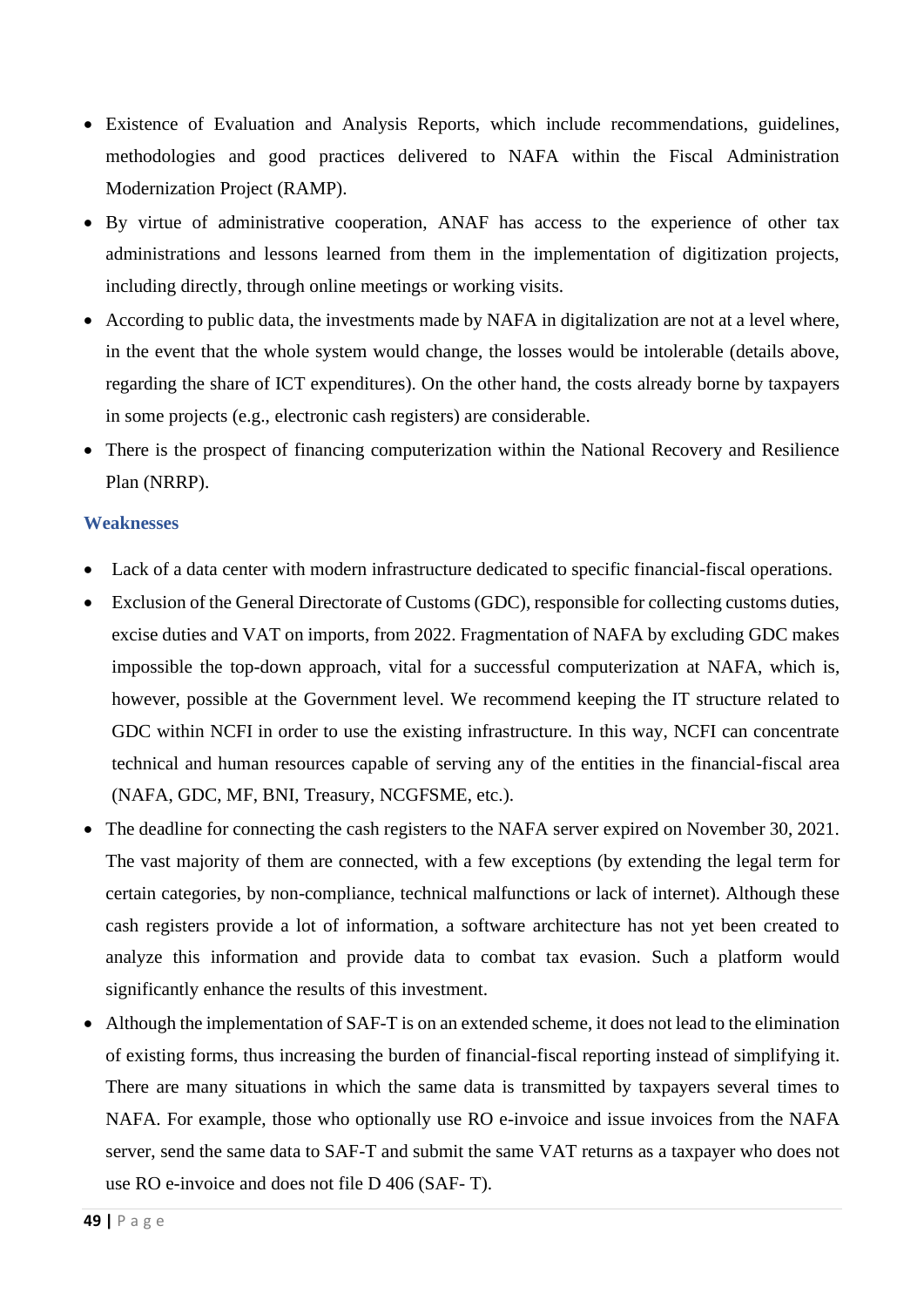- Despite the imposition by NAFA on taxpayers to enroll in the VPS as of March 1, 2022 to communicate only electronically, NAFA did not digitize all of its statements. Recently, as a result of some articles in the press, NAFA came with the specification that the non-digitized forms are scanned and sent by email or uploaded, in order to be taken "by hand", in VPS.
- The complexity of tax legislation discourages bona fide taxpayers, and the complexity of the forms, the opaque and often counterintuitive way of completing has a negative impact on compliance.
- The services and solutions offered by NAFA are mainly designed to consume as little energy as possible for civil servants and not to facilitate tax compliance for the taxpayer.
- Lack of digital transformation, lack of systems for capitalizing on collected data and predictive analytics lead to the perpetuation of the paradigm of forcing taxpayers to comply, non-uniform application of tax treatment and inefficient allocation of resources, without a risk-based approach, instead of stimulating compliance and to support, through modern taxpayer support services, the development of a fiscal culture. A risk-based approach leads to an efficient allocation of resources and prevents situations where, in order to validate the control decision, the inspection body exerts undue pressure (e.g., the practice of suspending controls that do not identify problems within the allotted time horizon). We recommend defining and publishing relevant indicators on a monthly basis to ensure that these practices are monitored and avoided.
- MF and NAFA do not react when they notice on the market generalized behaviors of taxpayers that they consider non-compliant with the legislation. Years after the generalization of the phenomenon, thematic controls begin, with the effect of removing taxpayers from the market in view of the sanctions imposed (additional debts, interest and penalties for delay). As examples: the situation of per diems, gift vouchers, VAT properties, tips and more. In countries with developed tax governance, once such behavior is reported, the tax authority engages in a campaign to publicize the identified situation and motivate taxpayers to comply.
- Multitude of statements and forms, often unnecessary. The process of giving up statements often involves merging them into a larger one. As examples – the declaration on turnover obtained in the previous year (which can be summed up from the declarations submitted by the taxpayer in the previous year) or the single declaration used by individuals, born from the merging of 4-5 other different declarations.
- Lack of pre-filled forms. To the extent that NAFA already has all the information about a certain taxpayer, that information should no longer be filled in from scratch by the taxpayer, but should be pre-filled in the forms.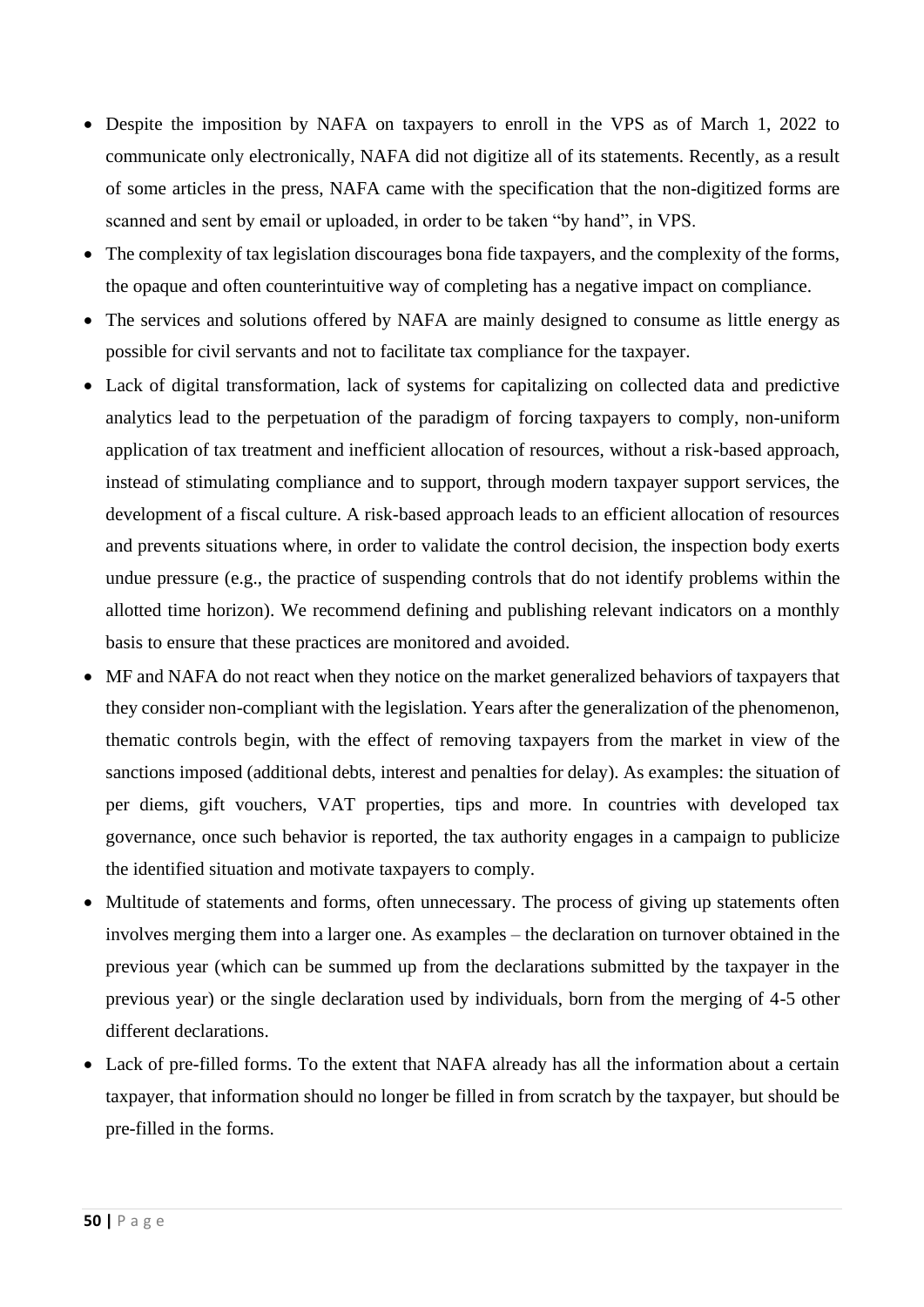- There are no up-to-date databases or sufficient illustrative materials prepared by NAFA to support taxpayers.
- There is no prompt reaction from the tax and regulatory authority in the event of new sources of revenue. As an example – the explicit specifications in the Fiscal Code on the taxation of virtual currency earnings were implemented only in 2019, they are schematic and incomplete so far.
- The quality of tax inspections is poor. The percentages in which NAFA loses in court are about 40% (NAFA report sem. I, 2021), which shows deficiencies in the preparation of tax authorities and the practice of forcing the interpretation of the law with the consequence of triggering the bankruptcy of companies in such disputes tax. At the same time, the insufficient/erroneous substantiation of some control acts can favor a dishonest taxpayer, by favorably resolving, in court, the appeal filled by him.
- There is no electronic platform to allow the centralized sale of confiscated goods. The lack of this platform can lead to opacity and can affect the capitalization of goods in market conditions.
- Personal tax records are outdated and continuously report errors. In addition to demotivating the taxpayer in good faith, it most likely does not optimize the degree of tax collection. This complicates the interoperability of the systems because with an automatic reporting of information to another authority, the taxpayer may find the rejection of a file based on erroneous or outdated data (late reconciliation, etc.).
- The call center does not address the problems of ordinary citizens and is not doubled by chatbot technologies that solve efficiently and provide guidance for simple questions. More:
	- o there are no performance indicators/KPIs related to the interaction to be published in real time on the site: average waiting time, identification of peak periods and working procedure during peak periods by number of operators, average call duration, number of missed calls, etc.;
	- o system for monitoring the evolution of applications (monitoring each request with the key points of the associated business process and the assigned manager, with contact details and warning for exceeding the deadline);
	- o the answers to the questions asked by the taxpayers are written in a technical language, difficult to interpret;
	- o NAFA and MF do not currently have a system to collect the problems reported by taxpayers (from the lack of tax forms that make it impossible to apply the legal provisions, to ambiguities in legislation or legislative vacuum) which leads to lack of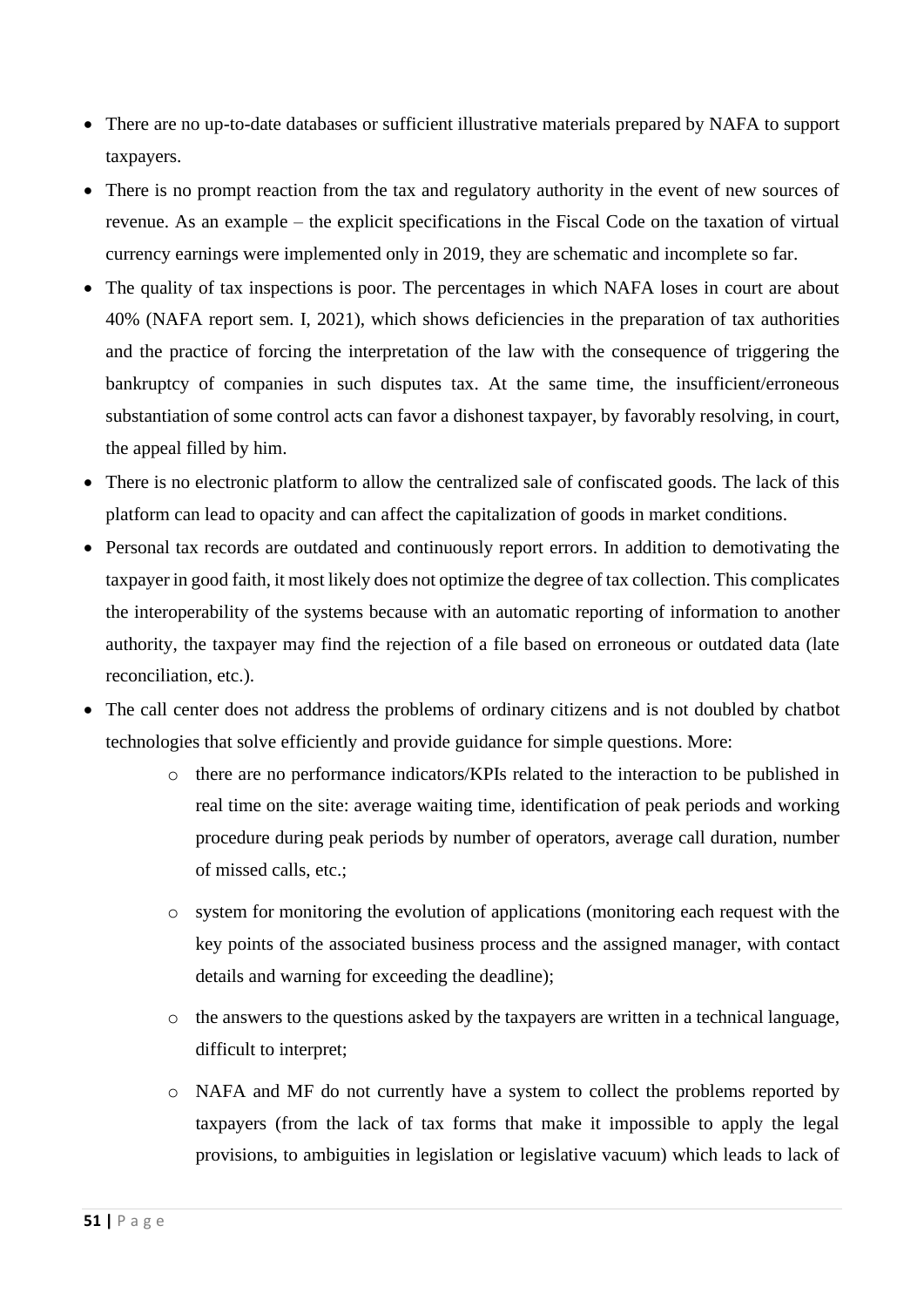reaction and exposes taxpayers, even those in good faith, to the fiscal risk of different interpretation of the fiscal control bodies.

#### **Opportunities for the digitalization process of the Romanian tax administration**

The Authority for the Digitalization of Romania (ADR) launched in December 2020 a comprehensive project to create a national strategic framework for the adoption of innovative technologies in public administration 2021-2027. Areas covered include **artificial intelligence, blockchain technology, cloud technology for open science and high-performance computing**.

Relevant initiatives launched by ADR in the period 2020-2021 include:

- **•** improving the national electronic online payment system (ghiseul.ro);
- launching the implementation of the Centralized Software Platform for Digital Identification (CSPDI) project;
- **•** performing an analysis and finalizing the document on the barriers to the digitalization of the public and private environment in Romania;
- finishing the public policy on e-government, which is the action plan for the next 10 years, establishing a program of measures for the digitization of public administration;
- **E** launching an inventory of existing digital public services provided by central public administration authorities. Once completed, the Digital Public Services Register will indicate areas/sectors that are not sufficiently computerized and will make it possible to identify new directions of action that meet the real needs of public institutions.

#### *Opportunities:*

- Taking over the consultancy offered within the RAMP project and updating it at the level of 2022, in order to effectively define the concept of financial-fiscal cloud.
- Legislation and effort to simplify the PoS implementation procedure at all points with connected cash registers. Currently, there are approximately 250,000 PoS in VISA/MC statistics for approximately 400,000 traders. The difference compared to the 650,000 cash registers is the impossibility to carry out banking transactions for 62% of the points of sale. In order to increase the number of PoS, the cash-back option must be re-activated as an obligation, as well as lowering the turnover ceiling of the trader from 50,000 euros to 10,000 euros, the option initially proposed.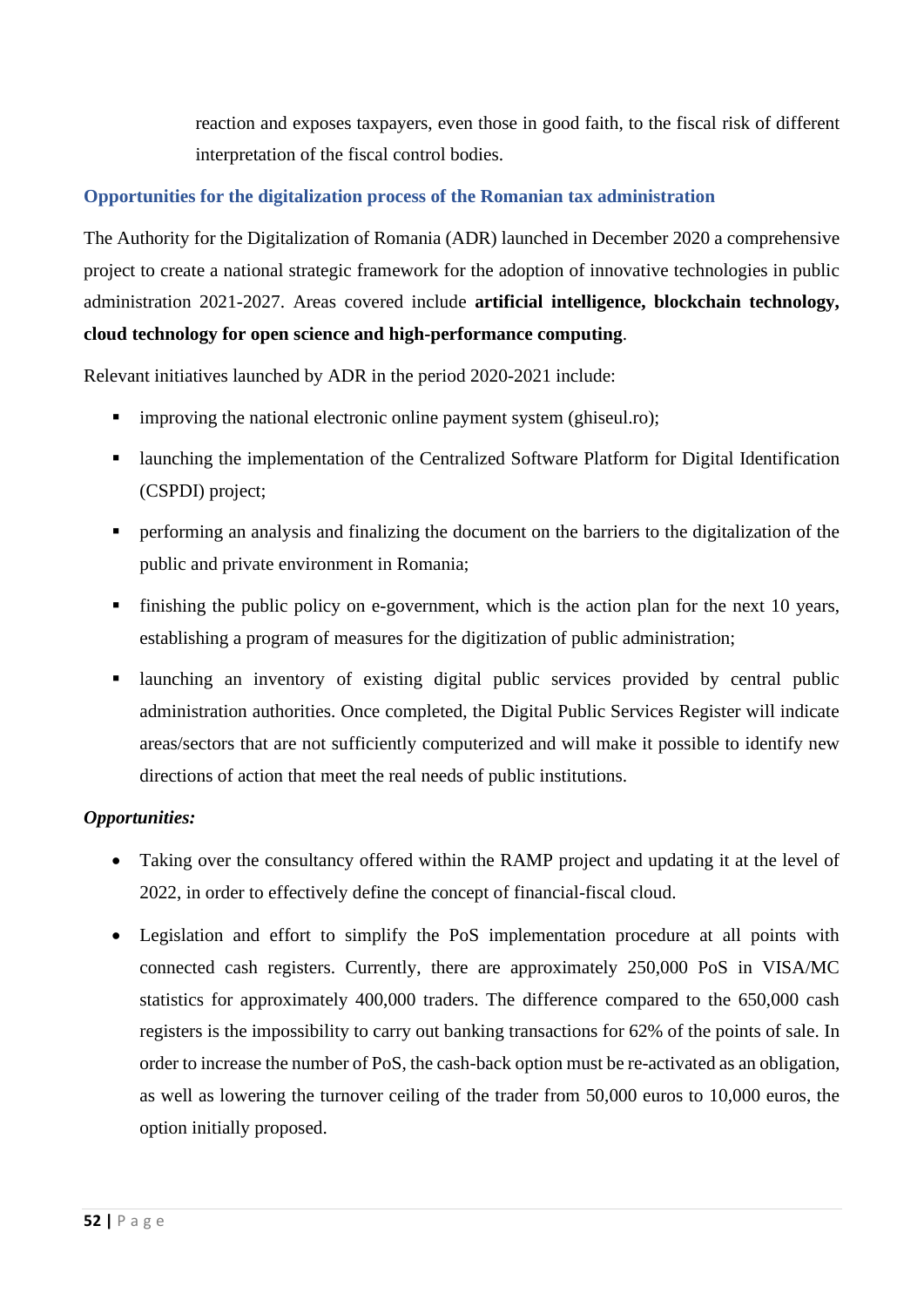- The attention paid in NRRP for the integration of decentralized systems, such as the Treasury, SIACF (Centralized Debt Management System) - SFERA, etc.
- Taking over the solutions successfully implemented by other countries to increase the degree of collection and transparency of transactions.

#### **Threats in the process of digital transformation of the Romanian tax administration**

The main threat comes from the low level of digital transformation in the field of public services in Romania as a whole, which directly affects the performance of the tax administration.

Regarding digital public services**, according to the Digital Economy and Society Index (DESI)<sup>29</sup> , at the level of the EU member states for the year 2021, Romania ranks on the last place** in terms of digital public services for citizens and businesses, users of e-government services and pre-filled forms.

The Authority for the Digitalization of Romania carried out an analysis of the barriers to the digitization of the public and private environment in Romania. With regard to the public sector, the report states that the following **barriers** should be addressed: **the lack of an efficient and effective ITC architecture**; **lack of ITC systems for central public institutions**; low number of e-government specialists; the absence of a coordinated and efficient legislative and procedural framework $^{30}$ .

Romania ranks last in terms of this dimension among the member states, as all indicators are well below the EU average. Only 16% of Romanian online users actively interact with e-government services, compared to the EU average of 64%. In terms of the indicator for pre-filled forms, Romania's score of 6 is well below the EU average of 63. In terms of digital public services for citizens and businesses, respectively, Romania has a score of 44 (EU average: 75) and 49 respectively (EU average: 84). With a score of 69%, the country has results below the EU average of 78% in terms of open data.

The computerization process was understood differently by the institutional management, without a vision and a unitary architecture, without an orchestration of the digital transformation, the level of maturation being reduced.

<sup>&</sup>lt;sup>29</sup> https://digital-agenda-data.eu/. The composite DESI index has 4 major axes: connectivity, human capital, digital public services, digital technology integration, each with several sub-components. At the DESI level, Romania is also on the last place.

 $30$  Barriers to the Digitization of the Public and Private Environment in Romania, ADR, April 2021, p. 12.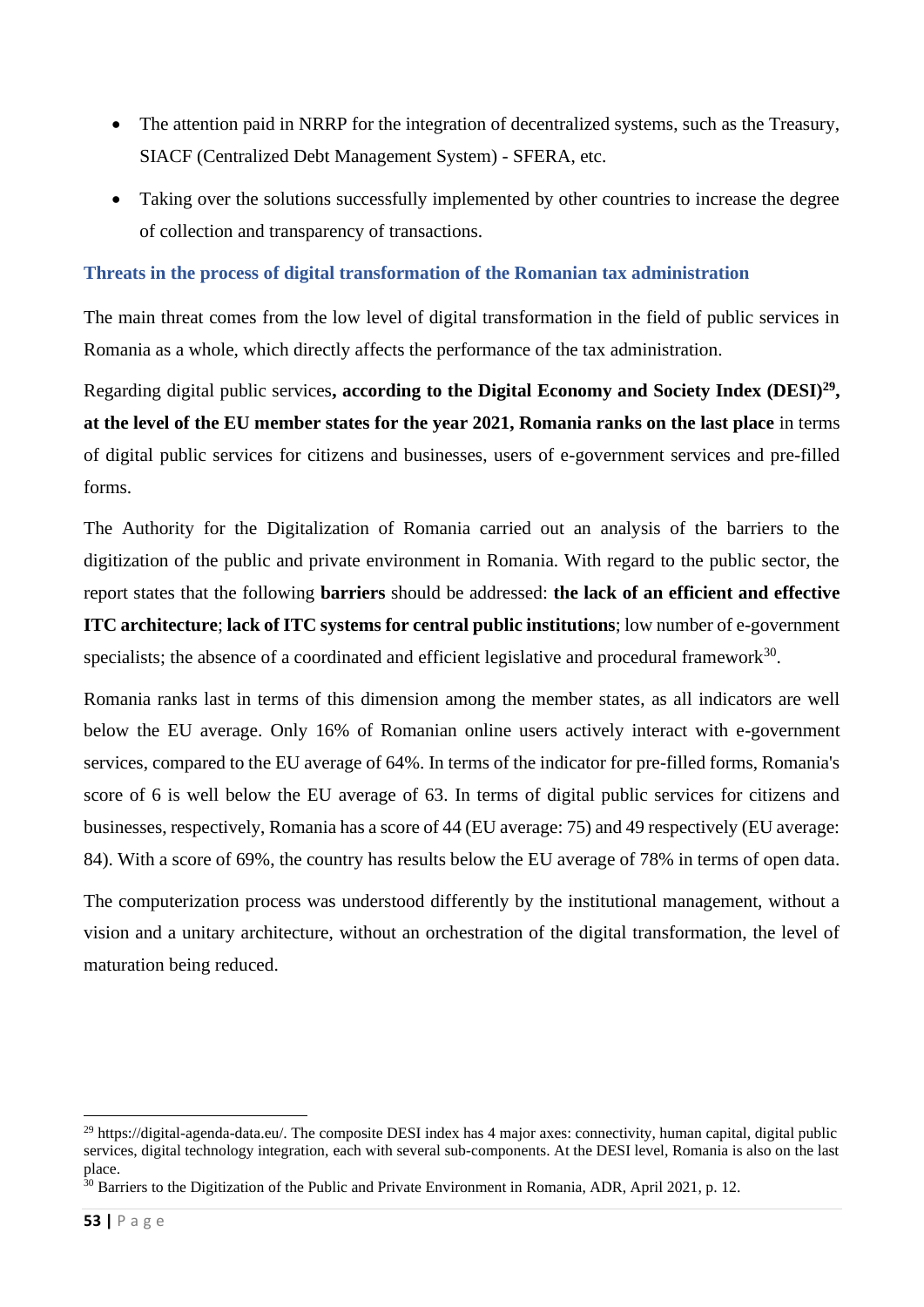#### <span id="page-53-0"></span>4.4. Recommendations and examples of good practices

#### **Examples of good practices**

**Benefits** of digitization can be seen in Austria, Estonia, Finland, Sweden, etc., where digitization projects for tax systems with effective results are effectively implemented, such as:

- the use of electronic signatures and forms in relation to the state reduced the costs of tax administration by 2% of GDP each year in Estonia after 2016. The integrated tax information system allows tax forms to be pre-filled and submitted electronically even in just one minute.
- reducing by 15% the VAT evasion in Hungary and, in Slovakia, through the implementation of EFCR.
- achieving a 5-7% VAT collection gap in Finland by digitizing the tax system.

#### **The example of Austria**

Among the many possible examples that can be studied and taken as models of good practice, we mention Austria, which in 1997 separated the computer center of the Ministry of Finance and created a state-owned limited liability company through the Austrian Ministry of Finance - **Federal Computing Center** or **Bundesrechenzentrum** (BRZ - https://www.brz.gv.at/en/). This company manages all the databases of the Austrian state, but also of the federal or local public institutions, offering integrated services to all of them.

One of these services is FinanzOnline, functional since 2003, which provides an interface between the Austrian Ministry of Finance and taxpayers, but also with tax consultants, lawyers, notaries, municipalities. For example, FinanzOnline offers:

- Submission of statements and other requests, including refund requests;
- Declarations are processed automatically (only the correctly prepared ones can be submitted);
- Only the statements identified with risk by the automatic risk analysis module are sent for verification to the tax inspectors;
- Automatic (anonymized) calculation of tax obligations;
- Changes of personal data online;
- Online access to the personal tax file;
- Transmission of taxation decisions;
- Optional packages for tax and accounting consultants;
- The service is 24/7, without special software.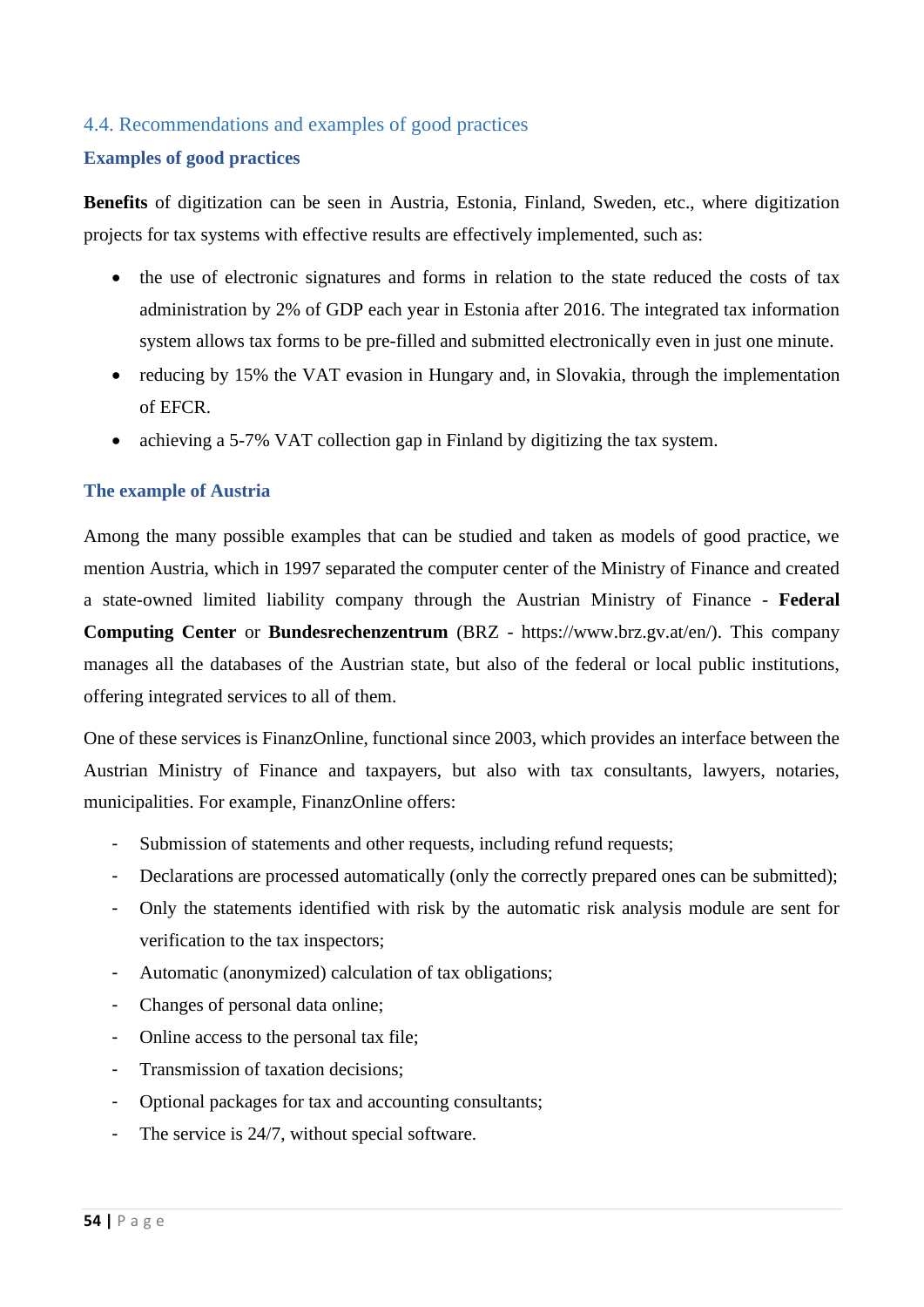FinanzOnline has allowed 4,000 employees of the Austrian Ministry of Finance who provided an interface with the taxpayer to be relocated to carry out other activities.

Similar FinanzOnline services are available to both ministries and local authorities, including at the municipal level.

#### **Examples of the use of blockchain technology**

In Finland, tax authorities have begun working with banks on a blockchain system to track taxes on real estate transactions. Finland has also carried out a pilot project to assess the effectiveness of a blockchain-based VAT system.

In Sweden, tax authorities are testing blockchain to digitize the use of receipts, to implement electronic solutions on non-resident income tax and customs duties.

Estonia has moved a number of government services to the blockchain, including banking, health and business registries.

#### **Recommendations**

## 1. **Develop a digital transformation policy for tax administration that should take into account key issues that support:**

- **strategy:** Development of the Strategy of the National Agency for Fiscal Administration 2021- $2024^{31}$ , as well as of the Digital Strategy  $2021-2025^{32}$ , in accordance with good practices and OECD recommendations.
- **organizational structure and effective organization**
- **management and possible committees set up** *e.g., Committees for Control Activities, Risk Management, Internal Audit.*
- **culture on risks and conduct** *e.g., Development: Strategies for managing the risks of fiscal non-compliance, Procedures for addressing the conflict of interests, in implementing the provisions of the Administrative Code.*
- **internal control** *e.g., procedures regarding the management of the risks of non-compliance, the evaluation of the efficiency/effectiveness of the application of the fiscal treatments, the evaluation of the compliance of the fiscal administration with the regulations from the primary*

<sup>31</sup> https://static.anaf.ro/static/33/Anaf/20210316192634\_strategia\_anaf\_2021-2024.pdf

<sup>&</sup>lt;sup>32</sup> https://static.anaf.ro/static/33/Anaf/20210316192555\_prezentare\_strategie\_digitala.pdf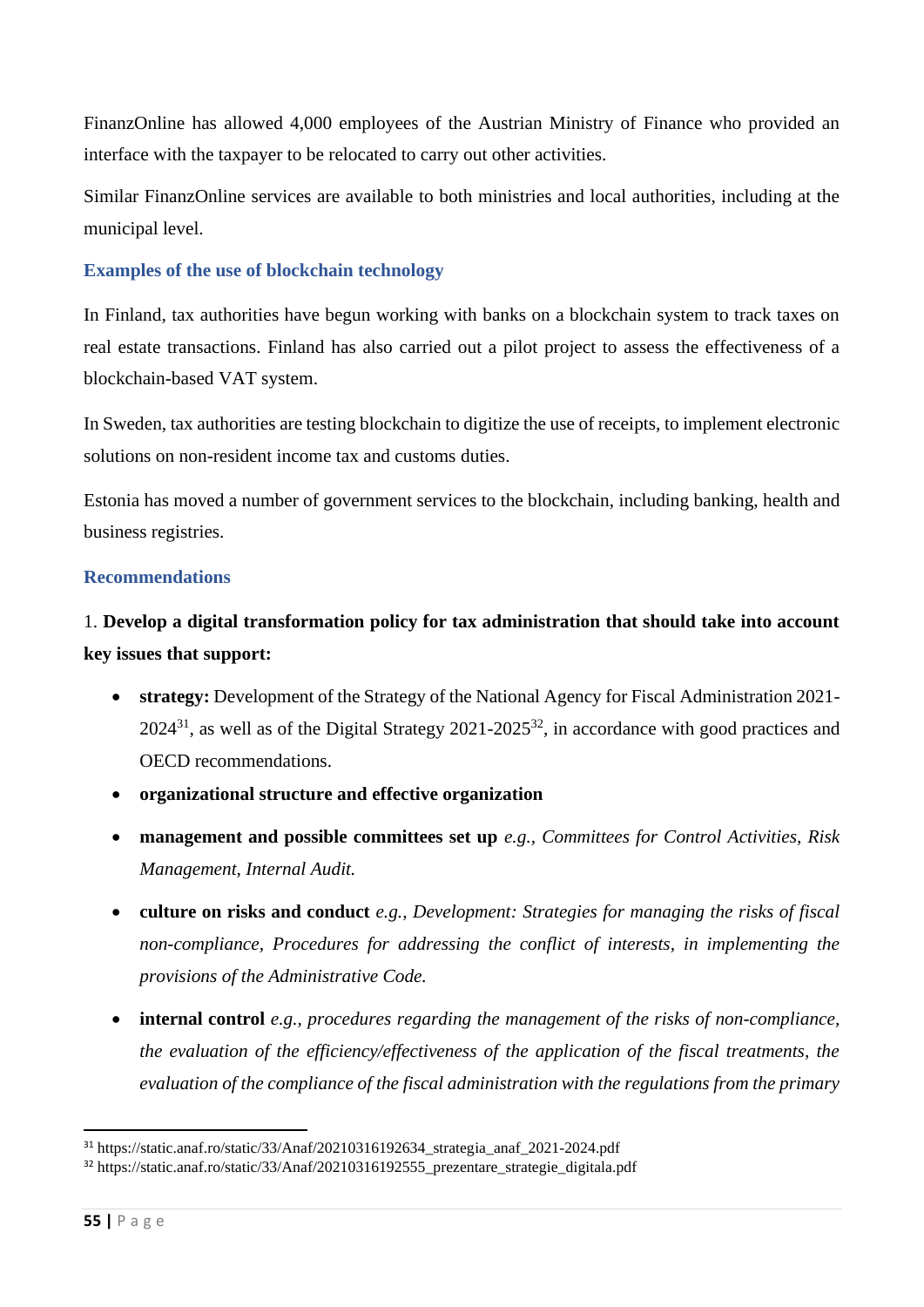*legislation. In the primary legislation there are frequently provisions regarding the implementation of a process by order of the president of NAFA. By way of example, by Law no. 30/10.01.2019 for the approval of the Government Emergency Ordinance no. 25/2018 on amending and supplementing some normative acts, as well as for the approval of some fiscalbudgetary measures, art.7 of Law no.207/2015 was amended, in the sense of administering fiscal receivables according to the class/subclass of fiscal risk in which taxpayers are. At the same time, the Orders of the President of NAFA regarding the elaboration of the procedures regarding the risk classes and the fiscal treatments were to be elaborated within 90 days from the date of entry into force. The term for the two orders is currently exceeded by about 3 years.*

- **information systems and business continuity**
- **transparency requirements**

2. Implementation of **good governance principles in the development of the internal administration framework of NAFA**, in order to create the premises for the implementation of a digital transformation process

3. **Understanding existing ICT capabilities and needs**, based on a documented analysis process

4. Implementing the **framework for managing the risks of non-compliance with the tax** and directing the administration's efforts towards:

- ⚫ **extensive** analysis and capitalization of data already collected or collected in ongoing projects;
- ⚫ reducing the administrative burden for the taxpayer.

5. **Establish a tiered IT architecture**, starting from the catalog of services – the application architecture to support them, based on a data architecture, an infrastructure architecture and a communications architecture, all integrated and in internal and external interoperability, based on a strategic plan.

6. **Establish unitary IT governance, including data management**, so that public digital services to citizens and to business environment cover all their life events. Application of the following principles:

• **The "information-oriented" approach** - the transition from document management to data and content management that can be identified, distributed, secured, combined, in a much more useful way to the beneficiary of the information.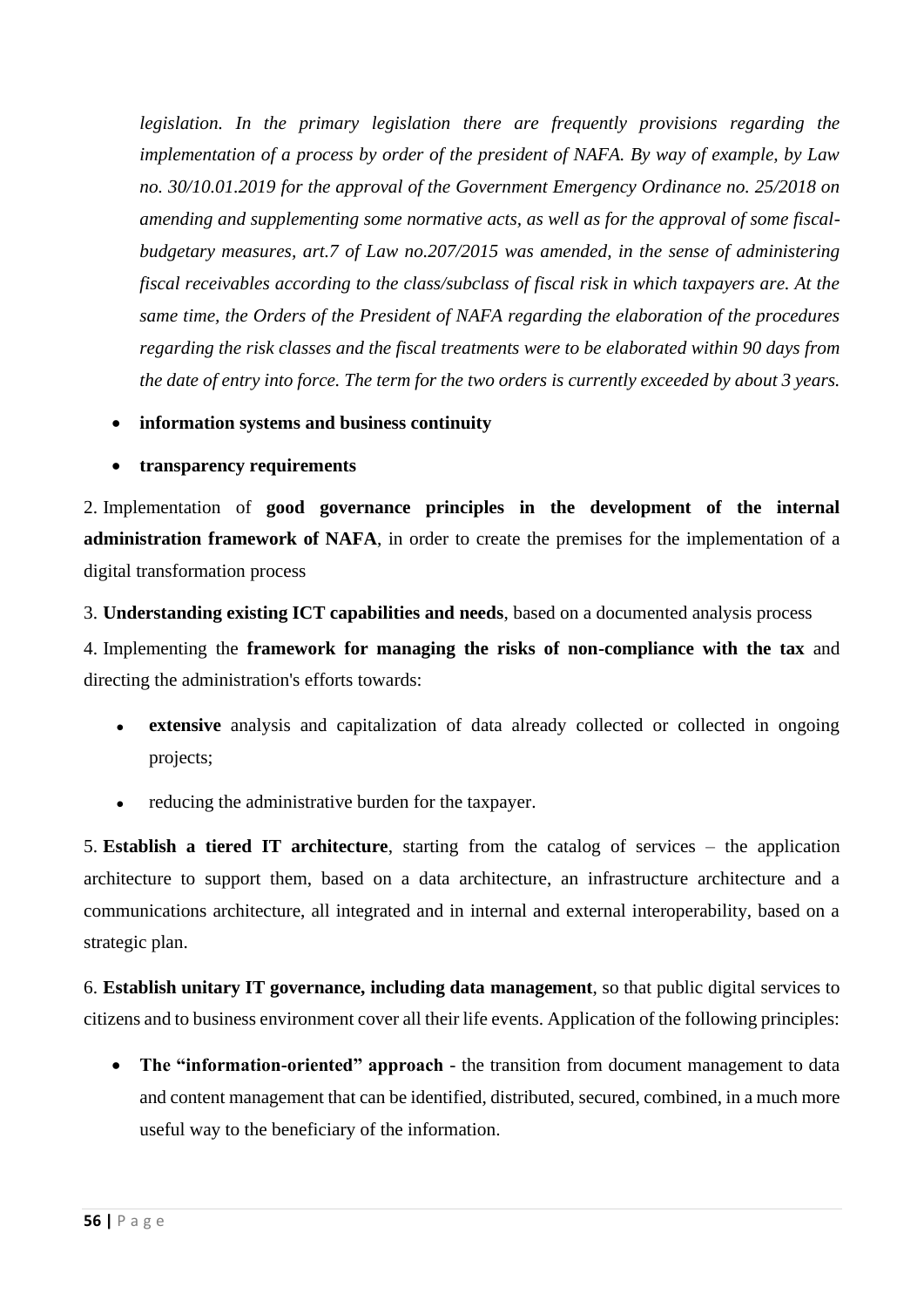- **The "distributed platform" approach** supporting joint work, inside and outside tax institutions and administrations, to reduce costs, support joint projects, consistently apply standards, ensure consistency in how information is created and delivered.
- **The "customer-oriented" approach** influences how data is created, managed, and presented on websites, applications, directly provided data, or other delivery models, allowing the taxpayer to adapt, distribute, and use the information.
- **The "security and confidentiality" approach** ensuring that innovation takes place in a secure and confidential manner in the delivery and use of digital services.
- **The "value of data, information and people" approach** the wealth of information held by NAFA is a "national asset", with significant potential value for the public, entrepreneurs and government programs.

7. **It is necessary to quickly implement the interoperability framework, according to the legislation and good practices, as well as the specific architectural models** that will be the basis for the development of NAFA projects, so as to facilitate **the transition to cloud, block-chain technologies. chatbot, robotic process automation and artificial intelligence/machine learning**.

8. **Segmentation of strategic, operational, infrastructure, cybersecurity levels** (clarification of data and information flows taking into account the phases of computerization projects, starting from conception - analysis, design, approval, financing, procurement, contracting, implementation, operation and administration, up to the provision of support and maintenance and decommissioning, refactoring or extension).

#### **Necessary measures for the implementation of the recommendations**

- **Implementing a top-down approach to digital transformation, updating<sup>33</sup> the catalog of services to citizens/companies, based on a multi-level architecture**, which ensures, inter alia, interoperability, data governance and the application of the concept of having a single version of the truth (the "once-only" principle) throughout the NAFA data structure.
- **Ensuring adequate human resources and real-time monitoring (adoption of governance principles and Project Management methodologies) for the successful implementation of all projects funded under NRRP, with special attention to projects for data analysis collected by NAFA**. Interviews<sup>34</sup> of OECD with tax officials and organizations involved in the

<sup>&</sup>lt;sup>33</sup> According to the data available on the NAFA website, the last update date is 24.05.2019.

<sup>34</sup> OECD (2021), Supporting the Digitalization of Developing Country Tax Administrations, Forum on Tax Administration, OECD, Paris. www.oecd.org/tax/forum-on-tax-administration/publications-and-products/supporting-thedigitalization-of-developing-country-taxadministrations.html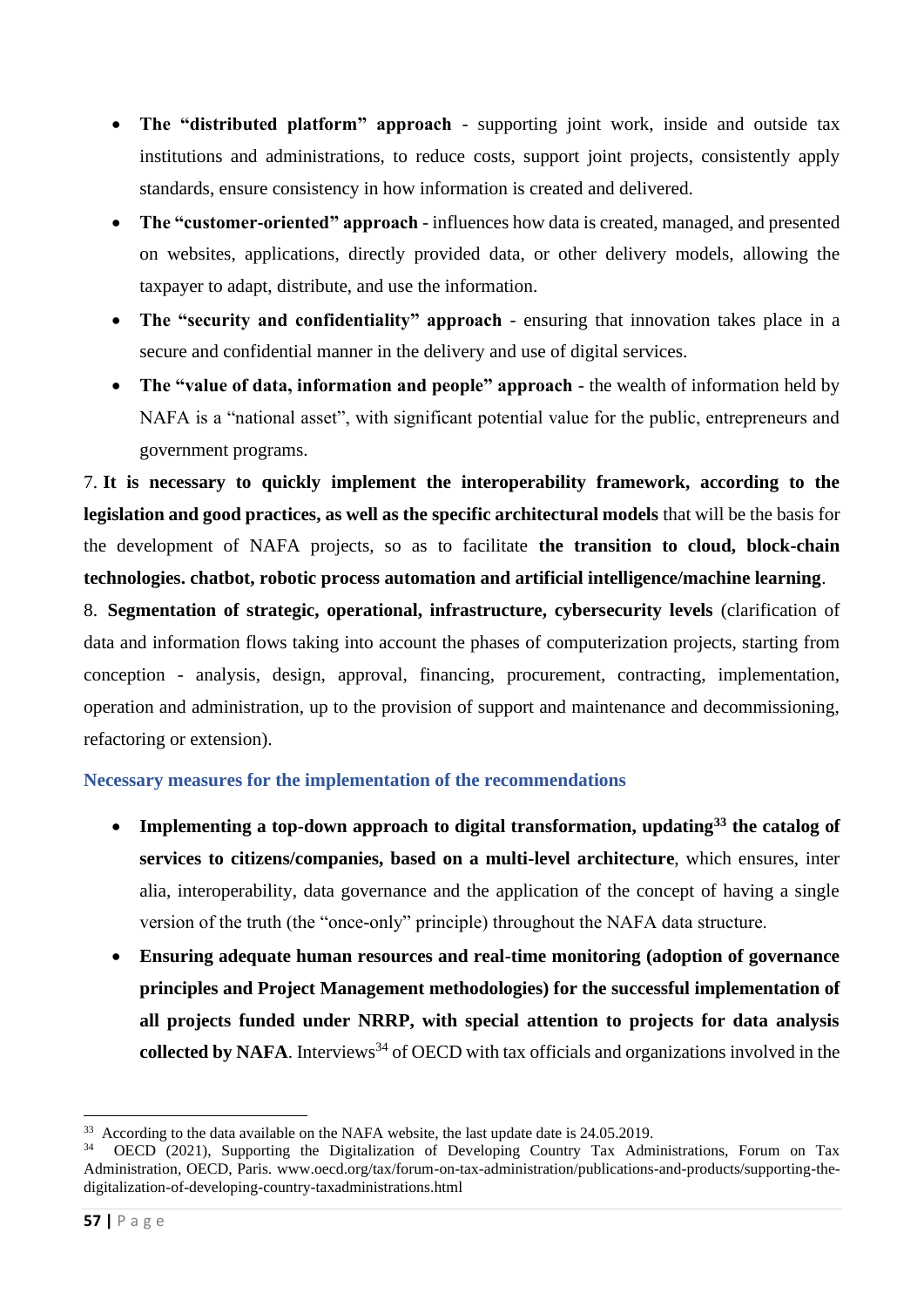efficiency of the tax administrations constantly identifies the *lack of leadership* as the most common cause of the difficulties of project implementation.

- Consolidation and extension of data analysis capabilities, given the milestone (Q4 2022) in the NRRP on defining risk criteria for taxpayer classification, as well as the target to increase revenue collected by the tax administration by at least 3 percentage points of GDP, from which 2.5 percent of the tax administration reform;
- **Priority implementation of technologies and projects with fast results, such as pre-filled forms, software robots and statistical modeling to increase the degree of compliance and trust of taxpayers in the digital transformation process of NAFA.**
- **Analysis of the possibility of implementing innovative technologies in NAFA projects, for example block-chain technology**, based on the strategies launched at national level by the Romanian Digitalization Authority, mentioned above, following the European examples also presented.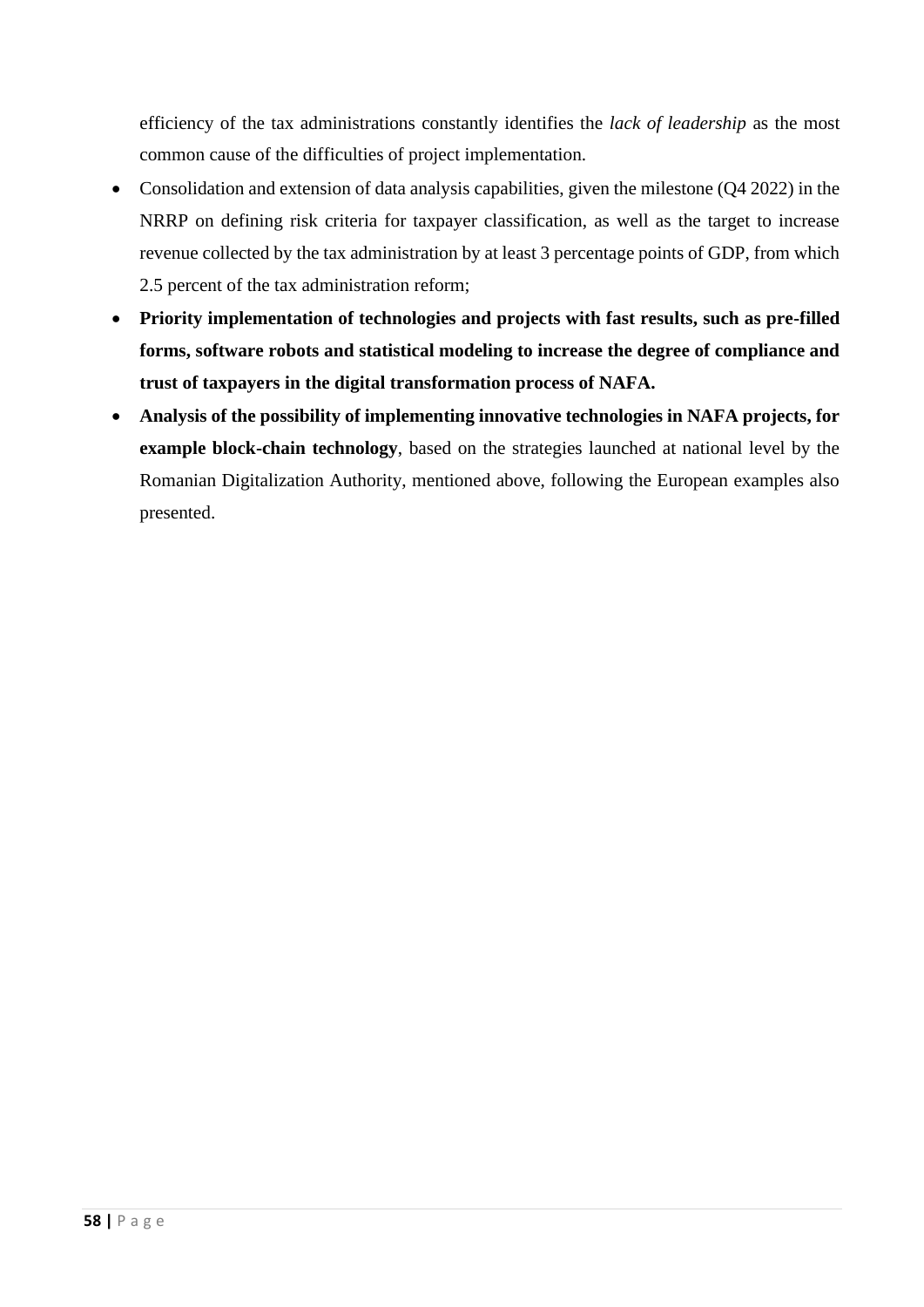#### <span id="page-58-0"></span>**Chapter 5 - Final conclusions and recommendations**

#### <span id="page-58-1"></span>5.1 General and principled findings

At the beginning of 2022, Romania had to make a fiscal adjustment (a reduction of the budget deficit) of about 4 percent of GDP - from about 7.2% of GDP ESA deficit in 2021 to about 3% of GDP in 2024. In addition to the effects of the war in Ukraine, which involves, among other things, increased budget spending on defense, ensuring energy and food security, protecting vulnerable households from rising energy prices, receiving and hosting Ukrainian refugees, and so on.

Romania has to achieve, in the medium and long term, a greater fiscal budgetary adjustment, in order to ensure fiscal-budgetary sustainability and to face the new challenges. It is clear that a large share of this large-scale adjustment must come from increased fiscal and budgetary revenues, with budget expenditures on an upward trend.

With 26% of GDP tax revenues (including social security contributions) collected in recent years, Romania lags far behind countries with a similar level of development, Poland (about 36% of GDP) or Hungary (about 36.3% of GDP) and even after a less developed state, Bulgaria (30.6% of GDP). The causes of this backwardness are well known: a low degree of taxes and fees collection; a multitude of exceptions and exemptions that diminish the tax base; certain tax rates are very low compared to those in Central and Eastern Europe.

The macroeconomic/budgetary correction that Romania needs is also visible in terms of twin deficits - the existence of growing external (current account) deficits in recent years. Thus, the current account deficit was around 5% in 2019 and 2020 and increased to approx. 7% in 2021; the trade deficit has been growing steadily, illustrating a problem of competitiveness beyond excess demand.

Budgetary correction is also needed, because monetary policy alone cannot maintain the stability of the leu, especially since external deficits have predominantly fiscal causes and causes related to the nature (lack) of structural reforms. The more unclear and unconvincing the correction of the budget imbalance, the more difficult the NBR's task will be to ensure macroeconomic stability and the protection of the national currency.

It is not the excessive deficit procedure that is the first reason why it is necessary to correct the budget imbalance, but the situation of the economy itself, which makes the trajectory of public debt unsustainable if there is no correction, even gradual, given the magnitude of adverse shocks.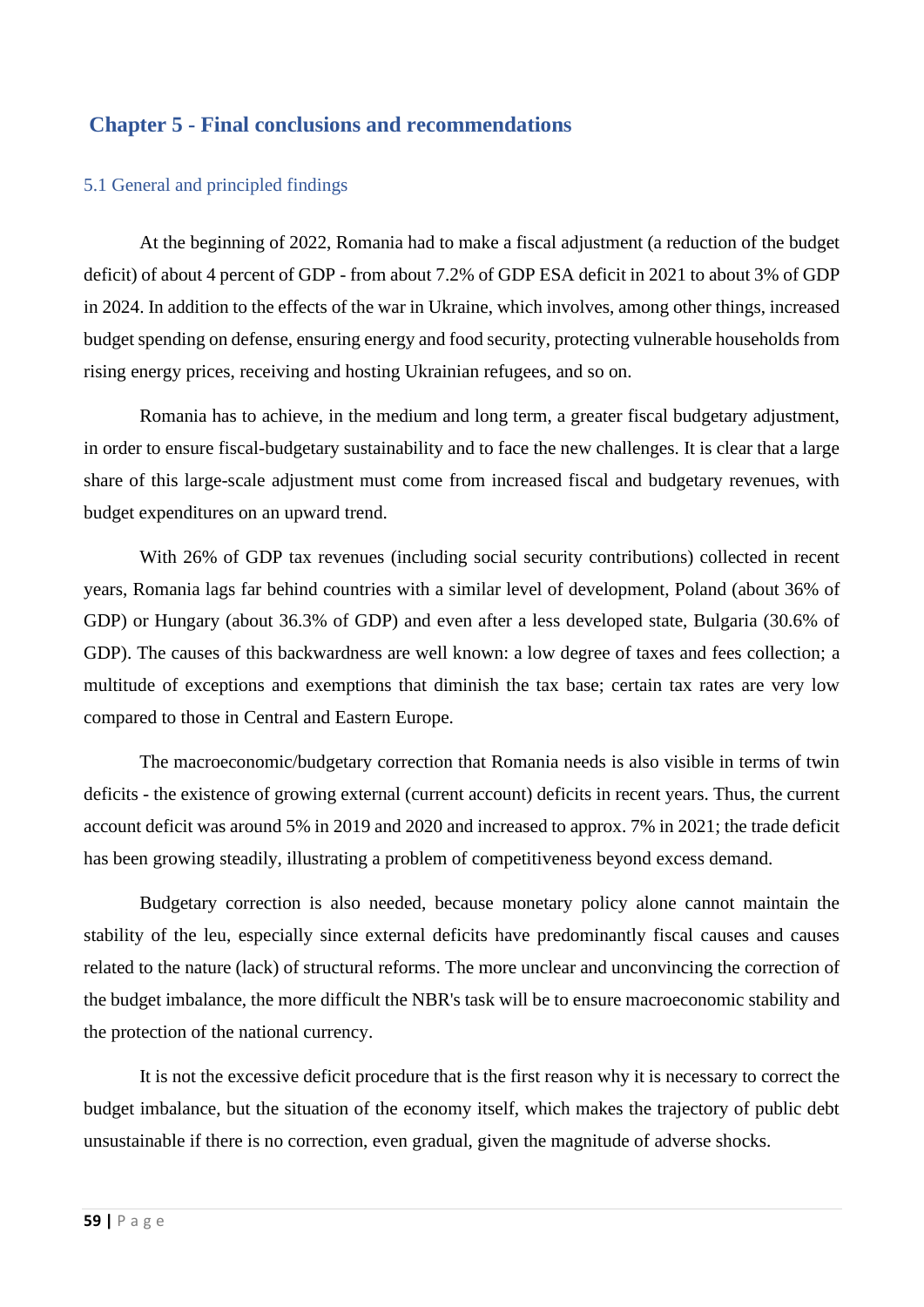In this context, it is clear that the budget adjustment can only be gradual, but it must take place, be translated into credible measures, have a strong political backing and support from broad economic and social circles - including the business environment. In this context, it is absolutely necessary that decision-makers in the political and administrative environment no longer promote tax cuts, as well as the increase in permanent expenditure at the expense of temporary income.

It should be noted that one of the advantages of the single tax rate (lost over time through numerous exemptions and derogations) is the similar tax treatment applied to taxpayers. That is why tax reform should start by correcting the many privileges and inequities in taxation so that taxation to be uniform and proportionate, regardless of the nature of the business and the way it is organized. The undesirable alternative would be ad hoc increases in taxes and fees, imposed by the constraints of financing twin deficits, which would leave unfair treatment of taxpayers unaddressed.

The authors of this analysis do not dispute the need for sectoral policies and specific state interventions in the economy. Moreover, the international context makes such policies inevitable in areas such as the energy industry, the agro-industrial sector, the defense sector, in addition to the challenges posed by climate change, pandemic, Ukrainian refugees, etc.

State interventions in the economy should follow a number of principles, which have been ignored in recent years:

- public spending must be set on a very strict basis, so as to avoid wasting public money. A transparent and efficient system of spending public money should be implemented at the same time as measures to increase tax revenues;

- the single tax rate is based on the principle of proportional taxation of labor. In fact, through many exemptions from this type of taxation, some taxpayers end up being taxed regressively, while other taxpayers are taxed proportionally, which erodes the spirit of fairness and solidarity in society;

- companies should not benefit from multiple tax privileges;

- the aid policies of some sectors should be aimed at increasing their investment and productive capacity and not just at maintaining a certain level of purchasing power or consumption;

- permanent expenditure cannot be financed with temporary income, be it grants from the European Commission.

Offers to reduce tax rates must disappear from public discourse, at a time when the consolidated budget is under extraordinary pressure. Punctual and temporary interventions are not excluded, they may be necessary in very difficult conditions, but their permanence and generalization must be avoided.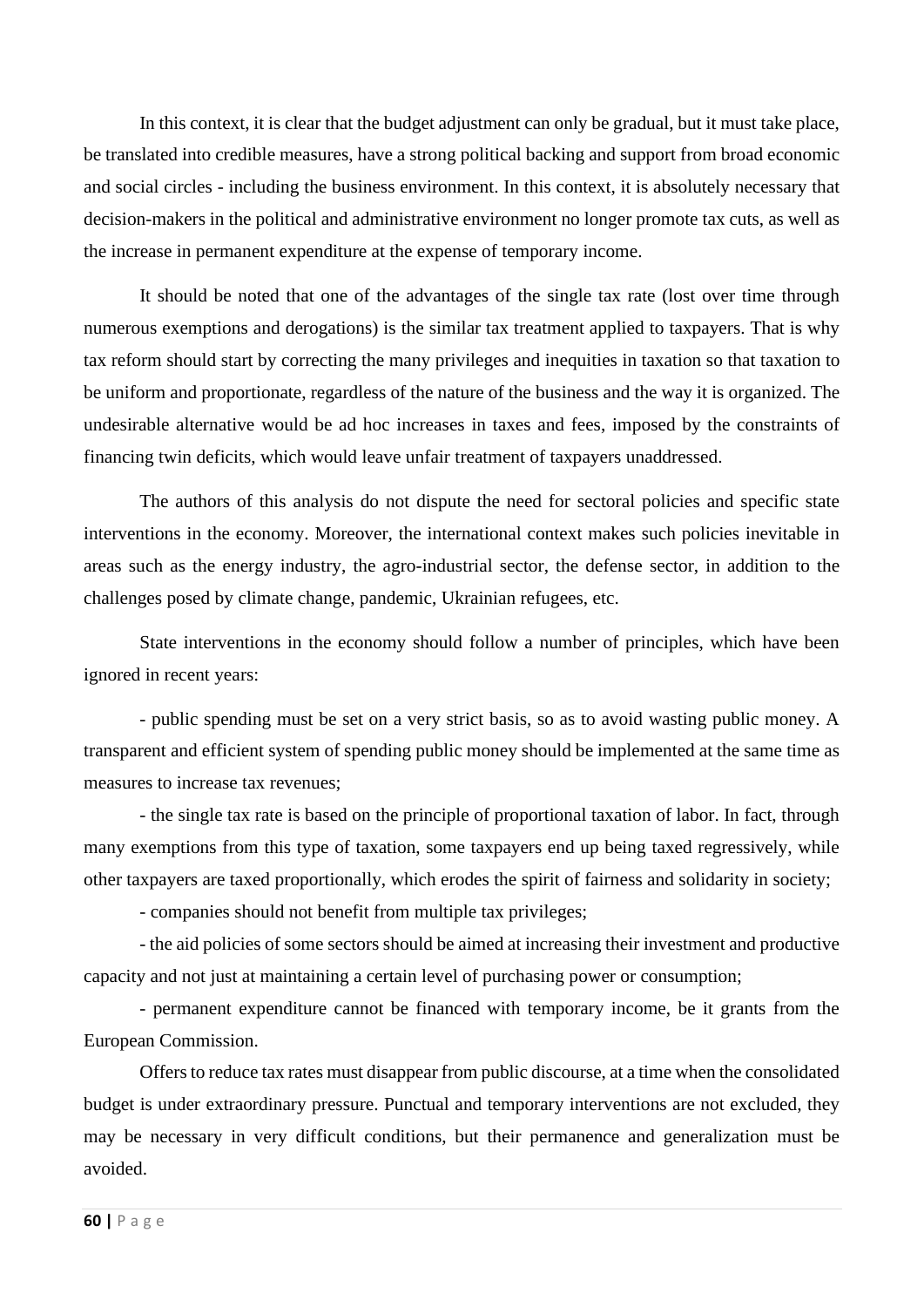The rethinking of the tax system must take into account key issues regarding transparency, fairness, the correct distribution of the burden of adjustments to various adverse shocks, solidarity, encouraging labor market participation, encouraging compliance with payment and fulfillment of obligations, discouraging tax evasion and tax arbitrage and so on. It is not fair for entire fields of activity or social classes to be treated preferentially and for aggressive tax optimization to be allowed through various loopholes left in the tax legislation.

The first front of urgent action concerns the significant reduction of tax evasion and the elimination of exceptions and exemptions, implicitly a major improvement in the collection of taxes and duties in the coming years. Such action takes into account the current context, marked by the slowdown in economic growth, the energy crisis, the war in Ukraine, etc., which does not allow tax increases to be increased for taxpayers who do not benefit from exemptions. Depending on the circumstances, additional measures to balance the public budget and an increase in taxes, such as environmental or property taxes, may be considered.

The alternative to not significantly increase tax revenues to reduce the budget deficit is to drastically reduce spending (by a few percent of GDP), which is an equation that the members of the Group consider impossible to solve. This does not mean that the efficiency of public spending is not necessary/possible, but we believe that efficiency could mean a better allocation of these expenditures (which would increase the quality of public services, which many taxpayers claim to be insufficient) and not necessarily the reduction of them.

The avalanche of new challenges requires consideration of the following: (i) most of the budget consolidation will have to be done on the revenue side; (ii) any new legislative initiative for fiscal relaxation will make the adjustment process much more difficult; (iii) the phasing out of budget revenue growth will need to be updated, in the sense of legislation during 2022 and implementation starting in January 2023.

A considerable increase in tax revenues cannot be achieved in the short term, it takes several years. And it is to be admitted that the year 2022 is very complicated by the overlapping of crises and the prospect of a strong slowdown in economic growth, which requires attention in the process of rethinking the fiscal regime. But budget consolidation is absolutely necessary.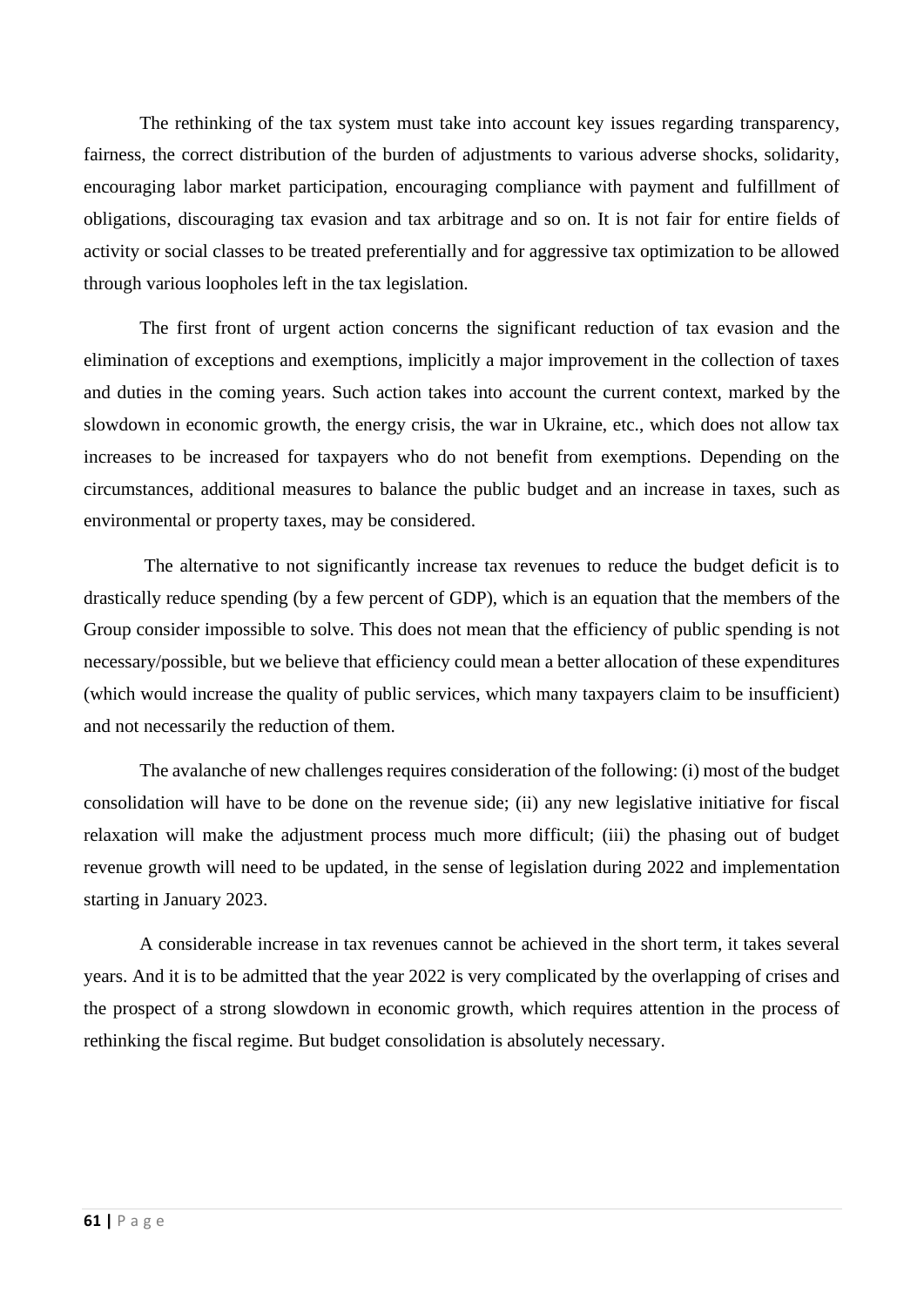#### <span id="page-61-0"></span>5.2 Current situation on the major categories of taxes and recommendations

#### **5.2.1. The current situation**

Regarding the main taxes and contributions, according to the categories defined by the Fiscal Code, we can appreciate the following:

• on income tax, Romania collects about a percentage of GDP less than Bulgaria and about 3 percent of GDP less than Poland and Hungary, primarily due to the low tax rate of 10 percent;

• the profit tax, although the level of income seems in line with that of the comparison state, is affected by the very permissive manner in which micro-enterprises are defined and taxed;

• at VAT, Romania collects about 3 percent of GDP less than peer states. This is due to both lower statutory rates and tax evasion, as well as many exceptions and exemptions legislated in recent years;

• overall, CAS revenues of 11.1 percent of GDP appear to be in line with those in Poland and Hungary and slightly above those in Bulgaria, but here too there are exceptions and exemptions for certain occupational groups.

Regarding the economic structure of taxes and fees, comments can be made:

• consumption is under-taxed in Romania compared to all peer states. The default consumption tax rate is 15% for Romania<sup>35</sup>, compared to 19% for Poland, 26% for Hungary or 21% for Bulgaria;

• labor is also under-taxed in Romania<sup>36</sup>, contrary to widespread opposition. The implicit rate of labor taxation, 31.1%, is lower than in Poland (33.9%) or Hungary (38.2%), even if higher than in Bulgaria (25.4%);

• capital is also under-taxed in Romania, especially with regard to taxes on income from independent activities and capital stock tax;

among the property taxes, those related to the transfer of real estate are distinguished by a low collection rate.

<sup>&</sup>lt;sup>35</sup> And due to tax exemptions.

<sup>36</sup> Idem.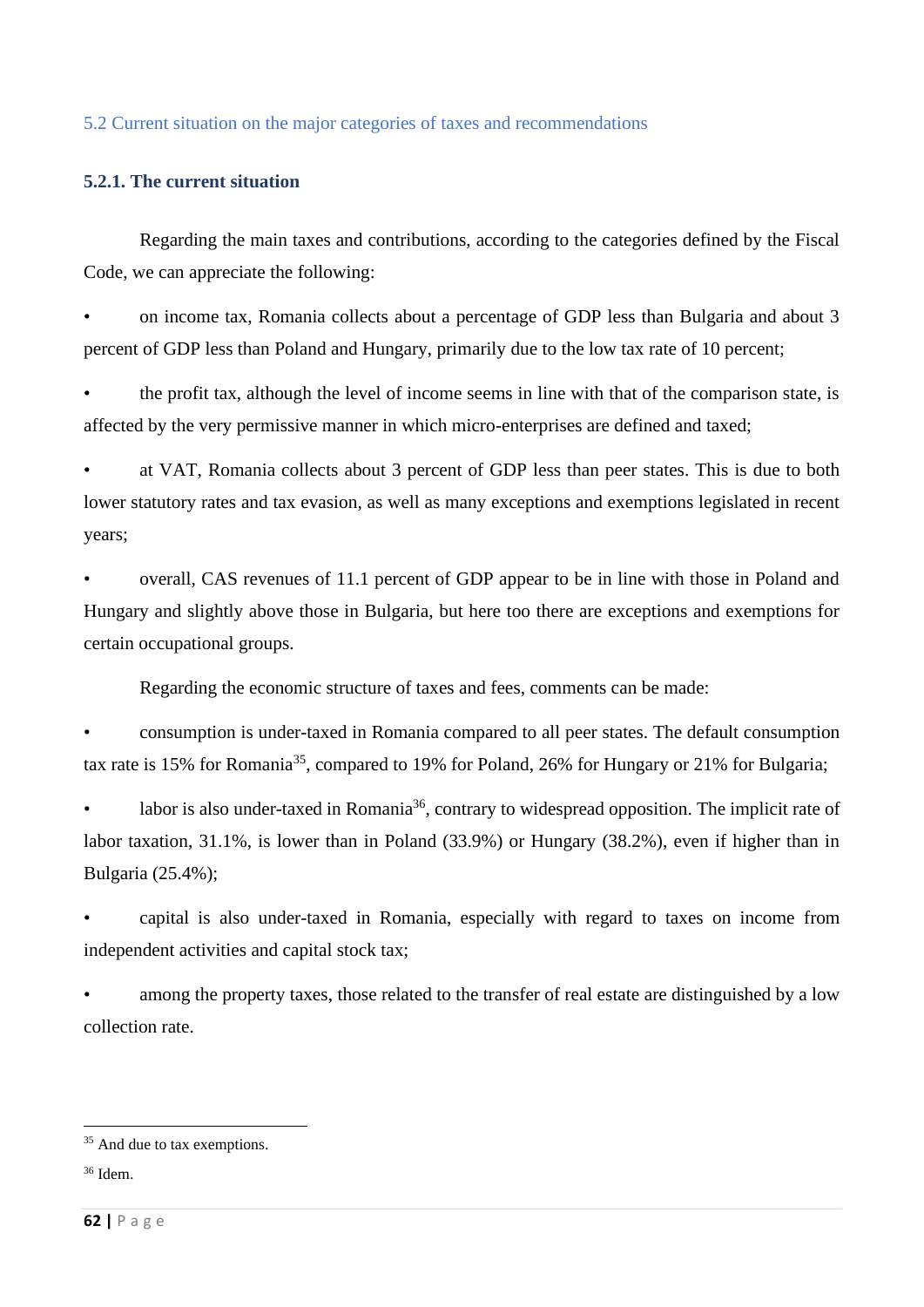#### **5.2.2. Recommendations on the main categories of taxes and contributions in the Fiscal Code**

The proposed solutions for the revision of the Fiscal Code are mainly based on restoring the tax base, both for profit tax and for income tax and compulsory contributions (CAS, CASS) and are based on the principle of placing the tax burden exclusively on the size of income. and not of its kind, without privileges or discrimination and include the following measures:

#### **Regarding the taxation of legal persons**

(i) Elimination of the specific tax owed by large HoReCa companies and return to the 16% corporate tax;

(ii) Limiting the scope of the micro-enterprise income tax by reducing the ceiling from EUR 1 million to EUR 100,000, in conjunction with limiting the use of this scheme for consultancy and management activities, activities associated with the liberal professions or intermediation activities, and limiting the number of companies applying the simplified regime of micro-enterprises that can be set up by one person.

#### **In terms of income tax and social security contributions**

(i) Elimination of all exemptions from payroll tax (IT, construction and construction services, production of construction equipment and materials, seasonal workers in HoReCa, research/development);

(ii) Elimination of exemptions from CASS payment (construction and construction services, production of construction equipment and materials);

(iii) Reducing from EUR 100,000 to EUR 20,000 the limit for which persons earning income from certain self-employed activities may use the calculation of income taxable income;

(iv) Clear regulation of the taxation of earnings from cryptocurrency and NFT trading, using the currently existing solution for taxation of gains from the trading of securities on regulated markets (10% income tax);

(v) Limiting the non-taxable amount of 450,000 lei to the income obtained from the sale of real estate from personal property to a maximum of one sale and limiting the exemptions to donations between relatives or relatives of degree 1; alternatively, the replacement of the income tax with the 10% income tax;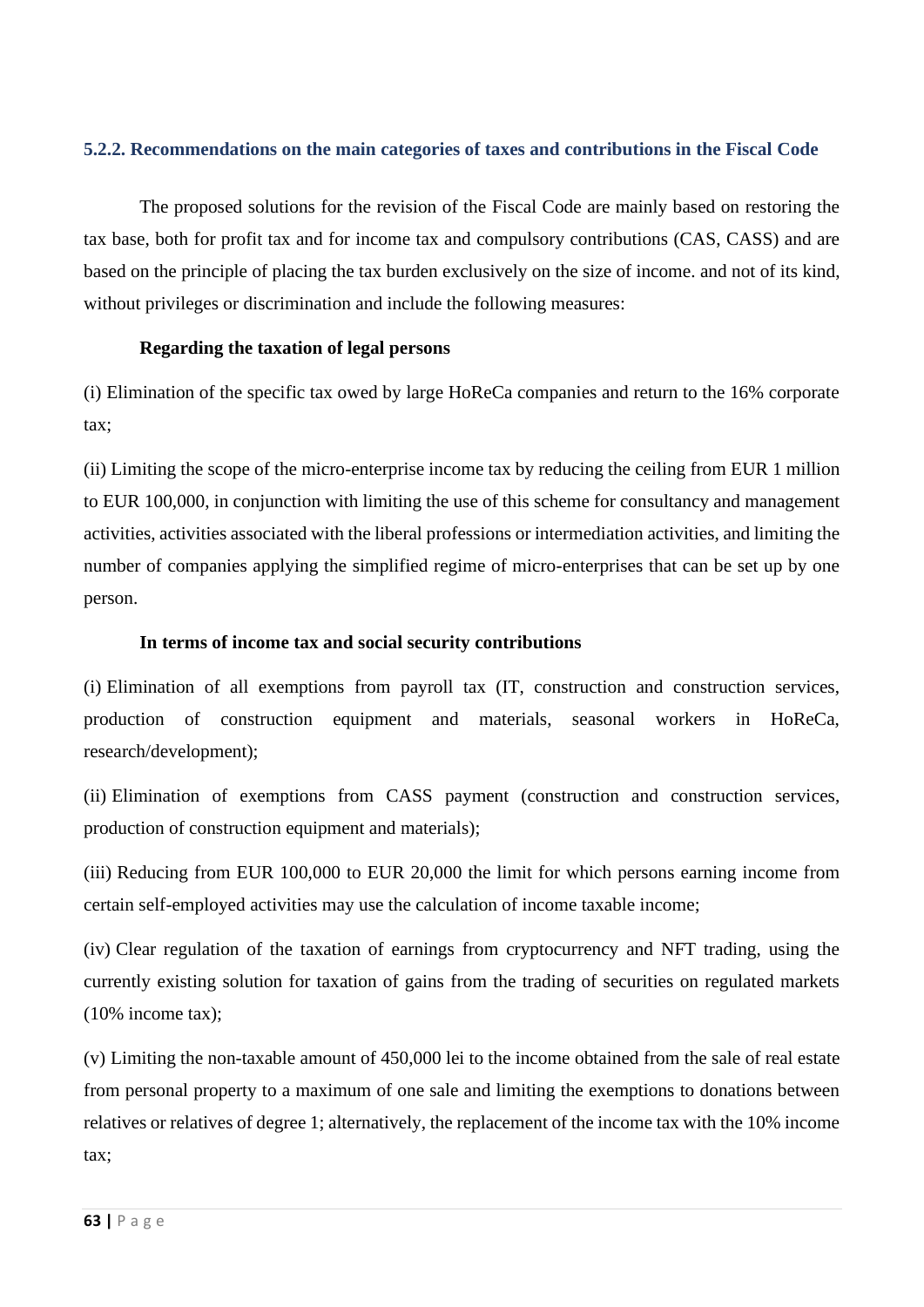(vi) Elimination of the reduced rate of 5% for the taxation of dividends and its replacement by the standard rate of 10%;

(vii) Introducing measures to make it more efficient to impose unjustifiable amounts and to discourage the accumulation of such amounts in the future;

(viii) Reform of the CAS and CASS application as follows:

- Application of CAS and CASS on cumulated revenues and not separately on revenue sources;
- Capping the tax base of CAS and CASS to a maximum of 3 average salaries per economy per month (36 average salaries per economy per year), the tax base being equal to the amount of income obtained by the taxpayer, from any source. If all exemptions are not eliminated, the capping of the CAS tax base, CASS will have to be done at a level higher than 3 average monthly salaries/36 average annual salaries, so that the budgetary impact is not a negative one.

#### **Regarding VAT**

i) The revision of the scope of the reduced quota of 9% for foods whose excessive consumption is harmful to health, respectively the application of the standard quota of 19% for them;

ii) Waiver of the reduced rate of 5% applicable in HoReCa, respectively application of the reduced rate of 9% valid for food and non-alcoholic beverages;

iii) Implementation of reverse charge, under the conditions established by EU Directive 2018/1695;

iv) Rapid implementation of RO e-Invoice for all issued invoices;

v) Interoperability of EFCR and RO e-Invoice systems and rapid implementation of modern technologies (AI, Blockchain, BigData Analysis) for risk analysis in order to direct fiscal control especially to areas with high fiscal risk.

#### **In terms of local taxes**

i) Elimination of tax differences depending on the legal status of the owner (legal entity or natural person) when calculating the building tax;

ii) Replacement of the current way of calculating the tax on motor vehicles (exclusively depending on the cylinder capacity of the engine) with one that also takes into account the age/pollution norm.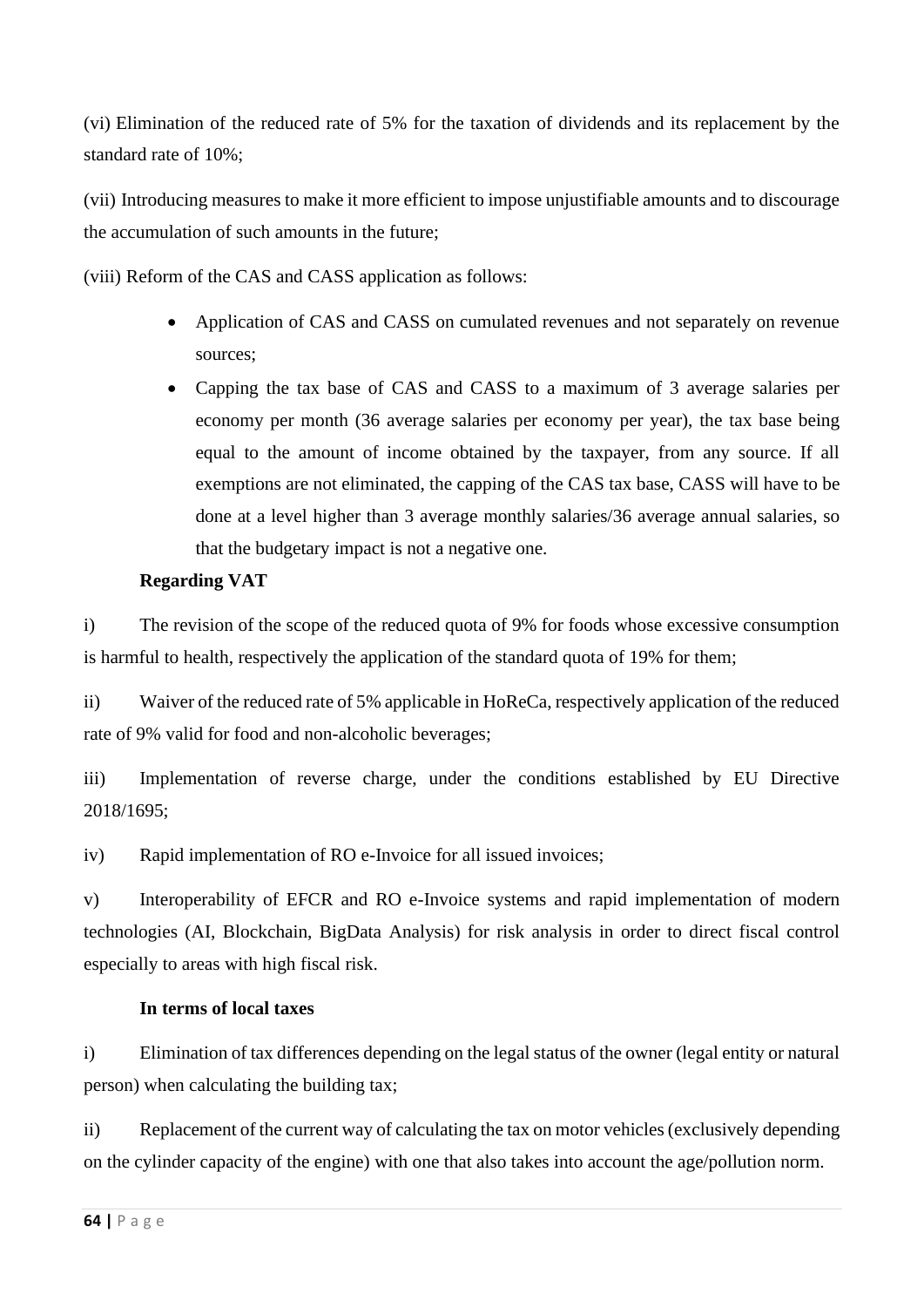#### **5.2.3. Property and environmental tax recommendations**

Property taxes and environmental taxes are subsets of taxes on consumption, capital, and/or taxes on labor.

If Romania collects real estate taxes similarly to peer states, the possibilities of arbitration between the tax rates for individuals and legal entities for the same type of building should be eliminated. At the same time, the time frame for which local councils can set tax rates should be shortened, especially for individuals, given that local authorities often decide to apply the minimum rate of 0.08%, even when they cannot cover their own running costs.

The design of recurring taxes on means of transport (cars) should be redesigned, eliminating the current discrepancies generated by taxation solely on the basis of engine capacity and paying more attention to the age and pollution rules of the vehicle. The current tax regulations do not serve the purpose of renewing the fleet. The estimated gain is about 0.15 percent of GDP.

#### <span id="page-64-0"></span>5.3 Regarding the digitalization of the tax collection system

- Digital transformation (DT) has a multiple role because it can be seen as **a desideratum**, but also as **a tool**, a means to contribute to the fulfillment of **two main objectives**: the reform of NAFA, the improvement of tax revenue collection.
- DT develops a **culture of tax compliance** to create new habits in voluntary compliance of taxpayers, placing the taxpayer at the center, especially for the young technology-consuming generations, and provides a positive experience for them, including through a one-stop shop, reducing effort/administrative tasks for the fulfillment of obligations.
- **DT substantiates future policy decisions** that can both broaden the tax base and mitigate the risks of tax non-compliance.
- **DT ensures increased compliance**, implicitly higher tax revenues, ensures **increased operational efficiency**, by reducing collection costs, increasing efficiency and effectiveness, improved controls, facilitating interoperability, ensures **added value** within the economic and fiscal ecosystem through transparency, traceability and greater trust of taxpayers in the tax system, reduction of the tax burden, prevent/fight corruption.
- **DT mitigates the risks of tax non-compliance**, respectively the risk of non-registration or abusive registration, the risk of non-submission of declarations, the risk of incorrect completion of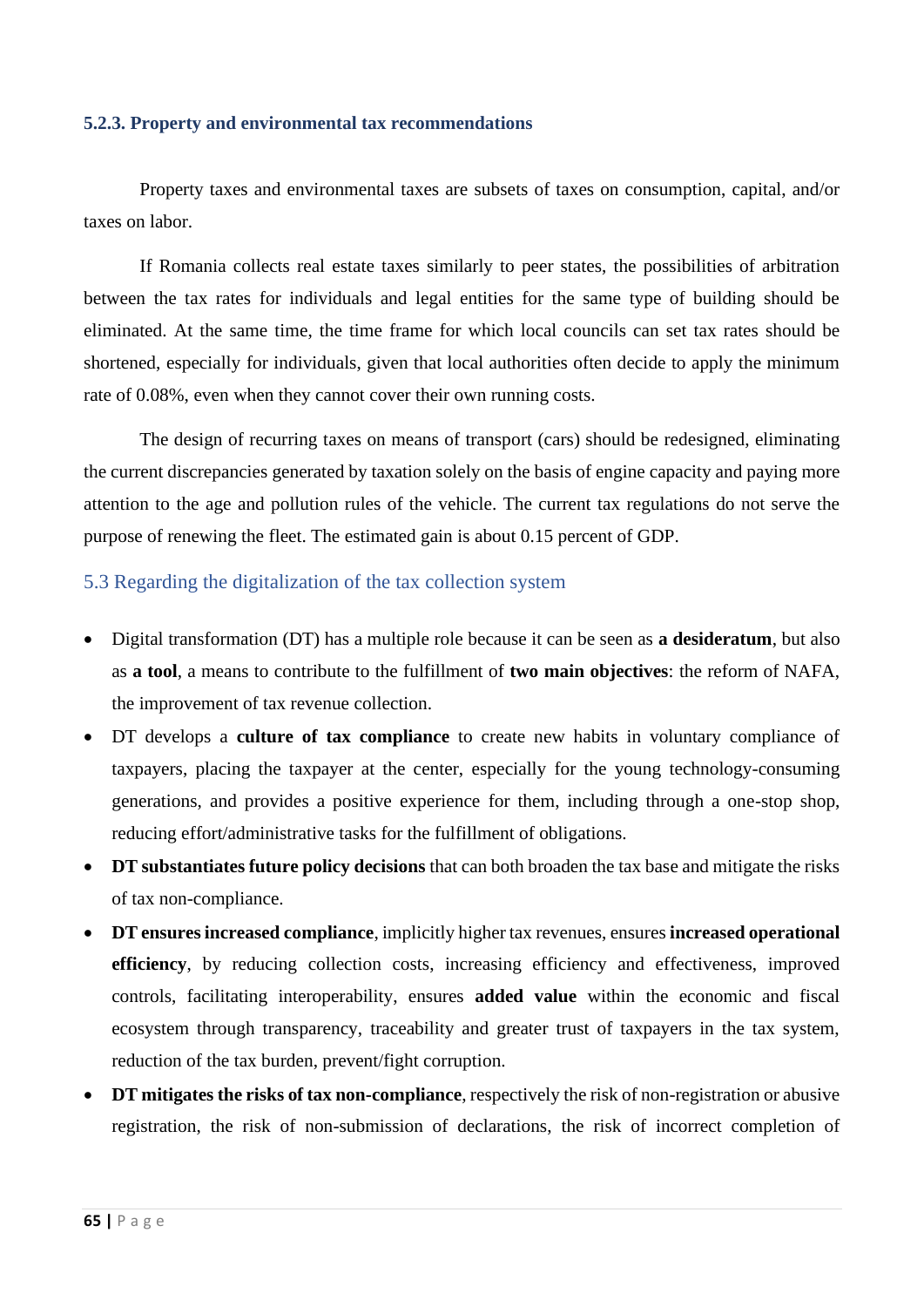declarations, the risk of non-payment and the immediate visibility of these errors to be easily corrected or investigated.

- **DT** policy needs to be developed for effective tax administration that take into account strategy, organizational structure and effective organization, governance, risk and conduct culture, internal control, information systems, transparency requirements.
- **It is necessary to implement a top-down approach to digital transformation, from defining the catalog of services to citizens/companies, based on a multi-level architecture** to ensure interoperability, unitary IT and data governance, by applying the "information", "open and distributed platform", "customer orientation" and "security and privacy".
- **It is proposed to implement as soon as possible a BigData/Data Analytics/Business Intelligence analysis system**, a data management for the application of the concept of "one version of the truth" ("once-only" principle) for the application of optimal treatments and monitoring the effects.
- **It is necessary to quickly implement the interoperability framework, as soon as the legislation is voted, as well as the specific architectural models** that will underlie the development of NAFA projects, so as to facilitate **the transition to cloud, block-chain, chatbot technologies, robotic process automation and artificial intelligence**. Analysis of the possibility of completing or extending EFCR and electronic invoice projects using block-chain technology. The use of these technologies will allow the integration of the knowledge necessary for their efficient operation at the institution level through projects such as the implementation of the financial-fiscal cloud concept with integrated interoperability and security, validation of blockchain transactions, running risk scenarios with artificial intelligence, the use of software robots to pre-complete applications, etc.
- **The principles of compliance by design, secure by design, cloud ready, one-stop-shop, onceonly will be applied** in the integration of current flows through transformation and integration which will determine that non-compliance becomes a deliberate and visible action.
- **Romania's NRRP** aimed at modernizing the public administration (371.8 million euros budgeted for MF/NAFA, 87.57% are for digitization, 22 million euros for the new data center). Reforms and investments include the development of a unitary framework and technical support for the revision of the fiscal framework, the improvement of tax and fee management processes.
- **The national strategic framework for the adoption of innovative technologies** in public administration 2021-2027, proposed by the Romanian Digitalization Authority, includes the fields of artificial intelligence, block-chain technology, cloud technology and high-performance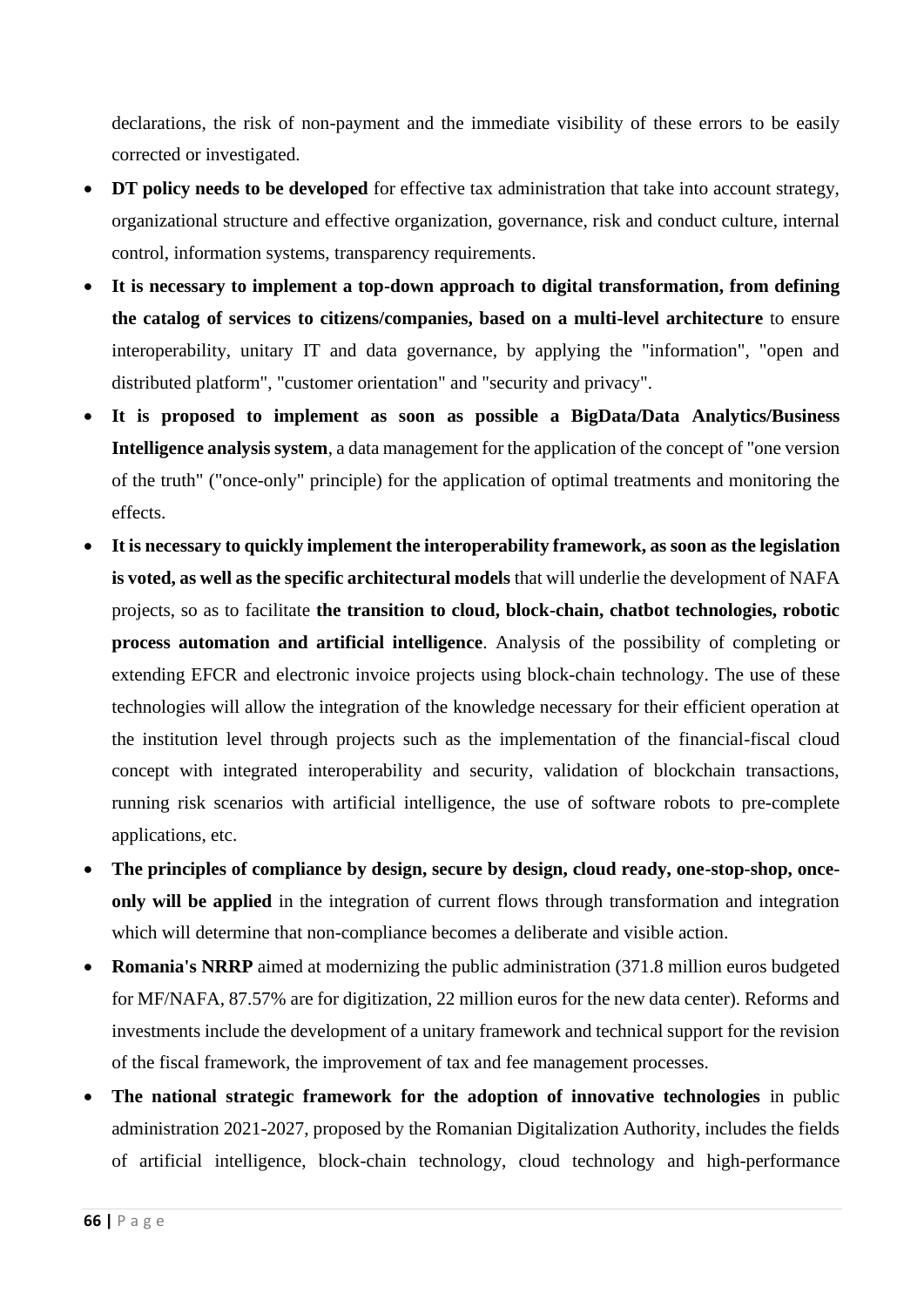computing, and proposes e-government, including the **Register of digital public services, also applicable in the field of taxation**.

- **According to the Digital Economy and Society Index (DESI) at the level of EU Member States for 2021, Romania ranks last** in terms of digital public services for citizens and businesses, users of e-government services and pre-filled forms, requiring urgent measures in this regard.
- NAFA projects **implemented or in progress, respectively** EFCR (online connection of cash registers), e-Invoice, SAF-T (simplification and standardization of control) should be **expedited and redesigned processes to include modern/innovative technologies** (block-chain, BigData, AI, software robots, etc.), **to ensure the ability to manage, analyze and process data efficiently**.
- **The benefits of digitization will be realized by consistently reducing evasion and increasing compliance, without requiring unpopular interventions to compensate for the inefficiency of the current collection system.**
- **Examples of direct benefits** can be seen in Austria, Estonia, Finland, Sweden, etc., where the digitization projects of tax systems with significant results are effectively implemented, such as: savings of 2% of GDP with tax administration costs in Estonia every year after 2016, 15% reduction in VAT evasion in Hungary, Slovakia by implementation of EFCR, achieving a VAT collection deficit of 5-7% in Finland by digitizing the tax system, etc.

**Final conclusion: if the recommendations of this study were implemented, then fiscal revenues (including insurance contributions) could increase by about 3.7 to 4.7 percent of GDP over the time taken to correct the budget imbalance. Of this increase, about half would come from the elimination of discriminatory exemptions and treatment (especially profit tax, income tax and insurance contributions), about a third - from improved collection (especially VAT), including through the digitization of NAFA, and about one-sixth - from rising tax rates (especially on environmental and property taxes).**

**Such an increase would allow the budgetary correction necessary to get out of the Excessive Deficit Procedure and, especially, the improvement of Romania's financial soundness, the sustainability of the public debt.**

**Looking ahead, Romania's fiscal revenues should be close to those of the Czech Republic, Poland, Hungary, as a share of GDP, to meet the challenges posed by multiple adverse shocks (climate change, energy transition, the new Cold War in Europe).**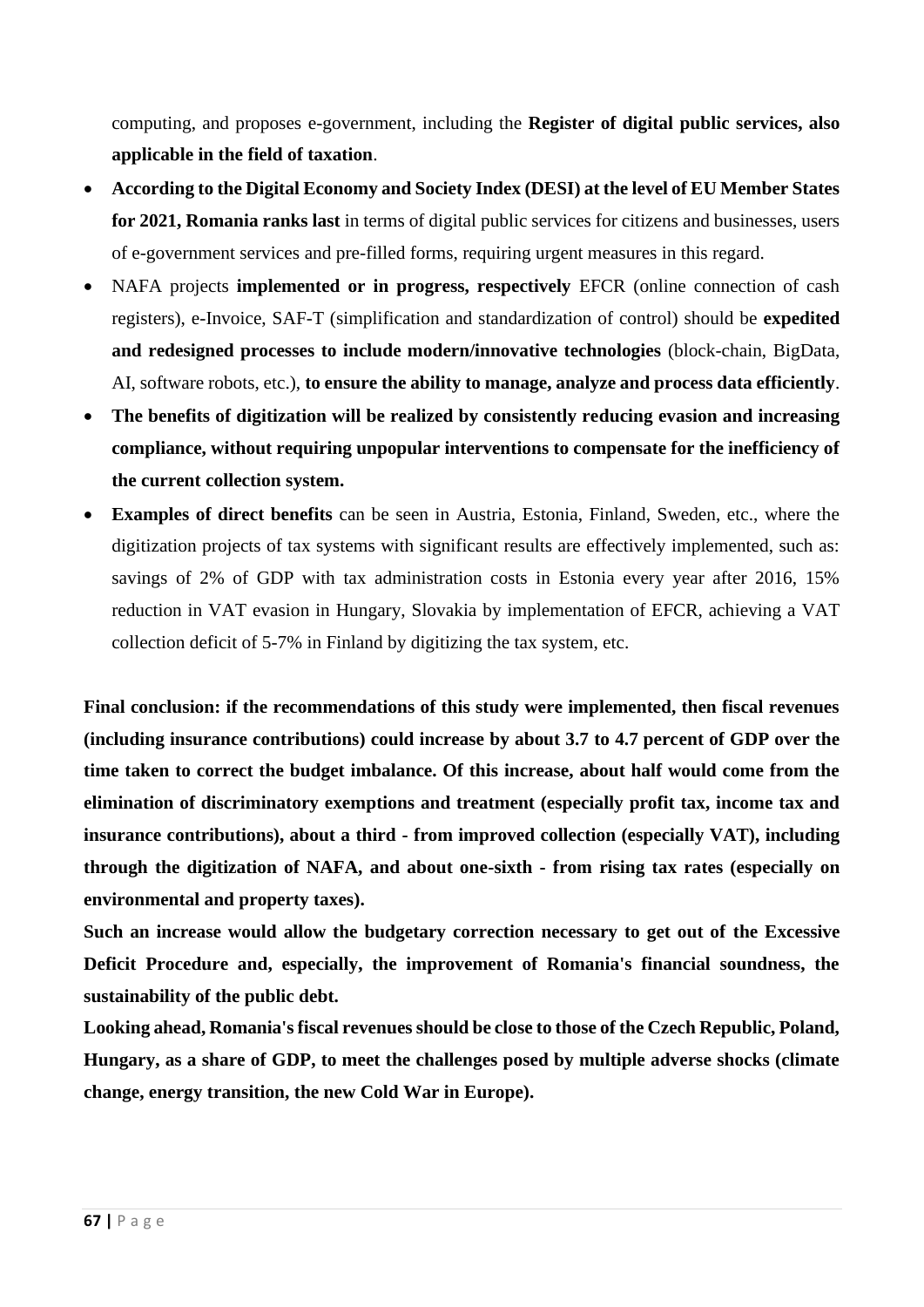### <span id="page-67-0"></span>**References (selection)**

NAFA. *Strategy of the National Agency for Fiscal Administration 2021-2024*, 2021.

NAFA. *Digital Strategy 2021-2025*, 2021.

Romanian Digitalization Authority. *Barriers to the Digitization of the Public and Private Environment in Romania*, ADR, April 2021.

Romanian Digitalization Authority. *Strategic framework for the adoption and use of innovative technologies in public administration 2021-2027 - solutions for business efficiency*, ADR, December 2020.

The National Bank of Romania. *Financial Stability Report*, December 2021.

The National Bank of Romania. *Balance of payments and external debt - December 2021*, Press release, February 14, 2022.

The National Bank of Romania. *Inflation Report*, February 2022.

Braunerhjelm P., Eklund J.E., Thulin P. *Taxes, the tax administrative burden and the entrepreneurial life cycle*. Small Business Economics 56, 681–694 (2021).

National Strategy and Forecast Commission. *Projection of the main macroeconomic indicators 2022-2025*, April 28, 2022.

Fiscal Council. *Opinion of the Fiscal Council on the Law on the state budget for 2022, the Law on the social security budget for 2022 and the Fiscal-budgetary strategy for the period 2022-2024*, December 20, 2021.

Fiscal Council. *Fiscal Council's Opinion on the State Budget Law, the Social Security Budget Law for 2021 and the 2021-2023 Fiscal Strategy*, February 18, 2021.

Fiscal Council. *Fiscal Council's Opinion on the State Budget Law and the Social Security*

*Budget Law for 2020*, January 23, 2020.

Fiscal Council. *Fiscal Council's Opinion on the Fiscal Strategy for 2020-2022*, December 12, 2019.

Council of the European Union. *Economic and Financial Affairs Council*, Press release, 15 March 2022.

Council of the European Union. *Council Decision (EU) 2020/509 of 3 April 2020 on the existence of an excessive deficit in Romania*, Official Journal of the European Union, 8.04.2020.

Dăianu D. *Fiscal rules in the EU and Romania*, Financial Intelligence, February 7, 2022.

Dăianu D. *Speech on the occasion of the presentation of the OECD study "Economic Survey of Romania"*, Government of Romania, January 28, 2022.

European Commission. *Fiscal Sustainability Report 2021*, European Economy Institutional Paper 171, April 2022.

European Commission. *Commission presents fiscal policy guidance for 2023*, Press release 2 March 2022.

European Commission. *Annual Report on Taxation 2021. Review of taxation policies in the EU Member States*, DG for Taxation and Customs Union, Luxembourg: Publications Office of the European Union, 2021.

European Commission. *Taxation Trends in the European Union*, 2021 edition, Luxembourg: Publications Office of the European Union, 2021.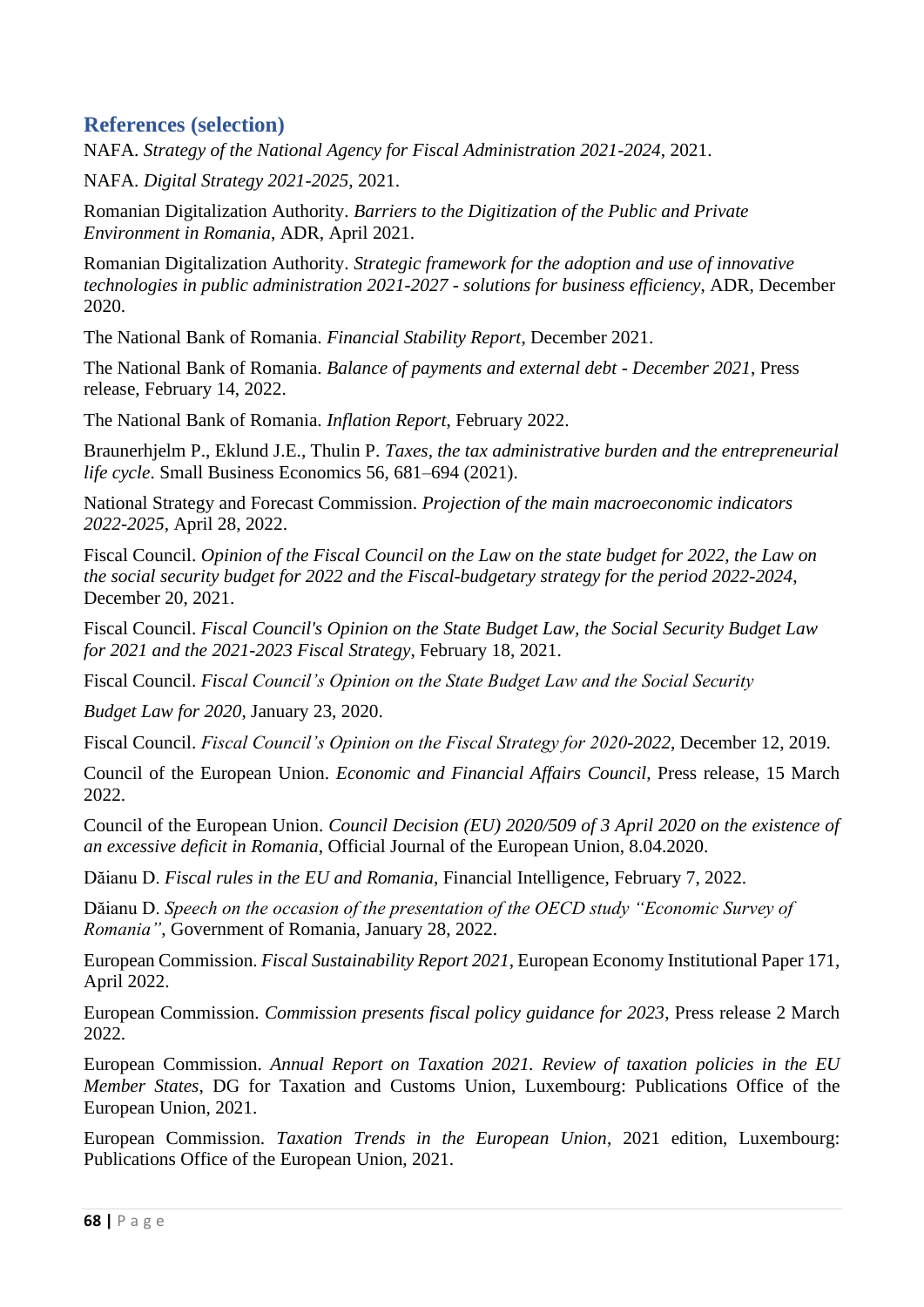European Commission Directorate-General for Taxation and Customs Union, *Taxation Trends in the European Union*, 2021 edition, Annex B: *Methodological and explanatory notes*, 2021.

European Commission, Directorate-General for Taxation and Customs Union, Poniatowski, G., Bonch-Osmolovskiy, M., Śmietanka, A., *VAT gap in the EU: report 2021*, Luxembourg: Publications Office of the European Union, 2021.

European Commission. *Digital Economy and Society Index (DESI) 2021*. *Thematic chapters*, Brussels, 2021.

European Commission. *Communication to the European Parliament and the Council. Business Taxation for the 21st Century*, COM 251 final, Brussels, 18.05.2021.

European Commission. *Fair and Simple Taxation: Commission proposes new package of measures to contribute to Europe's recovery and growth*, Press release, Brussels, 15 July, 2020.

European Commission. *Communication to the European Parliament and the Council. An Action Plan for fair and simple taxation supporting the recovery strategy*, COM 312 final, Brussels, 15.07.2020.

European Parliament. *Resolution of 15 February 2022 on the impact of national tax reforms on the EU economy*. A9-0348/2021.

Guillemette Y., Turner D. *The long game: Fiscal outlooks to 2060 underline need for structural reform*, OECD Economic Policy Papers, No. 29, OECD Publishing, Paris, 2021.

Institute for Advanced Studies. *A Study on Future Trends and Taxation. Final Report*, Luxembourg: Publications Office of the European Union, 2021.

International Monetary Fund. *World Economic Outlook:War Sets Back the Global Recovery.*  Washington, DC, April 2022.

International Monetary Fund. *Romania: 2021 Article IV Consultation – Staff Report*, Country Report No 2021/190, Washington DC, August 27, 2021.

The Ministry of Finance. *Report on the macroeconomic situation for 2022 and its projection for 2023 - 2025*, December 2021.

The Ministry of Finance. *Fiscal budget strategy for the period 2022-2024*, December 2021.

Ministry of European Investments and Projects. *National Recovery and Resilience Plan - Component C8. Fiscal reform and pension system reform*, MIPE, October 2021.

OECD. *Economic Survey of Romania 2022*, Paris, January 2022.

OECD. *Tax Administration 3.0: The Digital Transformation of Tax Administration,* December, 2020.

OECD. *Supporting the Digitalization of Developing Country Tax Administrations*, Forum on Tax Administration, Paris, 2021.

OECD. *Global Anti-Base Erosion Model Rules (Pillar Two)*, December 2021.

World Bank. *Global economic prospects 2022*. Washington, DC, January 2022*.* 

World Bank. *New World Bank country classifications by income level: 2021-2022*, Washington, DC, 2021.

World Bank. *Data, Digitalization, and Governance*. Washington, DC, 2021.

#### **Other sources of information and data**

\*\*\* Law no. 227/2015 on the Fiscal Code, with subsequent amendments and completions.